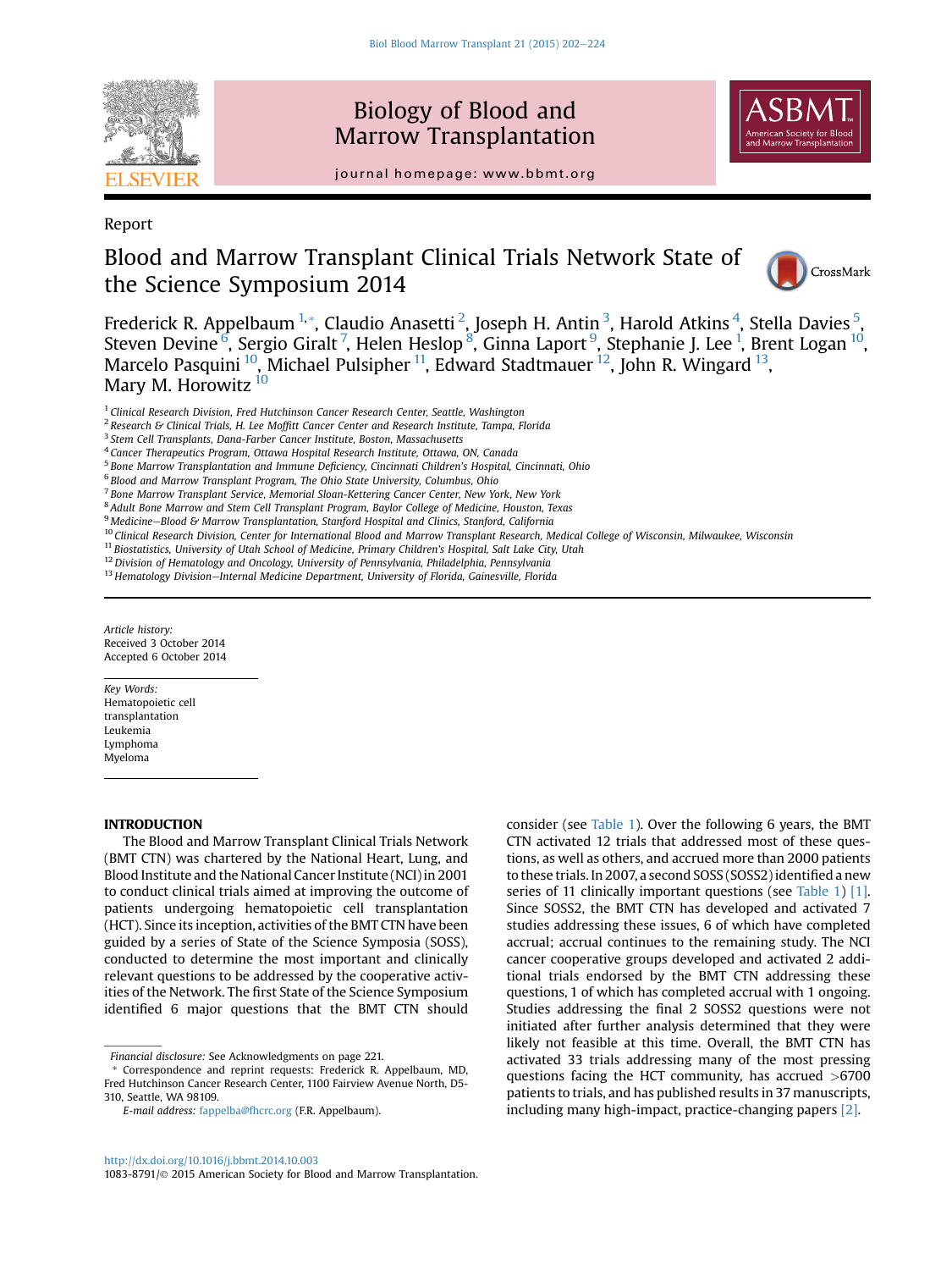#### <span id="page-1-0"></span>**Table 1**

------ -<br>Clinical Research Questions Identified at SOSS

- First SOSS
	- 1. Bone marrow versus peripheral blood for matched sibling HCT 2. Bone marrow versus peripheral blood for matched unrelated donor HCT
- 3. Single versus double cord blood transplantation
- 4. Utility of T cell depletion of allogeneic bone marrow
- 5. Utility of sirolimus added to conventional GVHD prophylaxis
- 6. Allogeneic transplantation versus chemotherapy for older
- patients with AML

SOSS2

- 1. Chemotherapy versus unrelated donor HCT for patients with high-risk AML
- 2. Full intensity versus reduced intensity conditioning for patients with AML
- 3. Chemotherapy  $+$  dasatinib versus allogeneic HCT for patients with  $Ph+ALL$
- 4. Reduced intensity allogeneic HCT for patients with very high-risk CLL
- 5. Reduced intensity allogeneic HCT for T cell lymphoma
- 6. Reduced intensity allogeneic HCT in children with hemophagocytic lymphohistiocytosis
- 7. Autologous HCT for refractory Crohn's disease
- 8. Use of viral specific T cells to treat adenoviral infections
- 9. Development of calcineurin-free regimens to treat chronic GVHD
- 10. Comparison of allogeneic HCT versus chemotherapy after autologous HCT for patients with MM
- 11. Comparison of peritransplantation stress management interventions

Ph+ indicates philadelphia chromosome positive; CLL, chronic lymphocytic leukemia.

The BMT CTN held its third SOSS meeting in February 2014 to set a scientific agenda for the coming half decade. Given the success of the previous 2 SOSS meetings, the 2014 SOSS followed a similar format. Briefly, approximately 9 months before the meeting, a BMT CTN planning group formed 13 committees (similar to those in SOSS2) addressing 13 major topics in HCT, and the planning group named committee chairs and members for each committee. Committee members included cooperative group leaders, representatives from specialized programs of research excellence, individual cancer center leaders, and laboratory-oriented investigators and clinical trialists. To encourage diverse views and gain the broadest possible perspective, no individual was permitted to serve on more than 1 committee. Additionally, 2 external reviewers, who were not active participants in BMT CTN activities or centers, were identified for each committee. The planning group, committee chairs, members, and external reviewers are listed in [Table 2.](#page-2-0) Each committee was charged with identifying up to 3 of the most important clinical questions in their area that could be addressed by the BMT CTN in the next few years. The committees met multiple times over the ensuing 6 months to develop their list and to create brief documents describing the outcomes of their deliberations. These reports were circulated to the SOSS planning group, the other committee chairs, and the external reviewers before the SOSS meeting. Participation in the SOSS meeting was open to the public and approximately 350 individuals attended. At the meeting, each committee chair presented his or her group's report, following which the external reviewers presented their views. A discussion period followed each presentation; these discussions were open to all in attendance. At the conclusion of the public meeting, the planning committee, committee chairs, and external reviewers met, modified, and prioritized the study concepts, based on the SOSS meeting discussions. This article summarizes the individual committee reports and a list of those trials most enthusiastically endorsed by the symposium leadership.

# COMMITTEE 1: LEUKEMIA Current State of the Science

Leukemia is the most common indication for allogeneic HCT and disease recurrence is the most common reason for transplantation failure. Relapse occurs most frequently early after transplantation before full donor immune reactivity has occurred. Accordingly, this committee chose to focus primarily on strategies to mitigate the risk of relapse in acute myeloid leukemia (AML) after HCT based on the availability of new agents, encouraging preliminary data, and trial feasibility. The committee also noted that the role of allogeneic HCT in older patients remains unsettled.

# Strategy 1: A Randomized, Double-blind, Phase III Study of Fms-like tyrosine Kinase 3 (FLT3) Inhibition Compared with Placebo as Maintenance Therapy in Subjects with FLT3-internal Tandem Duplication (ITD)<sup>+</sup> AML Who Are in Remission after Allogeneic HCT

Hypothesis

The continued administration of FLT3 inhibition in patients with FLT3-ITD<sup>+</sup> AML in remission after HCT is feasible and will prevent early relapse leading to improved leukemiafree survival compared with placebo.

#### Background

Approximately 20% to 30% of patients with AML harbor an ITD mutation in the FLT3 receptor that results in a high risk of relapse after conventional chemotherapy [\[3\]](#page-19-0). Retrospective data suggest such patients may benefit from HCT, yet the risk of relapse after HCT is still high  $[4]$ . Agents that inhibit FLT3 signaling are available and have been tested in clinical trials [\[5\]](#page-19-0).

#### Trial design

The committee proposed a phase III, randomized, doubleblind, 2-arm study to determine the clinical benefit of FLT3 inhibitor monotherapy compared with placebo for patients with FLT3-ITD<sup>+</sup> AML who are in remission after HCT. The primary endpoint would be leukemia-free survival with a sample size based on a comparison of the 2 arms. A hazard ratio of .6 was suggested.

#### Feasibility and logistics

This trial design would be definitive but would require a large sample size ( $\sim$  500 patients) and thus necessitate a multicenter and, possibly, multinational effort with support from 1 of the drug manufacturers. At this time, quizartinib appears to be the most promising agent, based on preliminary efficacy data [\[5\].](#page-19-0)

# Strategy 2: A Randomized, Phase III Study of Low-dose Azacitidine Maintenance Compared with no Maintenance in Patients with AML or Myelodysplastic Syndromes at High Risk of Relapse after HCT

Hypothesis

Post-transplantation low-dose azacitidine maintenance will decrease the risk of relapse after allogeneic HCT for AML and or myelodysplastic syndromes (MDS).

#### Background

The hypomethylating agents 5-azacitidine (AZA) and decitabine are clinically active against both MDS and AML [\[6\]](#page-19-0). In particular, AZA prolongs survival compared with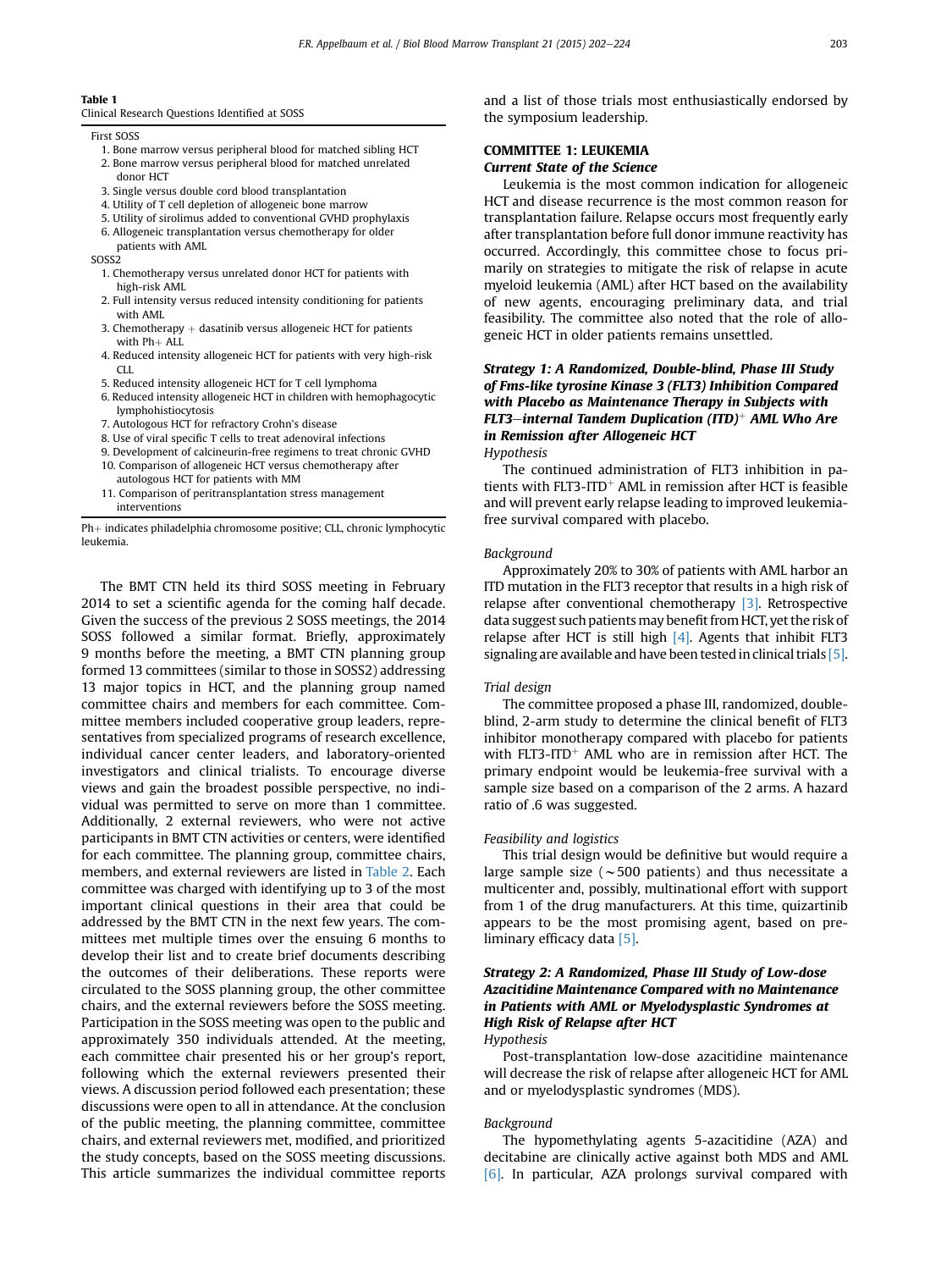# <span id="page-2-0"></span>-<br>BMT CTN SOSS Committees and Reviewers

| Committee/Position                                               | Reviewers                                                                                                                                       |
|------------------------------------------------------------------|-------------------------------------------------------------------------------------------------------------------------------------------------|
| Committee 1: Leukemia                                            |                                                                                                                                                 |
| Chair:                                                           | Steven Devine, Ohio State University Medical Center, Columbus                                                                                   |
| Members:                                                         | Frederick Appelbaum, Fred Hutchinson Cancer Research Center, Seattle                                                                            |
|                                                                  | Richard Champlin, MD Anderson Cancer Center, Houston<br>Stephen Couban, Queen Elizabeth II Health Science Center, Halifax                       |
|                                                                  | Marcos de Lima, Case Western Reserve University, Cleveland                                                                                      |
|                                                                  | John DiPersio, Washington University, St. Louis                                                                                                 |
|                                                                  | Harry Erba, University of Alabama at Birmingham                                                                                                 |
|                                                                  | Timothy Graubert, Massachusetts General Hospital, Boston                                                                                        |
|                                                                  | Guido Marcucci, Ohio State University Medical Center, Columbus                                                                                  |
|                                                                  | Richard Stone, Dana-Farber Cancer Institute, Boston                                                                                             |
| Outside reviewers:                                               | Martin Tallman, Memorial Sloan-Kettering Cancer Center, New York                                                                                |
|                                                                  | Donald Bunjes, University of Ulm<br>Vanderson Rocha, Hôpital Saint-Louis, Paris                                                                 |
| Committee 2: Lymphoma                                            |                                                                                                                                                 |
| Chair:                                                           | Ginna Laport, Stanford University, Palo Alto                                                                                                    |
| Members:                                                         | Richard Ambinder, Johns Hopkins University, Baltimore                                                                                           |
|                                                                  | Timothy Fenske, Medical College of Wisconsin, Milwaukee                                                                                         |
|                                                                  | Richard Fisher, Fox Chase Cancer Center, Philadelphia                                                                                           |
|                                                                  | Brad Kahl, University of Wisconsin, Madison                                                                                                     |
|                                                                  | John Leonard, Weill Cornell Medical College, New York<br>Thomas Shea, University of North Carolina, Chapel Hill                                 |
|                                                                  | Julie Vose, University of Nebraska, Omaha                                                                                                       |
|                                                                  | Wyndham Wilson, National Institutes of Health, Bethesda                                                                                         |
| Outside reviewers:                                               | Silvia Montoto, St. Bartholomew's Hospital, London                                                                                              |
|                                                                  | Eileen Smith, City of Hope, Duarte                                                                                                              |
| Committee 3: Multiple Myeloma                                    |                                                                                                                                                 |
| Chair:                                                           | Sergio Giralt, Memorial Sloan-Kettering Cancer Center, New York                                                                                 |
| Members:                                                         | Kenneth Anderson, Dana-Farber Cancer Institute, Boston<br>William Bensinger, Fred Hutchinson Cancer Research Center, Seattle                    |
|                                                                  | Parameswaran Hari, Medical College of Wisconsin, Milwaukee                                                                                      |
|                                                                  | Amrita Krishnan, City of Hope, Duarte                                                                                                           |
|                                                                  | Carl Ola Landgren, National Institutes of Health, Bethesda                                                                                      |
|                                                                  | Sagar Lonial, Emory University, Atlanta                                                                                                         |
|                                                                  | Philip McCarthy, Roswell Park Cancer Institute, Buffalo                                                                                         |
|                                                                  | Robert Orlowski, MD Anderson Cancer Center, Houston                                                                                             |
|                                                                  | Vincent Rajkumar, Mayo Clinic, Rochester                                                                                                        |
| Outside reviewers:                                               | Keith Stewart, Mayo Clinic, Rochester<br>Nicolaus Kroeger, University Medical Center Hamburg-Eppendorf                                          |
|                                                                  | Maria-Victoria Mateos, Salamanca University Hospital                                                                                            |
| Committee 4: Nonmalignant Disease                                |                                                                                                                                                 |
| Chair:                                                           | Harold Atkins, Ottawa Hospital Research Institute                                                                                               |
| Members:                                                         | Joachim Deeg, Fred Hutchinson Cancer Research Center, Seattle                                                                                   |
|                                                                  | George Georges, Fred Hutchinson Cancer Research Center, Seattle                                                                                 |
|                                                                  | Linda Griffith, National Institute of Allergy & Infectious Diseases, Bethesda<br>Carolyn Keever-Taylor, Medical College of Wisconsin, Milwaukee |
|                                                                  | Richard Nash, Colorado Blood Cancer Institute, Denver                                                                                           |
|                                                                  | Steven Payletic, National Institutes of Health, Bethesda                                                                                        |
|                                                                  | Michael Racke, Ohio State University Medical Center, Columbus                                                                                   |
|                                                                  | Keith Sullivan, Duke University, Durham                                                                                                         |
| Outside reviewers:                                               | Harry Malech, National Institute of Allergy & Infectious Diseases, Bethesda                                                                     |
| Committee 5: Pediatric Transplantation – Indications/Approaches  | Paolo Muraro, Imperial College/Hammersmith Hospital, London                                                                                     |
| Chair:                                                           | Michael Pulsipher, University of Utah, Salt Lake City                                                                                           |
| Members:                                                         | Stephan Grupp, Children's Hospital of Philadelphia                                                                                              |
|                                                                  | Robert Krance, Baylor College of Medicine, Houston                                                                                              |
|                                                                  | Joanne Kurtzberg, Duke University, Durham                                                                                                       |
|                                                                  | John Levine, University of Michigan, Ann Arbor                                                                                                  |
|                                                                  | Parinda Mehta, Cincinnati's Children's Hospital                                                                                                 |
|                                                                  | Sung-Yun Pai, Dana-Farber Cancer Institute, Boston<br>Kirk Schultz, University of British Columbia, Vancouver                                   |
|                                                                  | Shalini Shenoy, Washington University, St. Louis                                                                                                |
|                                                                  | Michael Verneris, University of Minnesota, Minneapolis                                                                                          |
|                                                                  | Donna Wall, Manitoba Institute of Child Health, Winnipeg                                                                                        |
| Outside reviewers:                                               | Adriana Seber, Instituto de Oncologia Pediátrica, Sao Paolo                                                                                     |
|                                                                  | Paul Veys, Great Ormond Street Hospital for Children, London                                                                                    |
| Committee 6: Pediatric Transplantation $-$ Outcomes/Late Effects |                                                                                                                                                 |
| Chair:<br>Members:                                               | Stella Davies, Cincinnati's Children's Hospital Medical Center<br>Scott Baker, Fred Hutchinson Cancer Research Center, Seattle                  |
|                                                                  | Farid Boulad, Memorial Sloan-Kettering Cancer Center, New York                                                                                  |
|                                                                  | Paul Carpenter, Fred Hutchinson Cancer Research Center, Seattle                                                                                 |
|                                                                  | Christine Duncan, Dana-Farber Cancer Institute, Boston                                                                                          |
|                                                                  | Mary Eapen, Medical College of Wisconsin, Milwaukee                                                                                             |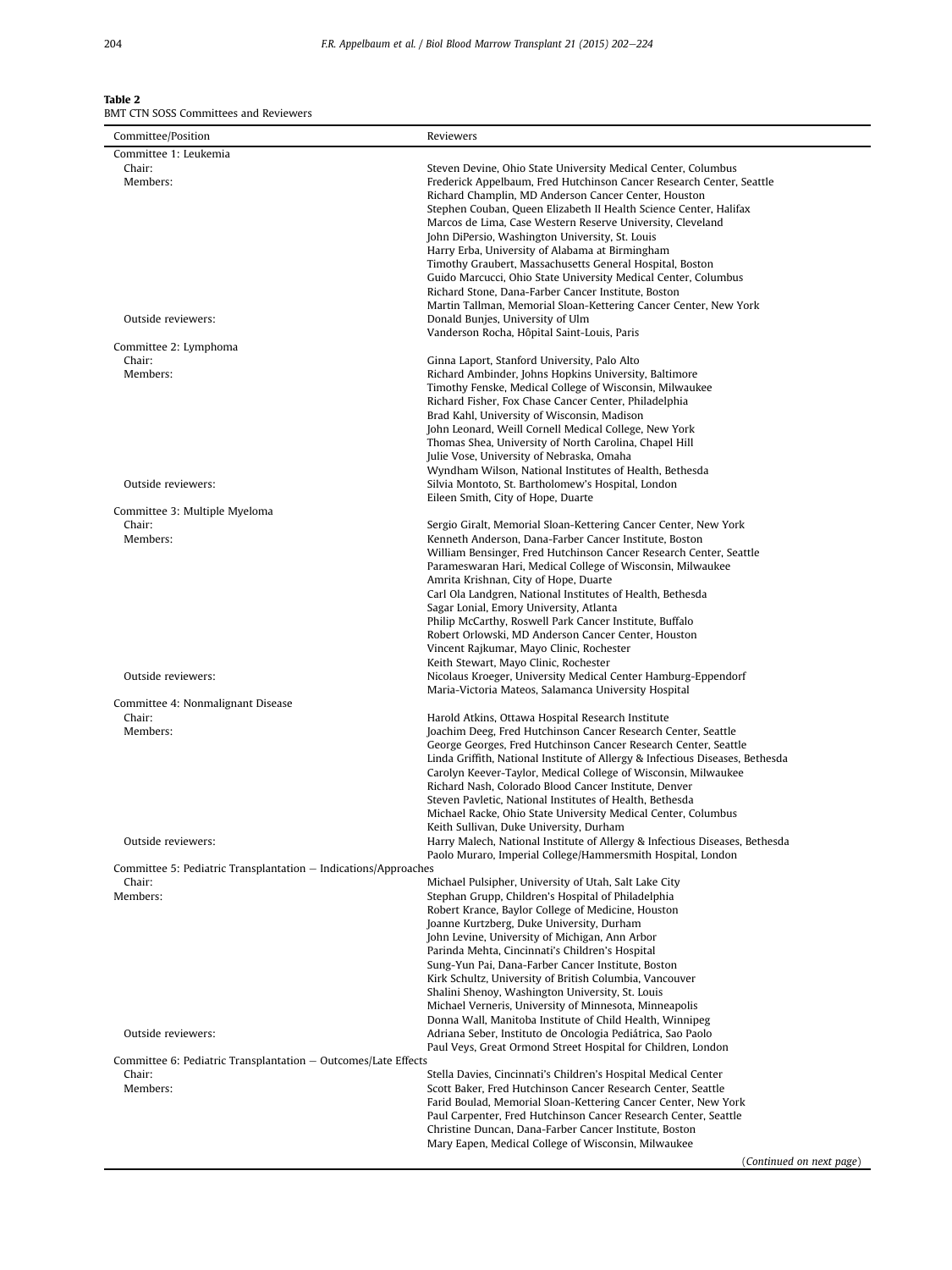------ –<br>(continued)

| Committee/Position                            | Reviewers                                                                                                                     |
|-----------------------------------------------|-------------------------------------------------------------------------------------------------------------------------------|
|                                               | David Jacobsohn, Children's National Medical Center, Washington, DC                                                           |
|                                               | Amy Keating, University of Colorado, Denver                                                                                   |
|                                               | Carrie Kitko, University of Michigan, Ann Arbor<br>Margaret MacMillan, University of Minnesota, Minneapolis                   |
| Outside reviewers:                            | Adriana Seber, Instituto de Oncologia Pediátrica. Sao Paolo                                                                   |
|                                               | Paul Veys, Great Ormond Street Hospital for Children, London                                                                  |
| Committee 7: Optimal Donor and Graft Source   |                                                                                                                               |
| Chair:                                        | Claudio Anasetti, H. Lee Moffitt Cancer Center, Tampa                                                                         |
| Members:                                      | Juliet Barker, Memorial Sloan-Kettering Cancer Center, New York                                                               |
|                                               | Asad Bashey, Northside Hospital, Atlanta                                                                                      |
|                                               | Claudio Brunstein, University of Minnesota, Minneapolis<br>Dennis Confer, National Marrow Donor Program, Minneapolis          |
|                                               | Sarah Cooley, University of Minnesota, Minneapolis                                                                            |
|                                               | Corey Cutler, Dana-Farber Cancer Institute, Boston                                                                            |
|                                               | Ephraim Fuchs, Johns Hopkins University, Baltimore                                                                            |
|                                               | John Hansen, Fred Hutchinson Cancer Research Center, Seattle                                                                  |
|                                               | Elizabeth Shpall, MD Anderson Cancer Center, Houston                                                                          |
| Outside reviewers:                            | Bronwen Shaw, Anthony Nolan Research Institute, London                                                                        |
| Committee 8: GVHD                             | Gerard Socie, Hôpital Saint-Louis, Paris                                                                                      |
| Chair:                                        | Joseph Antin, Dana-Farber Cancer Institute, Boston                                                                            |
| Members:                                      | Amin Alousi, MD Anderson Cancer Center, Houston                                                                               |
|                                               | James Ferrara, University of Michigan, Ann Arbor                                                                              |
|                                               | Mary Flowers, Fred Hutchinson Cancer Research Center, Seattle                                                                 |
|                                               | Richard Jones, Johns Hopkins University, Baltimore                                                                            |
|                                               | Leslie Kean, Seattle Children's Hospital                                                                                      |
|                                               | Paul Martin, Fred Hutchinson Cancer Research Center, Seattle<br>Richard Maziarz, Oregon Health & Science University, Portland |
|                                               | David Porter, University of Pennsylvania, Philadelphia                                                                        |
|                                               | Daniel Weisdorf, University of Minnesota, Minneapolis                                                                         |
| Outside reviewers:                            | Andrea Bacigalupo, San Martino Hospital, Genoa                                                                                |
|                                               | Ernst Holler, University Hospital Regensburg                                                                                  |
| Committee 9: Gene and Cell Therapy            |                                                                                                                               |
| Chair:                                        | Helen Heslop, Baylor College of Medicine, Houston                                                                             |
| Members:                                      | Catherine Bollard, Children's National Medical Center, Washington, DC<br>Steve Forman, City of Hope, Duarte                   |
|                                               | Edwin Horwitz, Children's Hospital of Philadelphia                                                                            |
|                                               | Michael Jensen, Seattle Children's Hospital                                                                                   |
|                                               | Donald Kohn, University of California- Los Angeles                                                                            |
|                                               | Marcela Maus, University of Pennsylvania, Philadelphia                                                                        |
|                                               | Jeffery Miller, University of Minnesota, Minneapolis                                                                          |
|                                               | Katy Rezvani, MD Anderson Cancer Center, Houston                                                                              |
|                                               | Jerry Ritz, Dana-Farber Cancer Institute, Boston<br>Michel Sadelain, Memorial Sloan-Kettering Cancer Center, New York         |
| Outside reviewers:                            | Rupert Handgretinger, University of Tübingen                                                                                  |
|                                               | Armand Keating, Princess Margaret Hospital, Toronto                                                                           |
| Committee 10: Comorbidity and RRT             |                                                                                                                               |
| Chair:                                        | Edward Stadtmauer, University of Pennsylvania, Philadelphia                                                                   |
| Members:                                      | Andrew Artz, University of Chicago                                                                                            |
|                                               | Ami Bhatt, Dana-Farber Cancer Institute, Boston                                                                               |
|                                               | Guang-Shing Cheng, University of Washington, Seattle<br>Kenneth Cooke, Johns Hopkins University, Baltimore                    |
|                                               | Vincent Ho, Dana-Farber Cancer Institute, Boston                                                                              |
|                                               | John McCarty, Virginia Commonwealth University, Richmond                                                                      |
|                                               | Robert Soiffer, Dana-Farber Cancer Institute, Boston                                                                          |
|                                               | Mohamed Sorror, Fred Hutchinson Cancer Research Center, Seattle                                                               |
|                                               | Greg Yanik, University of Michigan, Ann Arbor                                                                                 |
| Outside reviewers:                            | Jane Apperley, Imperial College, London                                                                                       |
| Committee 11: Infection/Immune Reconstitution | Mohamad Mohty, Hotel-Dieu, Université de Nantes                                                                               |
| Chair:                                        | John Wingard, University of Florida, Gainesville                                                                              |
| Members:                                      | Michael Boeckh, Fred Hutchinson Cancer Research Center, Seattle                                                               |
|                                               | Nelson Chao, Duke University, Durham                                                                                          |
|                                               | Mitchell Horwitz, Duke University, Durham                                                                                     |
|                                               | Kieren Marr, Johns Hopkins University, Baltimore                                                                              |
|                                               | Richard O'Reilly, Memorial Sloan-Kettering Cancer Center, New York                                                            |
|                                               | Stan Riddell, Fred Hutchinson Cancer Research Center, Seattle                                                                 |
|                                               | Marcel van den Brink, Memorial Sloan-Kettering Cancer Center, New York<br>Edmund Waller, Emory University, Atlanta            |
| Outside reviewers:                            | Per Ljungman, Karolinska University Hospital, Huddinge                                                                        |
|                                               | John Zaia, City of Hope, Duarte                                                                                               |
| Committee 12: Late Effects/QOL/Economics      |                                                                                                                               |
| Chair:                                        | Stephanie Lee, Fred Hutchinson Cancer Research Center, Seattle                                                                |
| Members:                                      | Saro Armenian, City of Hope, Duarte                                                                                           |
|                                               | (Continued on next page)                                                                                                      |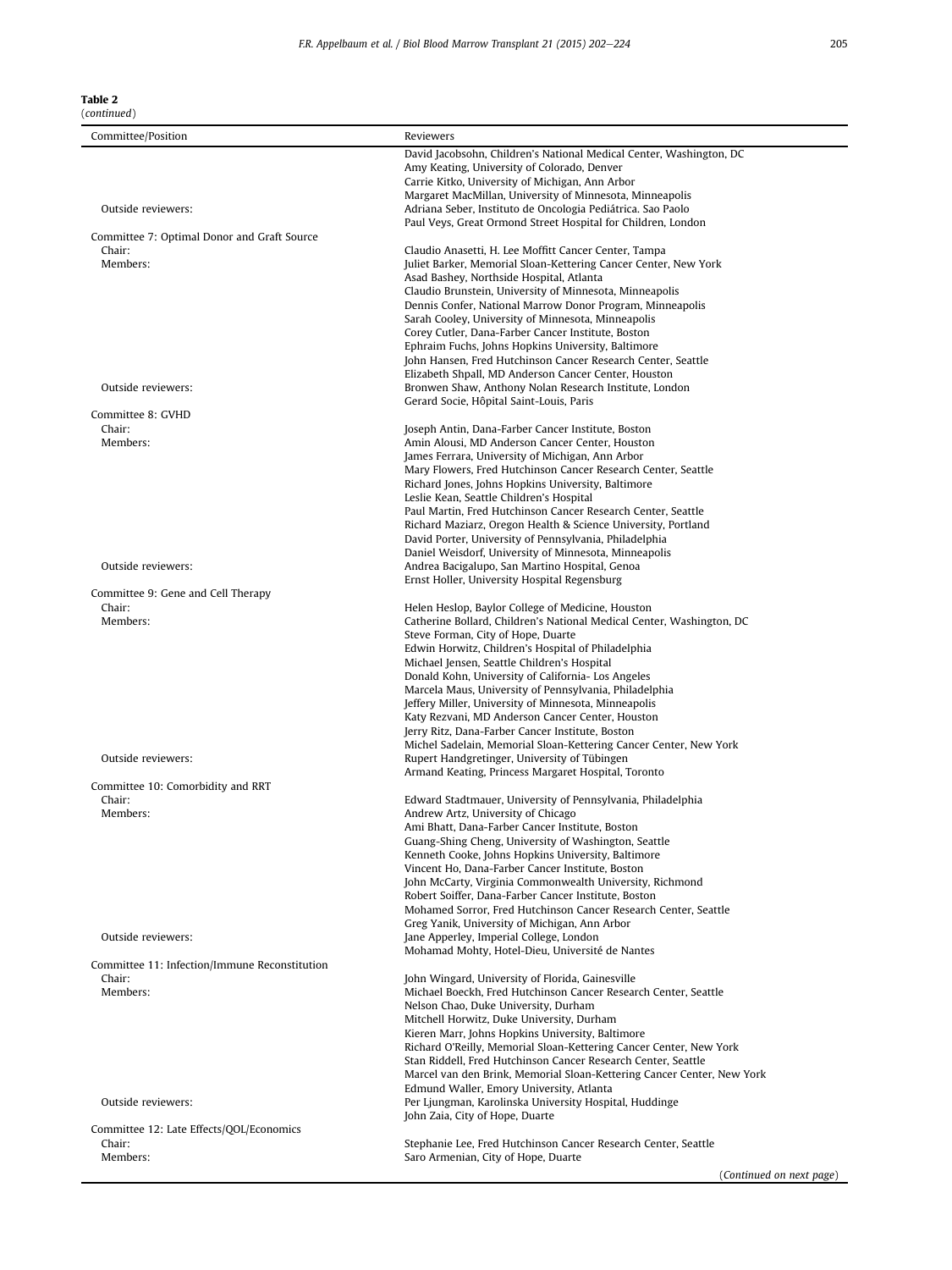| Table 2     |  |
|-------------|--|
| (continued) |  |

| Heather Jim, H. Lee Moffitt Cancer Center, Tampa<br>Nandita Khera, Mayo Clinic, Rochester<br>Navneet Majhail, National Marrow Donor Program, Minneapolis<br>J. Douglas Rizzo, Medical College of Wisconsin, Milwaukee<br>Bipin Savani, Vanderbilt University, Nashville<br>Karen Syrjala, Fred Hutchinson Cancer Research Center, Seattle<br>Outside reviewers:<br>Jane Apperley, Imperial College, London<br>Gerard Socie, Hôpital Saint-Louis, Paris<br>Committee 13: Clinical Trial Design<br>Chairs:<br>Brent Logan, Medical College of Wisconsin, Milwaukee<br>Liaison to Comorbidity/RRT and Pediatric Outcomes/Late Effects Committee<br>Marcelo Pasquini, Medical College of Wisconsin, Milwaukee<br>Liaison to Gene/Cell Therapy and Multiple Myeloma Committees<br>Members:<br>Tom Braun, University of Michigan, Ann Arbor<br>Liaison to Gene/Cell Therapy and GVHD Committees<br>Nancy DiFronzo, National Heart, Lung, and Blood Institute, Bethesda<br>Liaison to Nonmalignant Disease and Pediatric Outcomes/Late Effects Committees<br>Elihu Estey, Fred Hutchinson Cancer Research Center, Seattle<br>Liaison to Comorbidity/RRT and Leukemia Committees<br>Nancy Geller, National Heart, Lung, and Blood Institute, Bethesda<br>Liaison to GVHD and Multiple Myeloma Committees<br>Ted Gooley, Fred Hutchinson Cancer Research Center, Seattle<br>Liaison to Late Effect/QOL/Economics and Leukemia Committees<br>Mary Horowitz, Medical College of Wisconsin, Milwaukee<br>Liaison to Lymphoma and Pediatric Indications/Approaches Committees<br>Eric Leifer, National Heart, Lung, and Blood Institute, Bethesda<br>Liaison to Late Effects/QOL/Economic and Pediatric Outcomes/Late Effects Committees<br>Leo Luznik, Johns Hopkins University, Baltimore<br>Liaison to Infection/Immune Reconstitution and Optimal Donor/Graft Source Committees<br>Adam Mendizabal, The EMMES Corporation, Rockville<br>Liaison to Nonmalignant Diseases and Pediatric Indications/Approaches Committees<br>Joycelynne Palmer, City of Hope, Duarte<br>Liaison to Infection/Immune Reconstitution and Lymphoma Committees | Committee/Position | Reviewers |  |  |  |
|----------------------------------------------------------------------------------------------------------------------------------------------------------------------------------------------------------------------------------------------------------------------------------------------------------------------------------------------------------------------------------------------------------------------------------------------------------------------------------------------------------------------------------------------------------------------------------------------------------------------------------------------------------------------------------------------------------------------------------------------------------------------------------------------------------------------------------------------------------------------------------------------------------------------------------------------------------------------------------------------------------------------------------------------------------------------------------------------------------------------------------------------------------------------------------------------------------------------------------------------------------------------------------------------------------------------------------------------------------------------------------------------------------------------------------------------------------------------------------------------------------------------------------------------------------------------------------------------------------------------------------------------------------------------------------------------------------------------------------------------------------------------------------------------------------------------------------------------------------------------------------------------------------------------------------------------------------------------------------------------------------------------------------------------------------------------------------------------------------------------------------|--------------------|-----------|--|--|--|
|                                                                                                                                                                                                                                                                                                                                                                                                                                                                                                                                                                                                                                                                                                                                                                                                                                                                                                                                                                                                                                                                                                                                                                                                                                                                                                                                                                                                                                                                                                                                                                                                                                                                                                                                                                                                                                                                                                                                                                                                                                                                                                                                  |                    |           |  |  |  |
|                                                                                                                                                                                                                                                                                                                                                                                                                                                                                                                                                                                                                                                                                                                                                                                                                                                                                                                                                                                                                                                                                                                                                                                                                                                                                                                                                                                                                                                                                                                                                                                                                                                                                                                                                                                                                                                                                                                                                                                                                                                                                                                                  |                    |           |  |  |  |
|                                                                                                                                                                                                                                                                                                                                                                                                                                                                                                                                                                                                                                                                                                                                                                                                                                                                                                                                                                                                                                                                                                                                                                                                                                                                                                                                                                                                                                                                                                                                                                                                                                                                                                                                                                                                                                                                                                                                                                                                                                                                                                                                  |                    |           |  |  |  |
|                                                                                                                                                                                                                                                                                                                                                                                                                                                                                                                                                                                                                                                                                                                                                                                                                                                                                                                                                                                                                                                                                                                                                                                                                                                                                                                                                                                                                                                                                                                                                                                                                                                                                                                                                                                                                                                                                                                                                                                                                                                                                                                                  |                    |           |  |  |  |
|                                                                                                                                                                                                                                                                                                                                                                                                                                                                                                                                                                                                                                                                                                                                                                                                                                                                                                                                                                                                                                                                                                                                                                                                                                                                                                                                                                                                                                                                                                                                                                                                                                                                                                                                                                                                                                                                                                                                                                                                                                                                                                                                  |                    |           |  |  |  |
|                                                                                                                                                                                                                                                                                                                                                                                                                                                                                                                                                                                                                                                                                                                                                                                                                                                                                                                                                                                                                                                                                                                                                                                                                                                                                                                                                                                                                                                                                                                                                                                                                                                                                                                                                                                                                                                                                                                                                                                                                                                                                                                                  |                    |           |  |  |  |
|                                                                                                                                                                                                                                                                                                                                                                                                                                                                                                                                                                                                                                                                                                                                                                                                                                                                                                                                                                                                                                                                                                                                                                                                                                                                                                                                                                                                                                                                                                                                                                                                                                                                                                                                                                                                                                                                                                                                                                                                                                                                                                                                  |                    |           |  |  |  |
|                                                                                                                                                                                                                                                                                                                                                                                                                                                                                                                                                                                                                                                                                                                                                                                                                                                                                                                                                                                                                                                                                                                                                                                                                                                                                                                                                                                                                                                                                                                                                                                                                                                                                                                                                                                                                                                                                                                                                                                                                                                                                                                                  |                    |           |  |  |  |
|                                                                                                                                                                                                                                                                                                                                                                                                                                                                                                                                                                                                                                                                                                                                                                                                                                                                                                                                                                                                                                                                                                                                                                                                                                                                                                                                                                                                                                                                                                                                                                                                                                                                                                                                                                                                                                                                                                                                                                                                                                                                                                                                  |                    |           |  |  |  |
|                                                                                                                                                                                                                                                                                                                                                                                                                                                                                                                                                                                                                                                                                                                                                                                                                                                                                                                                                                                                                                                                                                                                                                                                                                                                                                                                                                                                                                                                                                                                                                                                                                                                                                                                                                                                                                                                                                                                                                                                                                                                                                                                  |                    |           |  |  |  |
|                                                                                                                                                                                                                                                                                                                                                                                                                                                                                                                                                                                                                                                                                                                                                                                                                                                                                                                                                                                                                                                                                                                                                                                                                                                                                                                                                                                                                                                                                                                                                                                                                                                                                                                                                                                                                                                                                                                                                                                                                                                                                                                                  |                    |           |  |  |  |
|                                                                                                                                                                                                                                                                                                                                                                                                                                                                                                                                                                                                                                                                                                                                                                                                                                                                                                                                                                                                                                                                                                                                                                                                                                                                                                                                                                                                                                                                                                                                                                                                                                                                                                                                                                                                                                                                                                                                                                                                                                                                                                                                  |                    |           |  |  |  |
|                                                                                                                                                                                                                                                                                                                                                                                                                                                                                                                                                                                                                                                                                                                                                                                                                                                                                                                                                                                                                                                                                                                                                                                                                                                                                                                                                                                                                                                                                                                                                                                                                                                                                                                                                                                                                                                                                                                                                                                                                                                                                                                                  |                    |           |  |  |  |
|                                                                                                                                                                                                                                                                                                                                                                                                                                                                                                                                                                                                                                                                                                                                                                                                                                                                                                                                                                                                                                                                                                                                                                                                                                                                                                                                                                                                                                                                                                                                                                                                                                                                                                                                                                                                                                                                                                                                                                                                                                                                                                                                  |                    |           |  |  |  |
|                                                                                                                                                                                                                                                                                                                                                                                                                                                                                                                                                                                                                                                                                                                                                                                                                                                                                                                                                                                                                                                                                                                                                                                                                                                                                                                                                                                                                                                                                                                                                                                                                                                                                                                                                                                                                                                                                                                                                                                                                                                                                                                                  |                    |           |  |  |  |
|                                                                                                                                                                                                                                                                                                                                                                                                                                                                                                                                                                                                                                                                                                                                                                                                                                                                                                                                                                                                                                                                                                                                                                                                                                                                                                                                                                                                                                                                                                                                                                                                                                                                                                                                                                                                                                                                                                                                                                                                                                                                                                                                  |                    |           |  |  |  |
|                                                                                                                                                                                                                                                                                                                                                                                                                                                                                                                                                                                                                                                                                                                                                                                                                                                                                                                                                                                                                                                                                                                                                                                                                                                                                                                                                                                                                                                                                                                                                                                                                                                                                                                                                                                                                                                                                                                                                                                                                                                                                                                                  |                    |           |  |  |  |
|                                                                                                                                                                                                                                                                                                                                                                                                                                                                                                                                                                                                                                                                                                                                                                                                                                                                                                                                                                                                                                                                                                                                                                                                                                                                                                                                                                                                                                                                                                                                                                                                                                                                                                                                                                                                                                                                                                                                                                                                                                                                                                                                  |                    |           |  |  |  |
|                                                                                                                                                                                                                                                                                                                                                                                                                                                                                                                                                                                                                                                                                                                                                                                                                                                                                                                                                                                                                                                                                                                                                                                                                                                                                                                                                                                                                                                                                                                                                                                                                                                                                                                                                                                                                                                                                                                                                                                                                                                                                                                                  |                    |           |  |  |  |
|                                                                                                                                                                                                                                                                                                                                                                                                                                                                                                                                                                                                                                                                                                                                                                                                                                                                                                                                                                                                                                                                                                                                                                                                                                                                                                                                                                                                                                                                                                                                                                                                                                                                                                                                                                                                                                                                                                                                                                                                                                                                                                                                  |                    |           |  |  |  |
|                                                                                                                                                                                                                                                                                                                                                                                                                                                                                                                                                                                                                                                                                                                                                                                                                                                                                                                                                                                                                                                                                                                                                                                                                                                                                                                                                                                                                                                                                                                                                                                                                                                                                                                                                                                                                                                                                                                                                                                                                                                                                                                                  |                    |           |  |  |  |
|                                                                                                                                                                                                                                                                                                                                                                                                                                                                                                                                                                                                                                                                                                                                                                                                                                                                                                                                                                                                                                                                                                                                                                                                                                                                                                                                                                                                                                                                                                                                                                                                                                                                                                                                                                                                                                                                                                                                                                                                                                                                                                                                  |                    |           |  |  |  |
|                                                                                                                                                                                                                                                                                                                                                                                                                                                                                                                                                                                                                                                                                                                                                                                                                                                                                                                                                                                                                                                                                                                                                                                                                                                                                                                                                                                                                                                                                                                                                                                                                                                                                                                                                                                                                                                                                                                                                                                                                                                                                                                                  |                    |           |  |  |  |
|                                                                                                                                                                                                                                                                                                                                                                                                                                                                                                                                                                                                                                                                                                                                                                                                                                                                                                                                                                                                                                                                                                                                                                                                                                                                                                                                                                                                                                                                                                                                                                                                                                                                                                                                                                                                                                                                                                                                                                                                                                                                                                                                  |                    |           |  |  |  |
|                                                                                                                                                                                                                                                                                                                                                                                                                                                                                                                                                                                                                                                                                                                                                                                                                                                                                                                                                                                                                                                                                                                                                                                                                                                                                                                                                                                                                                                                                                                                                                                                                                                                                                                                                                                                                                                                                                                                                                                                                                                                                                                                  |                    |           |  |  |  |
|                                                                                                                                                                                                                                                                                                                                                                                                                                                                                                                                                                                                                                                                                                                                                                                                                                                                                                                                                                                                                                                                                                                                                                                                                                                                                                                                                                                                                                                                                                                                                                                                                                                                                                                                                                                                                                                                                                                                                                                                                                                                                                                                  |                    |           |  |  |  |
|                                                                                                                                                                                                                                                                                                                                                                                                                                                                                                                                                                                                                                                                                                                                                                                                                                                                                                                                                                                                                                                                                                                                                                                                                                                                                                                                                                                                                                                                                                                                                                                                                                                                                                                                                                                                                                                                                                                                                                                                                                                                                                                                  |                    |           |  |  |  |
|                                                                                                                                                                                                                                                                                                                                                                                                                                                                                                                                                                                                                                                                                                                                                                                                                                                                                                                                                                                                                                                                                                                                                                                                                                                                                                                                                                                                                                                                                                                                                                                                                                                                                                                                                                                                                                                                                                                                                                                                                                                                                                                                  |                    |           |  |  |  |
|                                                                                                                                                                                                                                                                                                                                                                                                                                                                                                                                                                                                                                                                                                                                                                                                                                                                                                                                                                                                                                                                                                                                                                                                                                                                                                                                                                                                                                                                                                                                                                                                                                                                                                                                                                                                                                                                                                                                                                                                                                                                                                                                  |                    |           |  |  |  |
|                                                                                                                                                                                                                                                                                                                                                                                                                                                                                                                                                                                                                                                                                                                                                                                                                                                                                                                                                                                                                                                                                                                                                                                                                                                                                                                                                                                                                                                                                                                                                                                                                                                                                                                                                                                                                                                                                                                                                                                                                                                                                                                                  |                    |           |  |  |  |
|                                                                                                                                                                                                                                                                                                                                                                                                                                                                                                                                                                                                                                                                                                                                                                                                                                                                                                                                                                                                                                                                                                                                                                                                                                                                                                                                                                                                                                                                                                                                                                                                                                                                                                                                                                                                                                                                                                                                                                                                                                                                                                                                  |                    |           |  |  |  |
|                                                                                                                                                                                                                                                                                                                                                                                                                                                                                                                                                                                                                                                                                                                                                                                                                                                                                                                                                                                                                                                                                                                                                                                                                                                                                                                                                                                                                                                                                                                                                                                                                                                                                                                                                                                                                                                                                                                                                                                                                                                                                                                                  |                    |           |  |  |  |
|                                                                                                                                                                                                                                                                                                                                                                                                                                                                                                                                                                                                                                                                                                                                                                                                                                                                                                                                                                                                                                                                                                                                                                                                                                                                                                                                                                                                                                                                                                                                                                                                                                                                                                                                                                                                                                                                                                                                                                                                                                                                                                                                  | Outside reviewers: | N/A       |  |  |  |

supportive care in patients with MDS and is feasible to administer after HCT  $[7,8]$ . A phase I trial established a safe dose after HCT and the Alliance (formerly Cancer and Leukemia Group B) recently completed a 64-patient phase II study using that dose after reduced-intensity conditioning (RIC) HCT in patients with AML and MDS. A single-center phase III study is ongoing at MD Anderson.

#### Trial design

The committee proposed a randomized phase III study comparing subcutaneous AZA starting on posttransplantation day 40 to 100, given in 30-day cycles for 1 year, or approximately 12 cycles, compared with no maintenance. Event-free survival would be the primary endpoint. Patients who are FLT3  $ITD<sup>+</sup>$  would be excluded to avoid overlap with strategy 1. A hazard ratio of .6 was suggested.

#### Feasibility and logistics

Sample size would depend on the magnitude of the benefit postulated, but the trial would likely require 250 to 350 patients. There are now oral hypomethylating agents available that may increase trial feasibility and facilitate use of a placebo control.

# Strategy 3: Prospective Comparative Trial Evaluating Postremission HCT versus Consolidation Chemotherapy in Older Patients with AML

# Hypothesis

Patients with AML in first complete remission (CR1) who are 60 years or older will have prolonged survival after HCT compared with other consolidation strategies.

# Background

Multiple retrospective series, as well as smaller prospective studies, suggest patients 60 years or older with AML in CR1 undergoing HCT may have superior outcomes compared with counterparts receiving nontransplantation-based consolidation [\[9,10\]](#page-20-0). These studies are confounded by differences in selection practices for HCT and non-HCT therapies. A definitive advantage with transplantation, demonstrated in a large prospective trial, would change the standard of therapy for this group of individuals.

#### Trial design

The committee proposed a phase III trial with 2 arms, ancillary to any active North American cooperative group trial for initial therapy in elderly patients (60 to 75 years old) with newly diagnosed AML. The trial would use a biologic assignment design. Patients with a suitable donor would be assigned to the HCT arm. Overall survival would be compared between those with versus those without a suitable donor.

#### Feasibility and logistics

This trial design would require 500 to 600 patients at initial diagnosis based on anticipated dropout because of failure to respond to initial therapy and other logistical issues that are not insignificant. The latter include the relatively low number of older AML patients with an available donor who actually proceed to HCT  $\left( <50\% \right)$  and the recent availability of alternative donor transplants (eg, umbilical cord blood, haplo-identical relative), making transplantation an option for virtually all patients.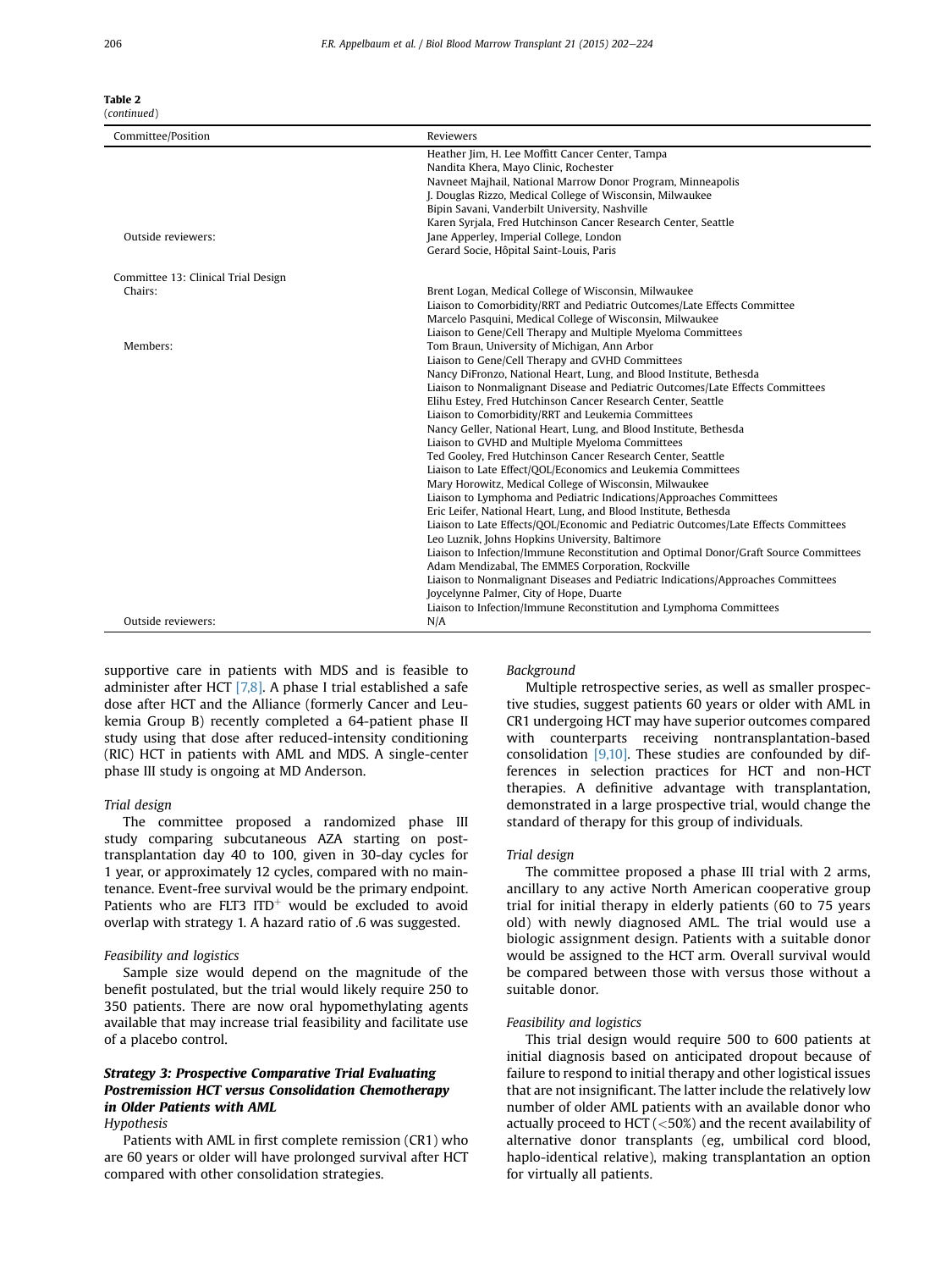#### Summary of Discussion

There was significant enthusiasm for the concept of interventions to mitigate the risk of relapse in high-risk AML after allogeneic HCT. Both Strategies 1 and 2 were considered meritorious and should be high priority for the network in the near future. Concerns were raised regarding the current paucity of data regarding the safety and feasibility of administering FLT3 inhibitors after HCT, though phase II studies are ongoing that should help to inform trial design. Regarding Strategy 2, concerns were raised about the dose and schedule as well as route of administration (oral versus parenteral) of hypomethylating agents, but data from ongoing and recently completed phase II studies should be available to aid in trial design. Strategy 3 was given a lower priority because of an inability to resolve the substantial biases inherent in a trial design that does not allow randomization.

# **Current State of the Science**

HCT cures a subset of patients with relapsed/refractory non-Hodgkin lymphoma and diffuse large B cell lymphoma (DLBCL) is the second-most common indication for autologous HCT (AuHCT) worldwide. Efforts to reduce relapse rates after AuHCT for lymphoma include offering HCT earlier in the disease course. A recently published large randomized trial provides evidence, via a subset analysis, for the efficacy of AuHCT in CR1 for high-risk DLBCL [\[11\]](#page-20-0). High-risk DLBCL, such as "double hit" (DH) lymphoma and the activated B cell-type lymphoma (ABC), is being identified earlier [\[12\].](#page-20-0) AuHCT is offered in CR1 to younger patients with mantle cell lymphoma (MCL), but is not curative.

# Strategy 1: A Randomized Trial of Ibrutinib during and after AuHCT in Patients with Relapsed and Refractory DLBCL of the ABC Subtype

Hypothesis

Ibrutinib will improve progression-free survival (PFS) after AuHCT for patients with relapsed or refractory ABCsubtype DLBCL.

#### Background

The 2 distinct subtypes of DLBCL, germinal center B cell-like and ABC  $[13]$ , have significantly different 5-year survival rates of 60% versus 35%, respectively, with frontline chemotherapy with rituximab, cyclophosphamide, doxorubicin, vincristine, prednisone (R-CHOP). AuHCT for relapsed and refractory DLBCL yields 2-year PFS and overall survival rates of 48% and 65%, respectively, for patients with chemotherapy-responsive disease [\[14\]](#page-20-0). Disease progression after AuHCT remains the primary cause of failure. Ibrutinib is a selective inhibitor of Bruton's tyrosine kinase that achieves responses in patients with lymphoid malignancies, including those with heavily pretreated ABC-type DLBCL  $[15-17]$  $[15-17]$ .

#### Trial design

The committee proposed a randomized, placebocontrolled phase III study in patients receiving AuHCT for ABC-type DLBCL that is chemosensitive to salvage therapy. Patients would be randomized to receive ibrutinib or placebo. Ibrutinib would start during the pretransplantation conditioning period and continue through 12 months after HCT. Patients who progressed on the placebo arm would be allowed to receive ibrutinib. The methodology to be used for determining the cell-of-origin (gene expression profiling, immunohistochemistry algorithms, or nanostring technologies) would be specified before trial initiation.

#### Feasibility and logistics

A Center for International Blood and Marrow Transplant Research (CIBMTR) query found that between 2009 and 2012, 770 patients per year with relapsed DLBCL underwent AuHCT. Assuming that 50% of these patients are of ABC subtype, approximately 335 patients per year will be eligible. Assuming that 1 of 3 patients is eligible and will participate, accrual of 100 patients per year is feasible. A sample size of 300 patients accrued over 3 years, with 2 years of follow-up, would provide 85% power to detect a clinically meaningful increase in PFS (hazard ratio of 1.6), assuming a median PFS of  $\sim$  24 months in the placebo arm [\[18,19\]](#page-20-0).

# Strategy 2: A Phase II Trial for Previously Untreated DH DLBCL Patients: rituximab, etoposide, prednisone, vincristine, cyclophosphamide, doxorubicin (R-EPOCH) Induction Followed by AuHCT during First Partial Remission (PR1) or CR1

Hypothesis

AuHCT for previously untreated patients with DH DLBCL during first response (CR1 or PR1) will have improved 2-year PFS compared with DH DLBCL patients who receive conventional therapy only.

#### Background

DLBCL patients who express concurrent MYC and BCL2 translocation or DH lymphoma have a dismal outcome. Reported 3-year PFS rates range from 39% to 45%, with a 5-year PFS of 18% [\[20,21\]](#page-20-0). There are no controlled trials evaluating the impact of AuHCT early in the disease course. In a multicenter retrospective study of >100 DH lymphoma patients, R-EPOCH was superior to R-CHOP in achieving CR1. Additionally, AuHCT in CR1 was associated with improved survival [\[22\]](#page-20-0). A prospective study evaluating dose-adjusted R-EPOCH followed by AuHCT in first response would help define optimal treatment.

#### Trial design

The committee proposed a single-arm phase II study. The primary endpoint would be 2-year PFS. Eligibility would include patients with newly diagnosed DH DLBCL, identified by fluorescein in situ hybridization. Confirmation of the dual rearrangement of MYC and BCL2 would be done via a central lab performing fluorescein in situ hybridization analyses. One cycle of chemotherapy would be allowed before starting R-EPOCH induction. After induction and up to 6 cycles of consolidation, patients in PR1 or CR1 would proceed to AuHCT.

#### Feasibility and logistics

In 2013,  $\sim$  21,000 cases of DLBCL were diagnosed. Approximately 25% of these cases carried DH mutations. Assuming a baseline 2-year PFS of  $\sim$  38%, a sample size of 46 patients would allow detection of improvement to 58% with 90% power and an  $\alpha$  of .05. It is estimated that accrual could be completed in less than 2 years.

# Strategy 3: Therapeutic Alternatives for Mantle Cell Lymphoma

# Hypothesis

See below.

Background

Median overall survival of patients with newly diagnosed MCL is 4 to 5 years with conventional chemotherapy [\[23\]](#page-20-0).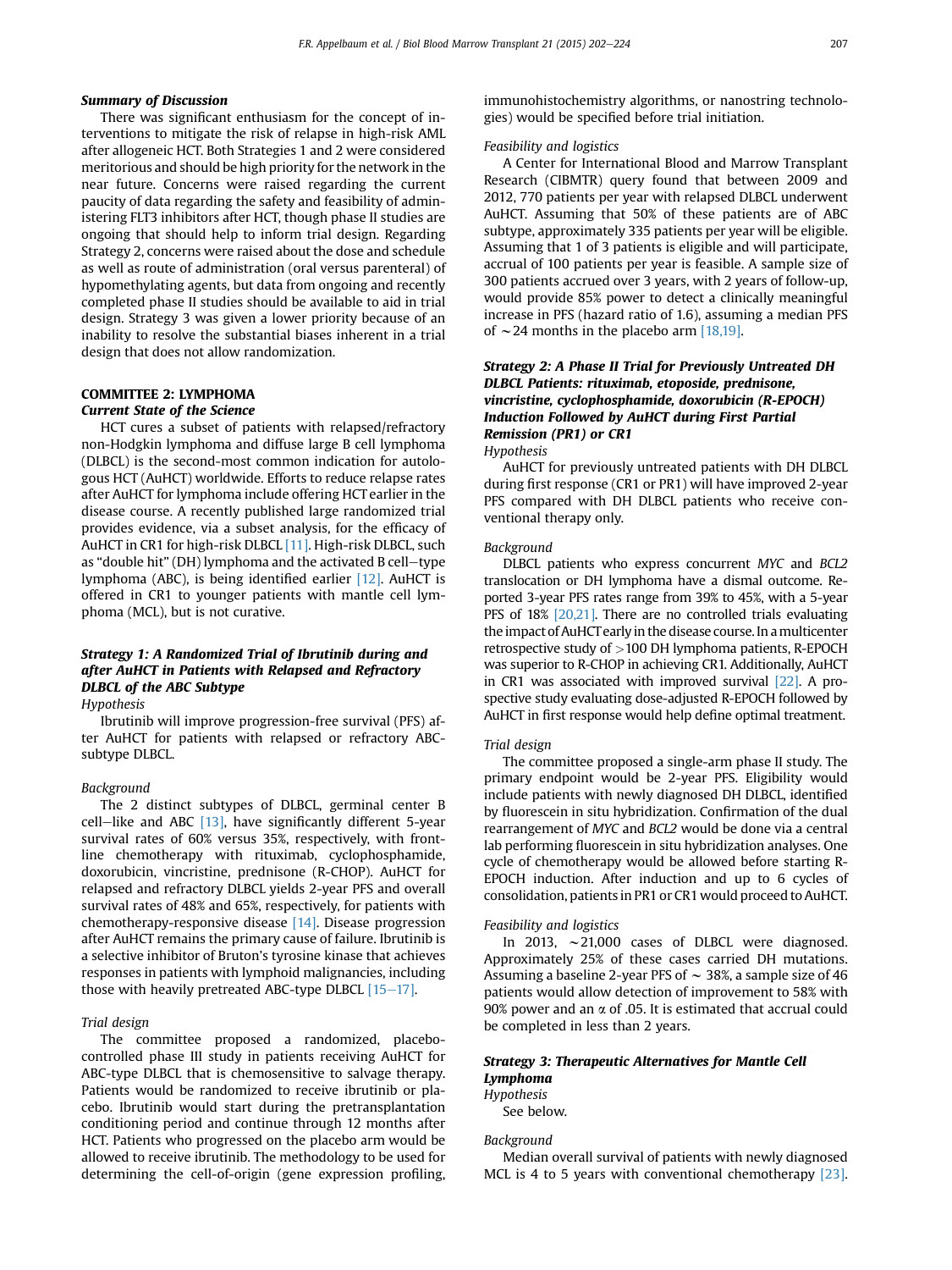Common induction regimens include R-CHOP or cytarabinecontaining regimens, with younger patients often offered AuHCT in CR1 [\[24,25\].](#page-20-0) Recent reports show that maintenance rituximab after R-CHOP prolongs remission and reduces the risk of death in older patients [\[26\].](#page-20-0) Additionally, maintenance rituximab prolongs PFS after AuHCT, with 2-year PFS rates approaching 90% [\[27\].](#page-20-0) Bendamustine/rituximab (BR) is an increasingly used regimen conferring CR rates of  $\sim$  50% with less toxicity than R-CHOP in newly diagnosed MCL [\[28\]](#page-20-0). The most common postremission approaches after BR induction consist of maintenance rituximab and/or AuHCT. There are no prospective studies of either approach (after BR) and no randomized comparison of maintenance rituximab after conventional therapy versus maintenance rituximab after AuHCT in patients who achieve CR1. Ibrutinib is also highly active in patients with relapsed/refractory MCL with response rates of approximately 70% [\[29\]](#page-20-0).

### Potential trial designs

The committee discussed several possible study designs. One concept involved performing AuHCT for MCL in CR1 and then randomizing patients to maintenance rituximab versus maintenance ibrutinib. The induction regimen would not be specified. The hypothesis is that maintenance ibrutinib would significantly extend 2-year PFS over maintenance rituximab. Another concept involved giving previously untreated MCL patients 6 cycles of BR induction followed by randomization to either AuHCT after by maintenance rituximab or maintenance rituximab alone. The hypothesis is that outcomes will be equivalent between AuHCT with maintenance rituximab versus maintenance rituximab alone. Potential pitfalls of this concept include the requirement for patients to enroll at the time of diagnosis, at which time they may not be at a transplantation center. Also, high-dose cytarabine is not part of the planned induction and some investigators may not feel comfortable offering BR as induction therapy. Although the above 2 concepts attempt to answer relevant questions, robust point estimates are currently not available in the literature to accurately project effect sizes.

#### Feasibility and logistics

A CIBMTR query showed that the numbers of MCL patients who underwent AuHCT in CR1 in 2011 and 2012 were 412 and 397, respectively. Thus, depending on the sample size of a proposed trial, a sufficient number of CR1 MCL patients may be eligible for such a trial. Both HCT physicians and lymphoma physicians would need to reach consensus regarding specific populations, indications, and timing of AuHCT and the potential role of maintenance therapy after AuHCT before a large MCL trial involving AuHCT could be successfully launched.

#### Summary of Discussion

There was considerable enthusiasm for Strategy 1, evaluating the role of ibrutinib added to AuHCT for patients with ABC DLBCL. Strategy 2 also was felt to be meritorious. There was less enthusiasm for Strategy 3, for reasons described in the sections on trial design and feasibility.

# **COMMITTEE 3: MULTIPLE MYELOMA** COMMITTEE 3: MULTIPLE MYELOMA Current State of the Science

Background

The most compelling clinical question to be addressed today in multiple myeloma (MM) is the role of early versus late AuHCT. The ongoing Intergroupe Francophone du Myelome/ Dana-Farber Cancer Institute randomized trial (BMT CTN 1304) is addressing this issue and is the highest priority study identified by the BMT CTN Myeloma Intergroup Committee. The Myeloma SOSS committee also felt that defining whether risk-adapted therapy (prognostic index  $+$  response) can be used to guide therapy is an important goal. Studies might address whether "depth of response" based on multiparameter flow cytometry or polymerase chain reaction (PCR) predicts outcome, and whether a myeloma risk profile  $+$  "depth of response" can guide subsequent therapy (ie, need for highdose consolidation or continued maintenance) [\[30,31\]](#page-20-0). Finally, the committee noted that disease recurrence/progression is the single most important cause of treatment failure and continued development of post-HCT therapies that reduce the risk of progression should be the focus of future research. Among the strategies being considered are new agents for post-HCT maintenance, new strategies for allogeneic HCT, and novel antimyeloma vaccines.

# Strategy 1: A Multicenter Phase II, Placebo-Controlled Trial of Maintenance Ixazomib after Allogeneic Hematopoietic Cell Transplantation for High-Risk MM (BMT CTN 1302)

Hypothesis

RIC allogeneic HCT incorporating proteosome inhibitors in the preparative regimen and as post-transplantation maintenance will improve PFS in patients with high-risk multiple myeloma.

#### Background

Although existence of a graft-versus-myeloma effect is well documented, the role of allogeneic HCT in MM remains to be defined. In the upfront setting, most prospective trials failed to show a benefit for allografting as consolidation of an initial remission including the BMT CTN trial, 0102, which compared a tandem AuHCT approach with AuHCT followed by allogeneic HCT. Notwithstanding, long-term disease control and cures can be obtained with this approach, even in patients who have failed primary therapy [\[32\].](#page-20-0) Moreover, long-term follow-up of BMT CTN 0102 suggests that relapse rates may be decreased after a RIC allograft in patients with high-risk disease. Bortezomib is a proteosome inhibitor that has significant antimyeloma and immune modulatory activity. In phase II trials, bortezomib can reduce the risk of grades 2 to 4 graft-versus-host disease (GVHD) in the HLA-mismatched setting [\[33\].](#page-20-0) Ixazomib (MLN9708) is a next-generation, small-molecule, boronate proteasome inhibitor that can be given orally once a week.

#### Trial design

The committee endorsed a randomized phase II trial, already in development by BMT CTN, that will explore the role of 2 proteosome inhibitors (bortezomib and ixazomib) in preventing disease recurrence after allogeneic HCT in patient with high-risk MM  $[34]$ . This trial incorporates bortezomib in a RIC regimen to reduce the risk of GVHD and improve myeloma control. After allogeneic HCT, patients are randomized to receive either placebo or the novel oral proteasome inhibitor ixazomib as maintenance therapy. The primary objective is to improve 18-month PFS in patients with high-risk myeloma (high-risk cytogenetics or first relapse after AuHCT) from 50% to 75%.

#### Feasibility and logistics

High-risk MM patients with an early relapse after autografts form a group for which all current therapies are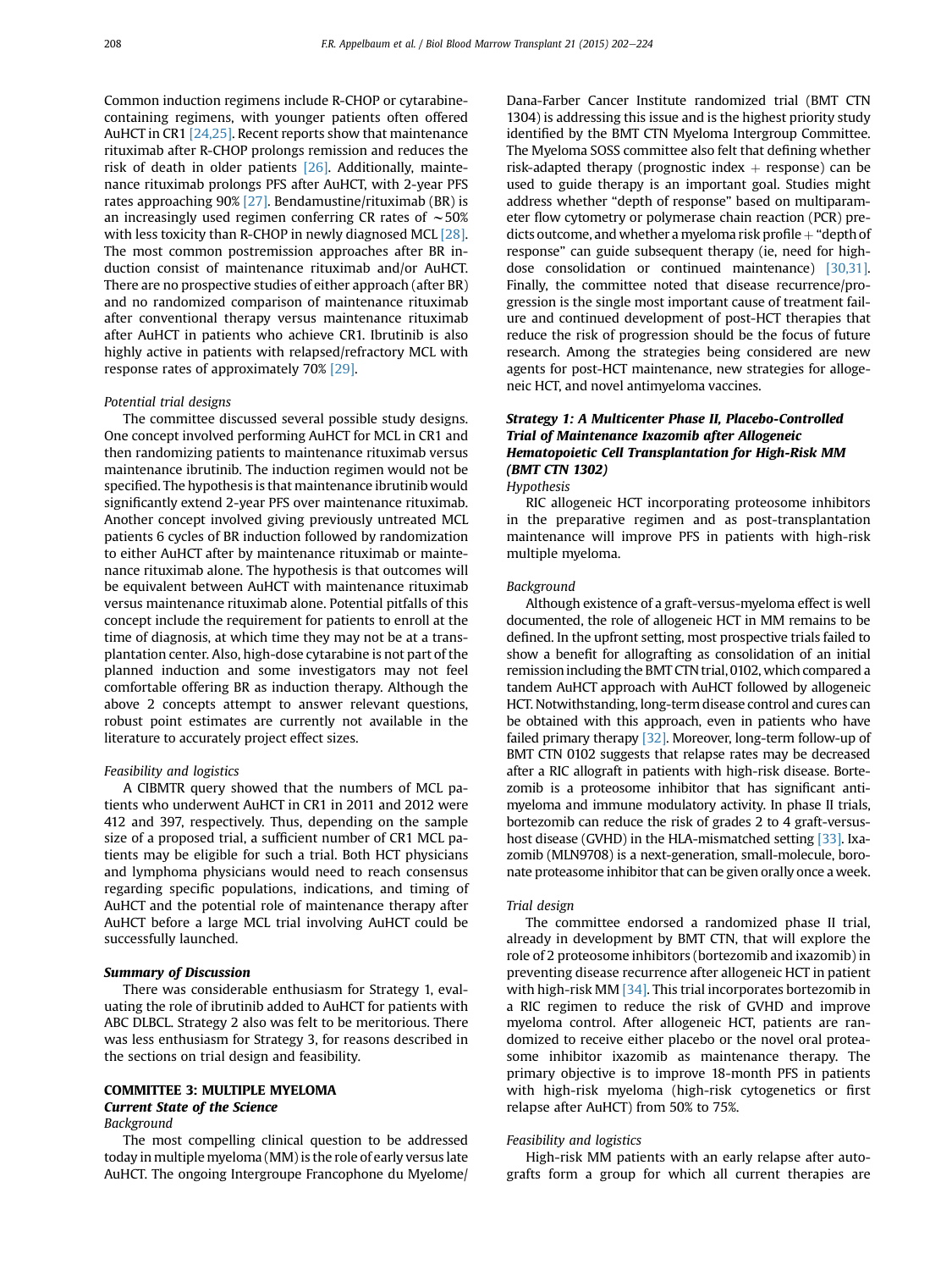suboptimal. Approximately 20% to 25% of AuHCT recipients will relapse within 2 years. A subset of these patients (based on age, performance status, effectiveness of second-line therapy) will be eligible for the proposed trial. Because there are  $> 6000$  AuHCTs for MM annually in the United States, we expect there will be at least 500 post-AuHCT patients eligible each year. High-risk patients identified at diagnosis (by genetic tests) account for 20% of all patients with MM and another group eligible for this trial. Although this trial will compete with several non-HCT trials, we expect that at least 30% of newly diagnosed high-risk MM patients will be offered this trial. Patients enrolled in alternative nontransplantation trials would also be eligible for the 1302 trial at progression. Allogeneic HCT is not commonly performed for treatment of myeloma with approximately 100 transplantations per year, according to the CIBMTR. BMT CTN centers were surveyed to understand the challenges and local practices. The 5 centers with the highest transplantation activity for this indication were included in the survey. The 2 most common reasons for not proceeding to transplantation were insurance denials and lack of a clinical trial. Twenty-nine centers confirmed interest in participating in BMT CTN 1302, with a total estimated accrual rate of 100 patients per year.

# Strategy 2: Multicenter Trial Exploring the Safety and Efficacy of a Plasma Cell-Dendritic Cell Fusion Vaccine Hypothesis

Dendritic cell-plasma cell fusion vaccination in the post-HCT setting will enhance antimyeloma immunity, producing higher response rates and improved disease control.

#### Background

The immune system is known to play an important role in myeloma progression and control. Recently some myeloma vaccine trials have shown promising clinical results. Particularly encouraging is the approach described by Avigan et al. utilizing a plasma cell-dendritic cell fusion product [\[35\].](#page-20-0)

#### Trial design

The committee endorsed a randomized phase II study of post-HCT vaccination. This trial is already in active development and is proposed to be performed in 2 stages: (1) screening to collect plasma cells for vaccine production, and (2) randomization to either post-HCT lenalidomide versus post-HCT lenalidomide  $+$  fusion vaccine administered 30 days after HCT and after the second, third, fourth, and 12th lenalidomide maintenance cycles. The primary endpoint is an increase in CR rates from 40% to 60% at 18 months (20% effect size). To detect this effect size with a type I error of .1, the trial will need 120 randomized patients. A 30% drop out rate at the screening stage is expected, requiring enrollment of 170 patients.

#### Feasibility and logistics

Standardized vaccine production is the main barrier to be overcome for successful implementation of this protocol. Avigan et al. have shown that it is possible to export the vaccine production technology to other sites with Good Manufacturing Practice capabilities. Thus, this protocol will be limited to sites with Good Manufacturing Practice facilities that have the capacity to produce the vaccine. Likewise, vaccine production requires at least 20% plasma cells in the marrow aspirate. This means that many patients referred for transplantation will not be eligible. Proactive screening and recruitment of all newly diagnosed MM patients will be essential for successful protocol completion.

# Strategy 3: Evaluating Risk-Adaptive Therapy for Multiple Myeloma

The committee discussed the design of a definitive trial addressing the role of risk-adaptive therapy for myeloma but concluded that this should be deferred until the current early versus late HCT trial completes accrual and the results of BMT CTN 0702 (single AuHCT with/without revlimid, velcade, dexamethasone (RVD) consolidation versus tandem AuHCT with maintenance therapy) and the long-term follow-up data of patients on lenalidomide maintenance in Cancer and Leukemia Group B 100104 are available.

# Summary of Discussion

The BMT CTN has a robust myeloma portfolio at this time and is addressing the compelling question of optimal timing of AuHCT for patients with standard-risk disease. There was strong enthusiasm for Strategies 1 and 2, which will address important issues such as the role of allogeneic HCT and the use of a novel immune-therapeutic strategy to ameliorate progression after AuHCT. The committee endorsed the concept that follow on studies to the current BMT CTN portfolio should explore the concepts of risk-adapted therapy and further development of novel immune-therapeutic strategies. Future protocol development should take into consideration results from currently active clinical trials being conducted worldwide.

# COMMITTEE 4: NONMALIGNANT DISEASES IN ADULTS Current State of the Science

Nonmalignant diseases account for just 5% of HCT activity. One half to two thirds of the procedures are performed for a broad range of inherited diseases of the blood and immune system in children. Most of the remaining are performed for marrow failure, about one half in children. Over the last 15 years, through numerous early-phase observational or small randomized clinical trials, HCT has proven a feasible and powerful tool for repairing diseases characterized by dysfunctional hematopoiesis and immunity. Despite the potential to mitigate these often highly morbid or severe life-threatening conditions, they remain orphan HCT indications. Well-designed, randomized trials could help establish the role of HCT in mainstream clinical practice, to the benefit of patients. This committee examined adult nonmalignant disease indications that would be appropriate for multicenter HCT clinical trials.

# Strategy 1: HCT for Multiple Sclerosis (MS)

# Hypothesis

High-dose cytotoxic therapy with AuHCT will improve control of relapsing-remitting MS.

#### Background

Patients with highly active MS achieve long-term freedom from inflammatory activity and sustained accumulation of disability (SAD) after AuHCT without the need for ongoing immunotherapy. Despite evidence of effectiveness provided by the outcome of a combined CIBMTR and European Society for Blood and Marrow Transplantation registry follow-up study [\[36,37\]](#page-20-0) and numerous phase II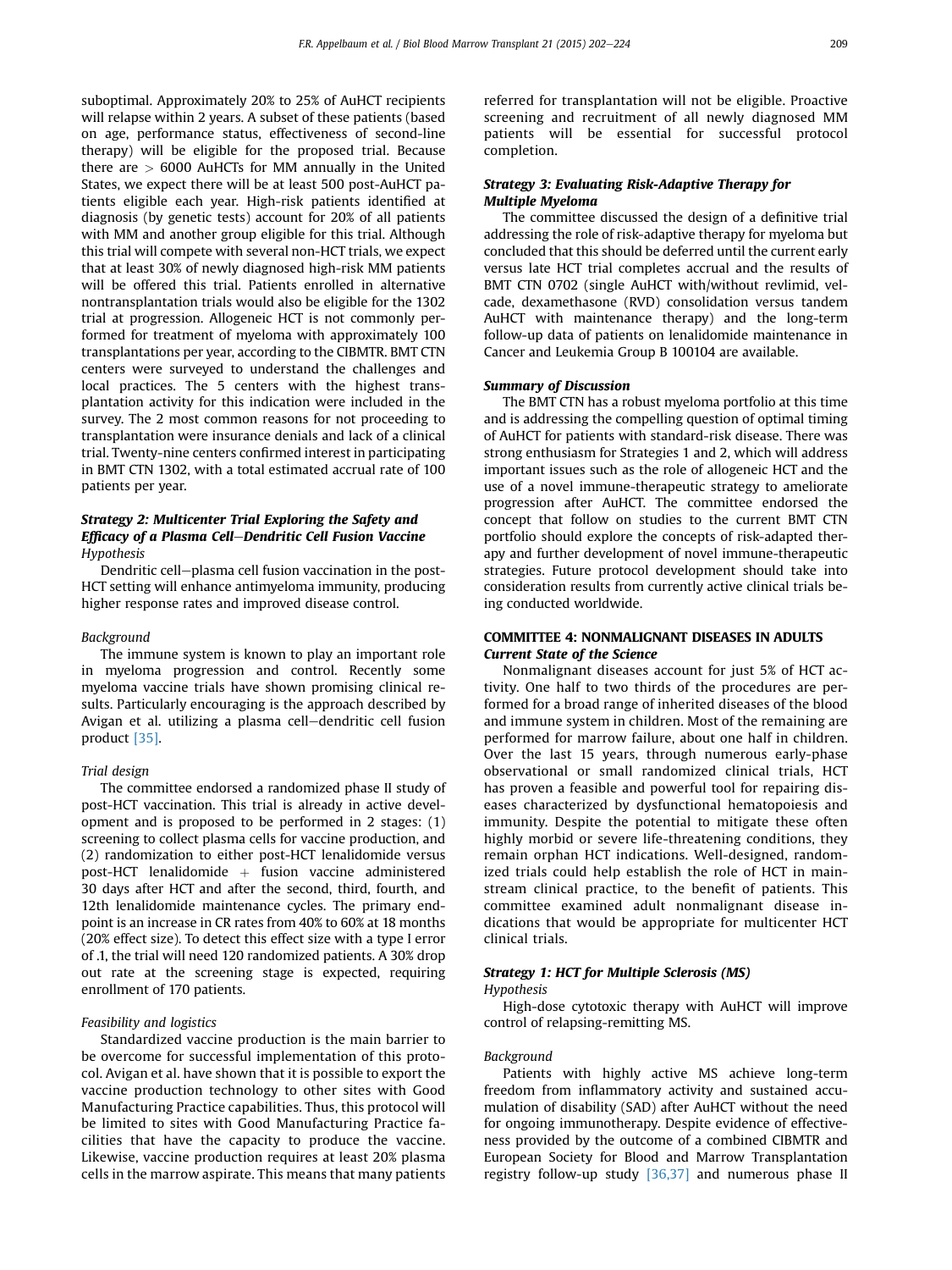clinical trials  $[38]$ , wide-spread use of HCT in MS is hindered by the lack of comparison to current costly immunosuppressive agents.

#### Trial design

The committee proposed a randomized phase III trial in patients with highly active, relapsing-remitting MS and who have moderate disability and have failed at least 1 conventional disease-modifying drug to test whether ablative conditioning followed by AuHCT will result in better outcomes than the best available nontransplantation therapy. The primary endpoint would be 3-year inflammatory disease-free survival (DFS) (absence of clinical relapses, absence of gadolinium-enhancing lesions, and absence of new T2 lesions on magnetic resonance imaging scan). Secondary endpoints would include freedom from SAD, sustained improvement in disability, quality of life (QOL), and costeffectiveness. Sixty patients per arm are required to detect absolute improvement in inflammatory DFS from 60% to 80%, assuming 90% power with  $P = .05$ . An extension study would examine 5 to 7 year freedom from SAD and responses to subsequent treatment for patients failing the study treatment.

#### Feasibility and logistics

Although there are currently more than 300,000 patients with MS in the United States, fewer than 50 each year undergo AuHCT. Patient recruitment could be an issue, highlighting the importance of developing a referral network whereby MS patients are sent to a defined number of study centers with expertise in both MS and HCT.

# Strategy 2: Alternative Donor HCT for Aplastic Anemia Hypothesis

Optimizing the conditioning regimen used for umbilical cord blood and haploidentical bone marrow transplantation for aplastic anemia will result in outcomes similar to those of unrelated adult donor bone marrow transplantation.

# Background

Survival after HLA-matched unrelated donor transplantations for aplastic anemia now exceeds 80% [\[39,40\]](#page-20-0), leading to increased HCT referrals of patients failing immunosuppressive therapy. However, up to 40% of otherwise eligible patients, especially minorities, do not have HLAmatched adult donors. Historically, outcomes with alternative donors have been poor  $[41,42]$ . More recently, dose- and timing-optimized administration of antithymocyte globulin, along with a slight increase in total body irradiation (TBI) dose (from 2 to 4 Gy) has produced consistent engraftment of alternative donor cells in pilot studies  $[43]$ . This affords the possibility of offering HCT to more patients with aplastic anemia.

#### Trial design

The committee proposed a phase I/II study of HCT for aplastic anemia using haploidentical and cord blood donors, building upon the recently completed BMT CTN 0301 trial that optimized cyclophosphamide dosing for unrelated donor marrow transplantations. This new trial would first optimize antithymocyte globulin dose and timing and then optimize TBI dose, to minimize exposure. The primary endpoint would be 1-year graft-failure-free survival. The statistical design would be finalized after analysis of BMT CTN 0301 in late 2014, building on the latest available data.

#### Feasibility and logistics

Aplastic anemia is a rare disease and not all patients require transplantation. In 2012, there were 103 matched sibling donor, 98 unrelated donor, and 10 cord blood transplantations for aplastic anemia in the United States. This trial proposal targets the small fraction of the aplastic population without an HLA-matched adult donor. BMT CTN 0301 required more than 30 sites to enroll 94 patients over a period of 9 years. Thus, we anticipate that this trial would require a national and possibly international initiative and more than 5 years for accrual of a sufficient sample size; however, the BMT CTN is the only venue that will allow evaluation of HCT techniques in this disease.

# Strategy 3: HCT for Sickle Cell Disease

#### Hypothesis

Allogeneic HCT will improve long-term survival of young adults with severe sickle cell disease (SCD).

#### Background

Supportive care allows most children to survive to adulthood, but young adults with severe SCD experience rapid disease progression and premature mortality. HLAmatched sibling donor HCT has curative potential but is applied sparingly. A Cochrane review identified the need for a randomized controlled clinical trial to assess its risks and benefits [\[44\].](#page-20-0) Although trials of allogeneic HCT for children with SCD exist, there is limited experience using HCT in adults. The CIBMTR database records only 42 transplantations in adults ( $\geq$ 21 years) for SCD in the period between 2008 and 2012  $[45]$ . Limited donor availability, regimen-related toxicity, GVHD, and high graft rejection rates have been problematic but may be overcome by refinements in HCT approach [\[46\].](#page-20-0)

#### Trial design

The committee proposed a phase III trial comparing HCT with non-HCT therapy for young adults with SCD, using a biologic assignment approach to treatment allocation, based on availability of an HLA-matched related or unrelated donor.

#### Feasibility and logistics

Technical issues, such as sibling and unrelated donor availability, the high rate of graft rejection, concern about GVHD, and the influence of patient comorbidities resulting from complications of SCD all affect the feasibility of this trial. The details of the transplantation regimen would need to wait for the outcome of several currently ongoing feasibility trials. Furthermore, trial enrollment may be affected by caution on the part of patients and their primary care physicians.

#### Summary of Discussion

Strategy 1, defining the role of AuHCT for MS, garnered significant support and was felt to be a high priority for the network in the near future. Concerns were raised about recruitment and the need to engage the neurology community. It was recognized that Strategy 2, improving the outcome of alternative donor transplantation for aplastic anemia, was important and only feasible through the BMT CTN. The importance of the unmet clinical need in SCD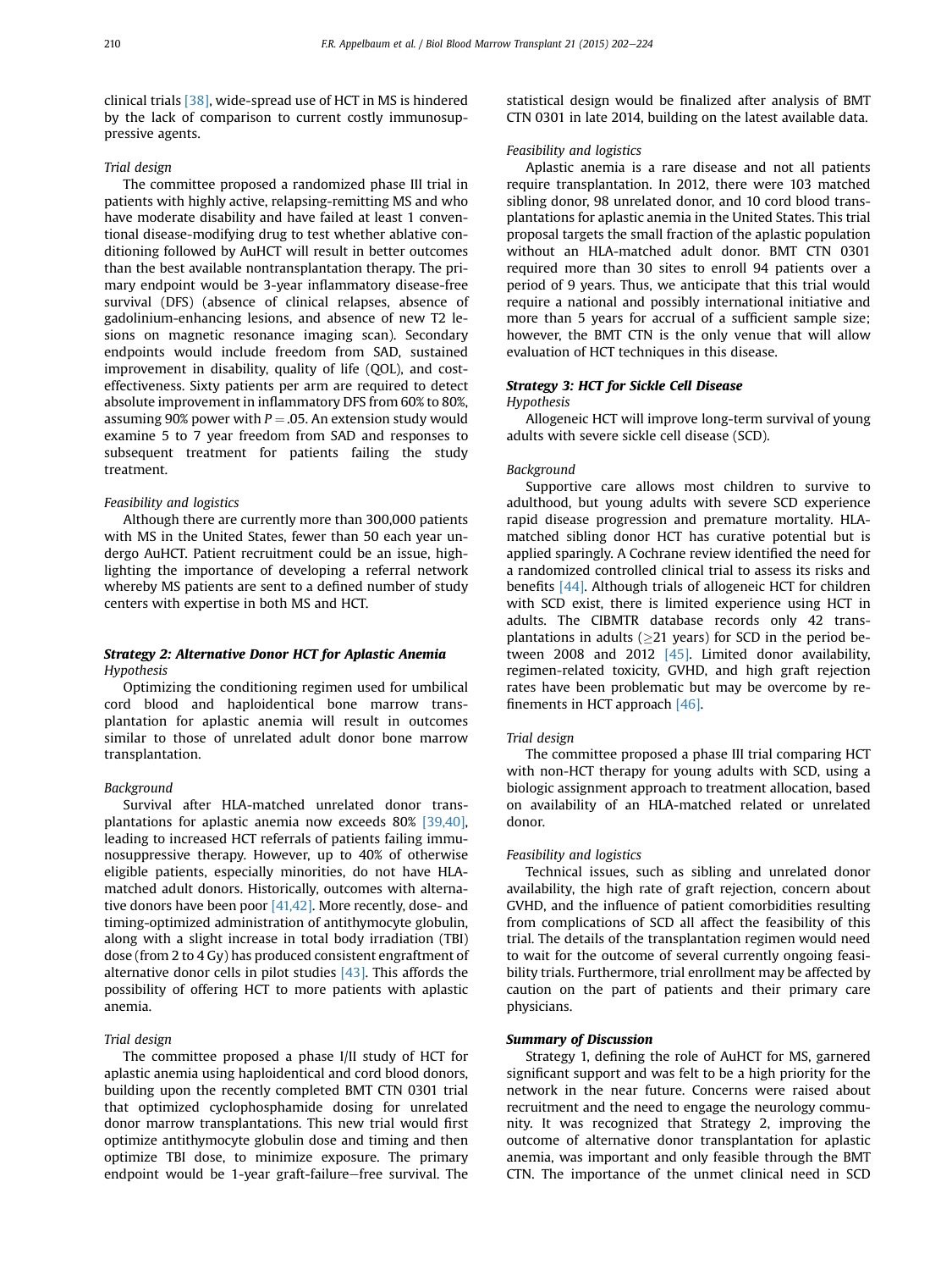addressed by Strategy 3 was acknowledged. It was felt that a trial in SCD should be prioritized as soon as the outcomes of current feasibility trials become available.

# COMMITTEE 5: PEDIATRIC INDICATIONS FOR HCT Current State of the Science

The most common indication for HCT in children is acute lymphoblastic leukemia (ALL). Leukemia relapse remains the most common cause of failure after HCT for childhood ALL. Relapse is especially common in patients who have minimal residual disease (MRD) before HCT and who do not develop acute GVHD, a group that forms a sizable population available for clinical trials of novel interventions.

Allogeneic hematopoietic cells provide a source of enzyme for children with inborn errors of metabolism (IEM) and can ultimately prevent or ameliorate disease manifestations. However, neurological worsening can continue during the first post-transplantation year before underlying central nervous system (CNS) inflammation abates. Arresting disease progression in these patients could improve longterm neurologic outcomes.

# Strategy 1: Post-HCT Intervention to Prevent Relapse in Patients with ALL

#### Hypothesis

Relapse after HCT for B cell ALL can be decreased by early administration of anti $-B$  cell therapies that do not depend upon functional adaptive immunity, followed by maintenance therapy through the first year after HCT, when relapse risk is highest.

#### Background

Patients who do not develop acute GVHD by day  $+55$  are at increased risk of relapse, especially if they have MRD before HCT. According to CIBMTR data, 2-year relapse rates are higher in children (31%) and adults (36%) without acute GVHD compared with children (19%) and adults (26%) with grades I to II acute GVHD. High pre-HCT MRD adds to this risk (67% versus 35%) [\[47\].](#page-20-0) CIBMTR data from 2008 to 2012 [\[45\]](#page-20-0) and other studies  $[47]$  show that >90% of acute GVHD after HCT with myeloablative conditioning occurs by day  $+55$ . Thus, a population at high risk for relapse can be identified within 2 months of HCT. Because immune reconstitution is incomplete early after HCT, agents that do not require the adaptive immune system for efficacy are ideal for this setting. Moxetumomab and inotuzumab are 2 of several anti-CD22 or anti-CD19 conjugated immunotoxins with differing mechanisms that have shown impressive single-agent activity in refractory B cell ALL.

#### Trial Design

The committee proposed a 3-arm randomized phase II protocol comparing post-HCT therapy with each of the 2 conjugated immunotoxins with a placebo control. Eligibility would include children and adults undergoing non-T cell-depleted transplantation from any type of donor after myeloablative conditioning for B cell ALL who are alive without organ failure or acute GVHD at day  $+55$ . Patients would be stratified by pre-HCT MRD status and stem cell source. Therapy would continue for 9 months. According to CIBMTR data, 2-year DFS of children and adults not developing acute GVHD by day  $+55$  is 59% and 47%, respectively (overall 53%). We hypothesize that the 2-year DFS would improve from 53% to 70%. To test 2 agents against a control

with 80% power at the 1-sided  $\alpha = .10$  level for each comparison [\[48\],](#page-20-0) 255 patients will be needed.

## Feasibility and logistics

CIBMTR data show 285 patients per year undergoing HCT with myeloablative conditioning for non-Philadelphia<sup>+</sup> B ALL alive with no acute GVHD at day  $+55$ . We assume 71 per year (25%) would enroll, leading to an accrual time of 3.6 years. Modification of the study design to test agents sequentially with possible expansion to a phase III trial for a given agent if screening criteria are met could be considered, depending upon availability of agents and feasibility of comparative trials.

# Strategy 2: Phase II Trial to Assess the Efficacy of Etanercept/Celecoxib in Preventing Post-HCT Neurological Progression in Children with IEM Hypothesis

Children with IEM who receive CNS-active anti-inflammatory agents before and after HCT will experience reduced demyelination and better neurological outcomes.

#### **Background**

Myelination is essential for normal brain function and is a cornerstone of human neurodevelopment [\[49\]](#page-20-0). Disease stabilization after HCT in IEM patients is dependent upon engraftment of donor-derived microglia, which occurs slowly over the first post-HCT year. Disease progression/ demyelination occurring the first year after transplantation is common and thought to be related to persistent CNS inflammation caused by accumulation of toxic metabolites from the underlying disease process. Preclinical studies show that this inflammation is mediated by TNF- $\alpha$  and through the COX-2 pathway [\[50\].](#page-20-0) Coadministration of agents blocking these pathways improves myelination in animal models of these diseases.

#### Trial design

The committee proposed a phase III trial in patients with IEM randomizing patients to receive etanercept  $+$  celecoxib before and after allogeneic HCT versus not. The primary endpoint would be change in myelination from pre-HCT baseline to 6 months measured after HCT by magnetic resonance imaging-based quantitative susceptibility mapping [\[51\]](#page-20-0). Twenty-nine patients in each arm would provide 80% power with a 2-sided  $\alpha = .05$  to detect a .75 standard deviation difference.

#### Feasibility and logistics

CIBMTR data show that 47patients with these diagnoses undergo HCT annually. Assuming a participation rate of 40%, accrual could be completed in 3 years. One potential problem is the reluctance to randomize to the control arm, as the experimental agents are readily available outside the research setting.

#### Summary of Discussion

There was strong support for the post-HCT relapse prevention strategy in ALL because of compelling preliminary data and simplicity of design, although safety data for specific agents given as early as 2 months after HCT are lacking. The discussion group also encouraged the inclusion of adults in this study. There was less enthusiasm about the IEM proposal because of the possibility that inflammation may be needed after HCT to facilitate engraftment and, possibly, for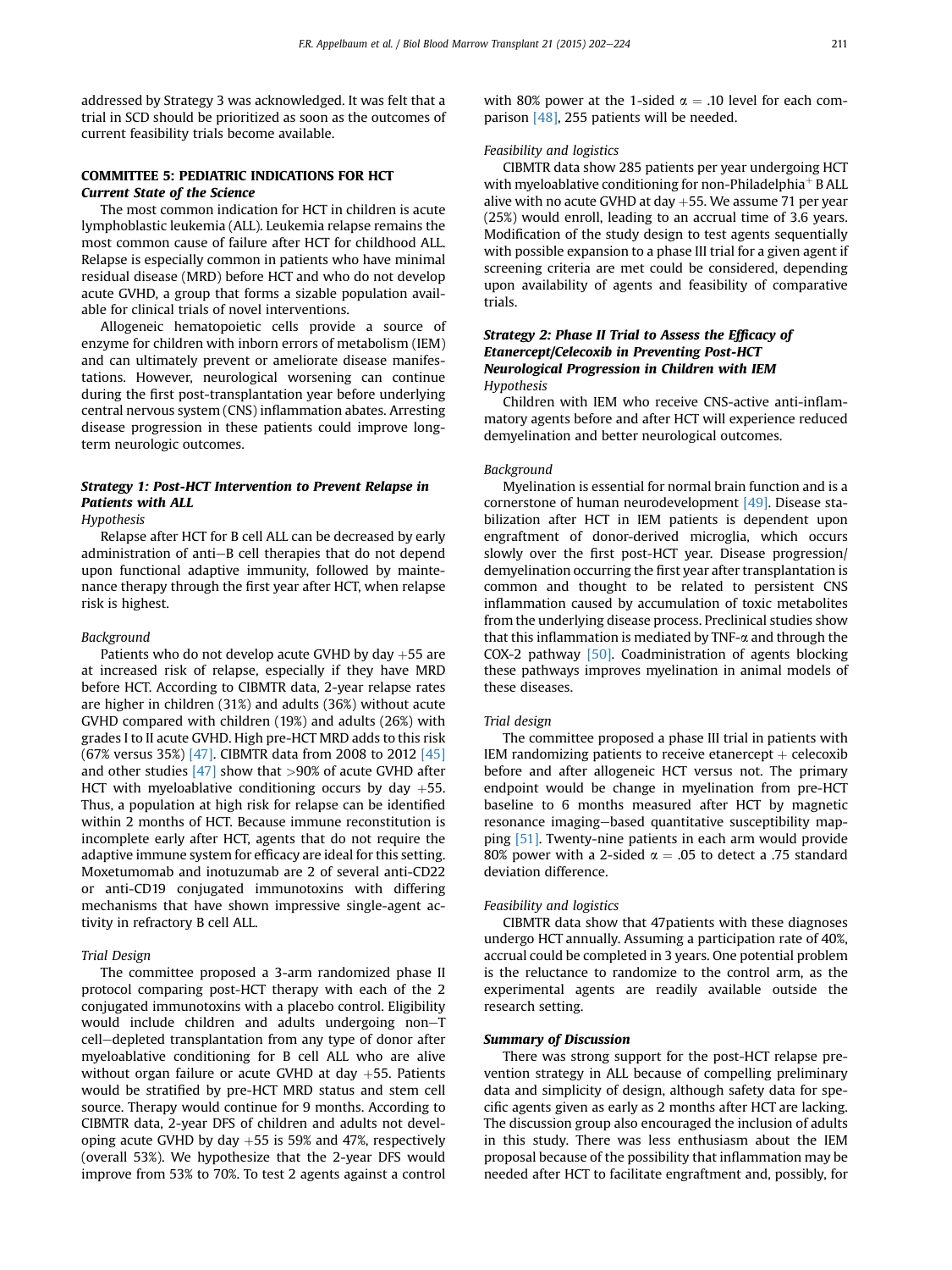establishment of donor-derived microglia in the CNS. It was felt that more preliminary data are required to justify this approach.

# **COMMITTEE COMMITTEE COMMITTEE COMMITTEE**

Most pediatric HCT recipients are surviving long-term but long-term toxicities are a problem, especially those linked to glucocorticoid therapy for GVHD, particularly chronic GVHD. Specific strategies are necessary to deal with GVHD in children, as opposed to allowing accrual of modest numbers of older children onto GVHD trials primarily focused on adults. Children may have different dosing requirements and response to therapies and brisker immune reconstitution than adults [\[52\].](#page-20-0) Infants and small children have increased body surface area to weight ratios relative to adults and, consequently, receive higher drug doses when dosed by body surface area, with potentially increased toxicity [\[53,54\].](#page-20-0) Key drug metabolizing enzymes develop throughout childhood, being less active at some ages than in adults, yet more active at other ages [\[55\].](#page-21-0) Toxicities, such as impaired growth and disruptive behavior have increased importance in children compared with adults. These important nuances are likely to be lost when children constitute a subpopulation of a large adult study, and they likely deter enrollment of children onto adult studies. Focusing on the most promising avenues likely to improve pediatric outcomes and endpoints is necessary.

# Strategy 1: Daily versus Alternate Day Dosing of Steroids in Chronic GVHD

#### Hypothesis

Every-other day prednisone regimens lower the total cumulative dose of prednisone at 6 months and reduce toxicity.

#### Background

Despite being debated for 2 decades, the question of whether daily or alternate day steroid dosing is best for chronic GVHD remains unanswered. The committee conducted a survey that showed that 54% of respondents use alternate day and 46% use daily steroids, confirming lack of agreement. The case for alternate day dosing derives from old, poorly controlled literature comprising, primarily, case series in non-HCT populations. An answer to this question could not only unify practice but also inform the design of future clinical trials intent on testing novel steroid-sparing agents.

#### Trial design

The committee proposed a randomized phase II trial comparing daily to alternate day steroids for chronic GVHD, with specified criteria for proceeding to phase III. Both arms would follow specified taper schedules, unless over-ridden by patient tolerance. The primary endpoint will be a comparison of body mass index Z-scores between children in each arm at 6 months. Demonstration of a .5 reduction would require about 150 patients (75 per arm). Secondary endpoints would evaluate steroid toxicities via calendar-driven measurements of bone health (development of avascular necrosis, or dual-energy x-ray absorptiometry (DEXA) scan  $Z$ -scores  $<-2.0$ ), anthropometry (height velocity, total body fat by DEXA scan, arm-muscle area changes over time), number and type of behavioral interventions, myopathy (5 point manual muscle test and other simple physical therapy tests), number of medicines to control hypertension, hyperglycemia, and infection rates (invasive fungal, viral, bacterial).

#### Feasibility and logistics

Sample size estimates are based on the desire to demonstrate a .5 reduction in body mass index Z-score. There are approximately 300 children with chronic GVHD diagnosed annually. Enrollment of 20% would allow accrual of the necessary sample size in fewer than 2.5 years. A survey of tapers prescribed by 3 representative pediatric institutions suggests similar total prednisone exposures regardless of schedule, suggesting that a trial addressing schedule, without confounding by dose, is feasible.

# Strategy 2: Bortezomib for the Prevention of Acute GVHD Hypothesis

Three doses of bortezomib given on days 1, 4, and 7 after transplantation will reduce the incidence of acute GVHD by 50% in children receiving transplantation with myeloablative conditioning.

#### Background

A study in adults suggests that the incidence of acute GVHD can be reduced and immune reconstitution improved with use of bortezomib in the early post-HCT period [\[33\].](#page-20-0)

#### Trial design

The committee proposed a randomized phase II trial enrolling children up to age 18 years old undergoing allogeneic umbilical cord, blood, or marrow transplantation after a myeloablative preparative regimen. Patients would receive either a standard calcineurin inhibitor (CNI) plus methotrexate or mycophenolate mofetil regimen or a similar regimen with the addition of bortezomib on days  $+1$ ,  $+4$ , and  $+7$ . The primary endpoint would be incidence of acute GVHD at day 100. Given an expected grade 2 to 4 acute GVHD rate of 50%, the goal is to reduce grades 2 to 4 GVHD to 25%, which would require 74 patients per arm. Secondary endpoints would include extensive chronic GVHD and time to recovery of normal lymphocyte counts.

### Feasibility and logistics

CIBMTR data indicate that there are 300 eligible children annually. If 75 enroll per year, accrual could be completed in 2 years.

## Summary of Discussion

The importance of developing methods to reduce late toxicities associated with prolonged steroid use in children is clearly recognized. The facts that steroids are widely used and that there are no studies defining the best approach make Strategy 1 of great interest and this proposal was met with high enthusiasm. There was less enthusiasm for Strategy 2, based, in part, on the view that the wide variability in stem cell sources (cord, related, unrelated), preparative regimens and disease types required to allow the study to be conducted in a timely fashion could obscure any possible benefit of the experimental intervention.

# **COMMITTEE 1: OPTIMAL DOMORATION** STATE SOURCE

The lack of histocompatible graft sources is a major limitation to the treatment of hematological or immune disorders with allogeneic HCT.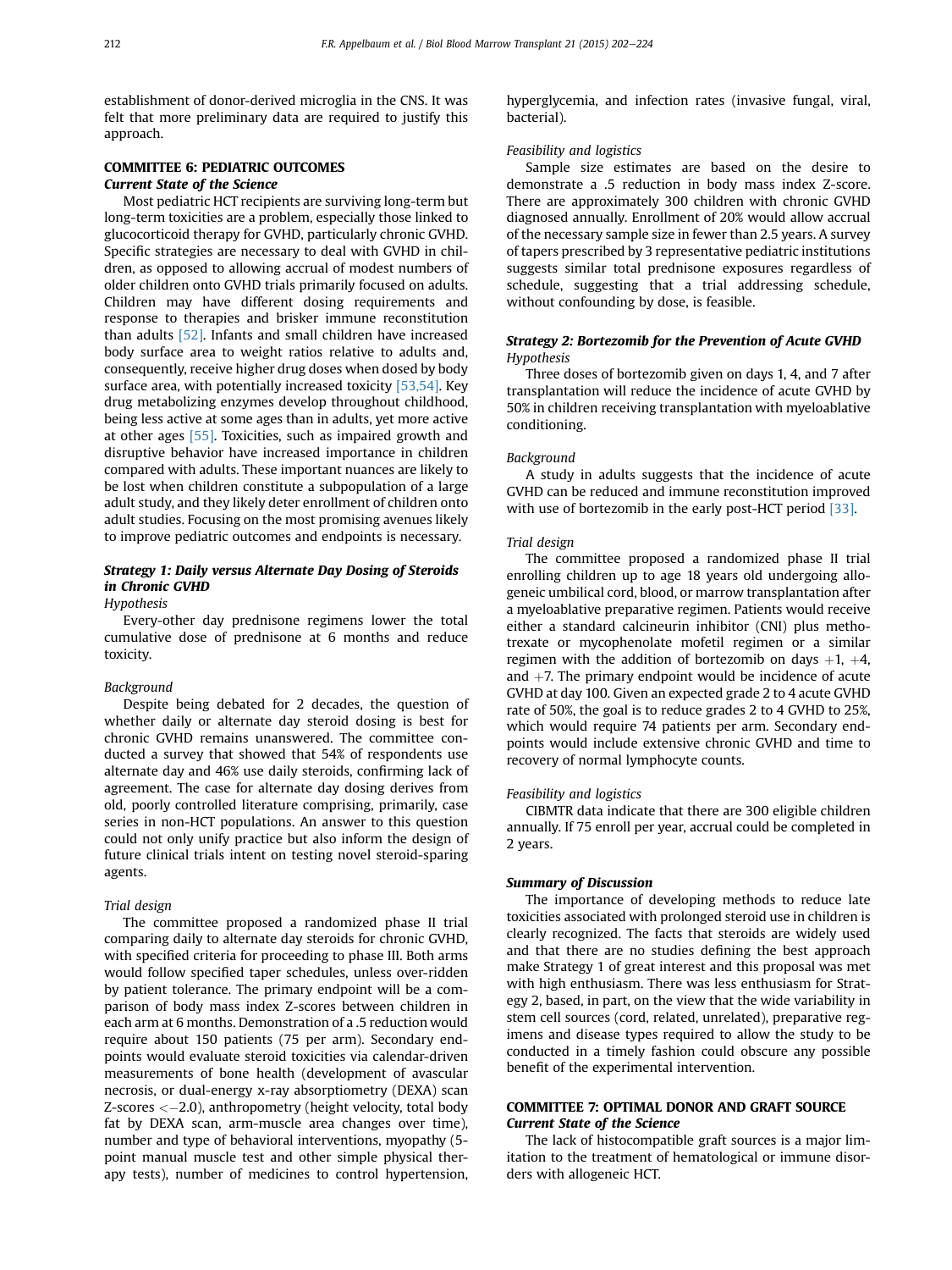#### Table 3

-<br>Cord Blood Priming on Expansion Trials

| Trial Phase, Number of Cord Blood Units         | Expected<br>Completion |
|-------------------------------------------------|------------------------|
| Phase III, multicenter, randomized, double unit | $>24$ mo               |
| Phase II, multicenter, randomized, double unit  | $>24$ mo               |
| Phase II, multicenter, randomized, double unit  | $>24$ mo               |
| Phase II, multicenter, single                   | $>24$ mo               |
| Phase II, multicenter, double unit              | $6-12$ mo              |
| Phase II, single-center, single unit            | $6-12$ mo              |
| Phase II, single-center, double unit            | $6-12$ mo              |
| Phase II, single-center, single unit            | $6-12$ mo              |
|                                                 |                        |

# Strategy 1: Overcoming the HLA Barrier with Posttransplantation Cyclophosphamide

#### Hypothesis

Post-transplantation cyclophosphamide (PTCY) prevents GVHD lethality of HLA-disparate, non-T cell-depleted related donor HCT in myeloablated hosts, and it produces outcomes similar to those of HLA-matched volunteer donor transplantations.

#### Background

PTCY controls alloreactivity safely and effectively across HLA disparity [\[56,57\]](#page-21-0). Although mostly utilized after nonmyeloablative conditioning, the 1-year survival is  $\geq$ 60% in younger patients after ablative conditioning [\[58\]](#page-21-0). An adult relative who shares 1 HLA haplotype is almost universally available for patients without an HLA-matched donor; availability of the latter type of donor is limited, particularly for patients from minority populations.

#### Trial design

The committee proposed a single-arm phase II study of HCT with conditioning including myeloablative doses of TBI or busulfan, haploidentical marrow or blood stem cell grafts, and PTCY followed by tacrolimus/mycophenolate mofetil maintenance. The population would include patients  $\leq$ 60 years of age with adequate organ function, low comorbidity, and hematologic malignancies in CR or with minimal disease. Primary endpoint is 1-year survival. With a sample size of 62, the 2-sided 90% confidence interval of 1-year survival is 50% to 70%, and the power is 84% to rule out a survival of  $\langle 43\%$  with a 2-sided  $\alpha = .10$ . An exploratory analysis will compare survival of trial patients with HLA-matched unrelated donor HCT recipients from the CIBMTR database.

#### Feasibility and logistics

Based on experience with BMT CTN 0603, which evaluated use of PTCY and haploidentical donors with RIC and accrued rapidly, and the wider use of myeloablative than RIC regimens, the study is expected to complete accrual within 18 months.

# Strategy 2: Facilitate Engraftment of HLA-Disparate Cord Blood Transplantation

### Hypotheses

Recipient conditioning, or ex vivo cord blood priming or expansion, or cotransplantation of third-party progenitors facilitate cord blood cell engraftment.

#### **Background**

Cord blood engraftment is delayed and graft failure is more frequent than it is after adult donor allografts,

contributing to increased patient morbidity and mortality. Eight ongoing trials address this unmet need (see Table 3). The first 3 in the table are in more advanced stages of development.

#### Recommendation

Because of the relatively scarce population of adult patients receiving cord blood transplantation, the committee recommended that BMT CTN and other cord blood investigators collaborate to enroll eligible patients onto 1 or more of these potentially practice-changing open trials to facilitate timely completion. Suggested criteria for the most promising strategies are: (1) favorable single-center data, (2) likely to improve transplantation effectiveness and resource utilization, (3) exportable, (4) applicable to children and adults, and (5) effective independently of conditioning or immunosuppression regimens.

# Strategy 3: Optimize HLA-DPB1 Compatibility for Nearly Every Patient with an Unrelated Donor

Hypothesis

The probability of identifying a permissive DPB1 mismatch (or DPB1 match) increases from 70% without DPB1 typing to 90% by testing up to 10 donors per patient.

#### Background

More than 80% of unrelated donors matched for HLA-A/B/ C/DRB1 are mismatched for DPB1 alleles sharing a T cell epitope (TCE) that are poorly stimulatory (permissive), whereas others are stimulatory (nonpermissive) [\[67\].](#page-21-0) Mismatching for nonpermissive DPB1 alleles is associated with a  $\sim$  15% increase in mortality risk after transplantation [\[68,69\]](#page-21-0). Identifying a donor that is matched or has a permissive mismatch at DPB1 could improve survival by  $\sim$  5%.

#### Trial design

The committee recommended a prospective single-arm trial in which DP testing would be done on multiple donors (for patients with multiple A, B, C, and DRB1-matched donors) to determine how many patients find a donor with a permissive-DPB1 mismatch and how many donors should be typed based on the patient DPB1 TCE. A sample of 460 patients would provide 99% power to test the primary hypothesis that the probability of a permissive mismatch increases from 70% to 90% with alpha of .05 and allow adequate subset analyses by TCE groups. For example, there will be 95% power with alpha of .02 to detect an increase in the probability of a permissive mismatch from 7.8% to 30% in the rarest TCE-subset. The protocol will also consider donor age, gender, and cytomegalovirus (CMV) serology and their influence on donor selection. Patient and donor DNA also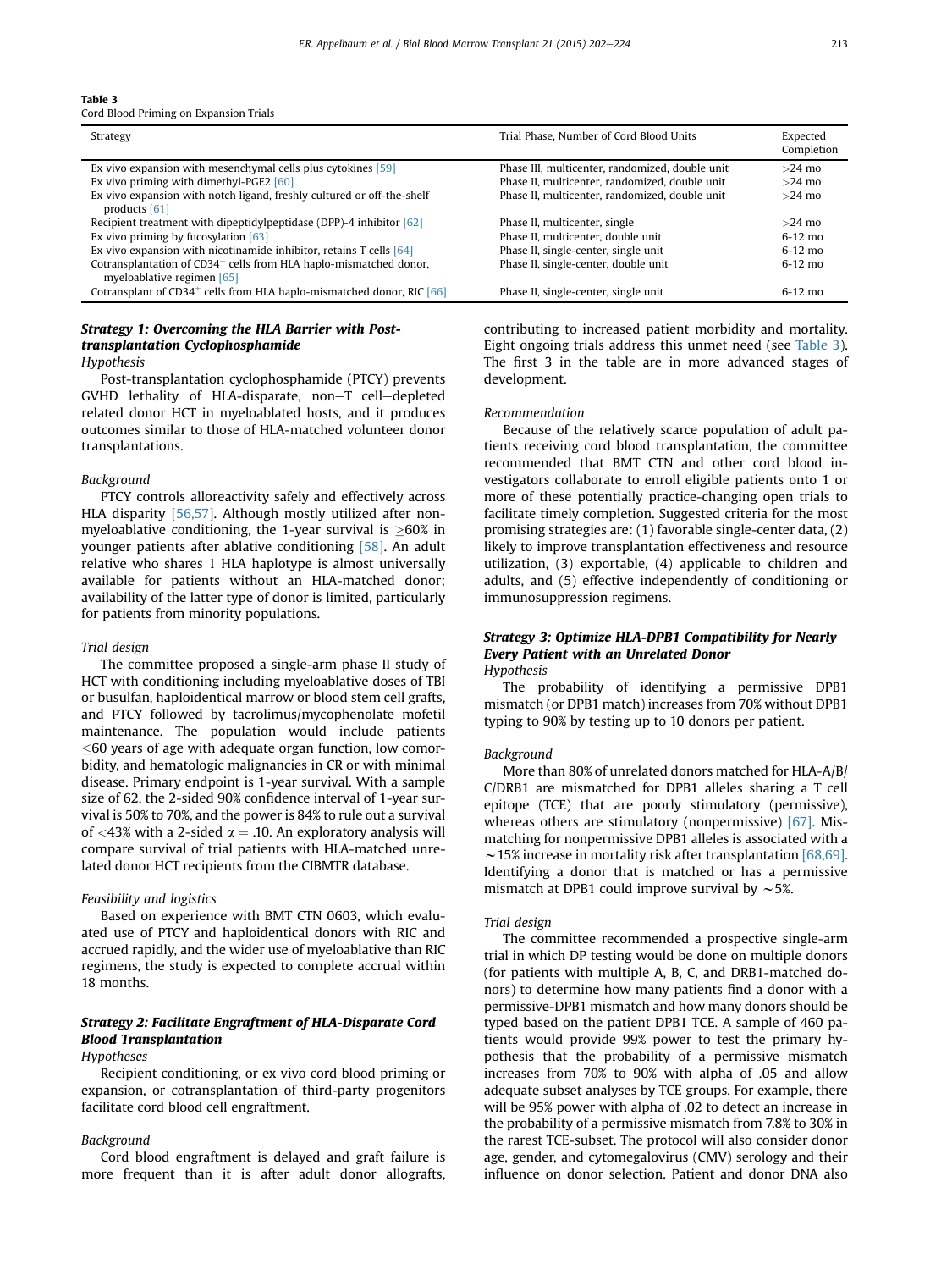could be used for studies of other gene complexes, such as the killer immunoglobulin-like receptors [\[70,71\].](#page-21-0)

# Feasibility and logistics

A retrospective study addressing similar questions would require substantially fewer resources.

### Summary of Discussion

Based on available preliminary data, there was considerable enthusiasm for Strategy 1. Likewise, the committee generally agreed with the approach described in Strategy 2; there is a great need to improve the outcome of cord blood transplantation and several of the trials underway show promise. Given that these studies are already established and accruing, it is reasonable for the BMT CTN to encourage its members to participate in the most promising studies. Although Strategy 3 had merit, it was felt that similar information might be gained with fewer resources by doing a retrospective study.

#### **COMMITTEE 8: GVHD**

# COMMITTEE 8: GVHD Current State of the Science

# GVHD prophylaxis

An optimal GVHD prophylaxis regimen would effectively prevent both acute and chronic GVHD while allowing an effective graft-versus-tumor response and prompt immunologic reconstitution. BMT CTN 1203 and 1301 are designed to test new strategies previously developed in single institutions; accrual to these trials, projected to complete in 2015 and 2017, respectively, should have highest priority. Other strategies developed during the next 5 years could be similarly adopted for testing in BMT CTN trials.

#### Acute GVHD therapy

BMT CTN 0302 and 0802 (the latter closed for futility) failed to identify a strategy superior to single-agent prednisone to ameliorate the inflammatory effects of acute GVHD while avoiding the mortality of severe immunosuppression. This remains an important goal.

#### Chronic GVHD therapy

BMT CTN 0801 is a phase II/III study based on the hypothesis that avoidance of CNIs in the treatment of chronic GVHD might facilitate tolerance and improve GVHD response rates compared with conventional CNI-containing immunosuppressive therapy. After interim analysis of data from the phase II portion of this trial, it was decided to discontinue accrual, although patients are being followed for the established phase III endpoints. While awaiting these data, additional agents may be tested in phase II studies.

# Strategy 1: Validation of a Biomarker/Clinical Scoring System to Identify Patients at High and Low Risk of Response to Current Acute GVHD Therapy Hypothesis

Patients can be segregated at diagnosis of acute GVHD into 2 or more groups with different likelihoods of response to therapy using currently available clinical and laboratory assessments.

#### Background

Therapy trials are limited by the inability to determine prognosis accurately at onset of acute GVHD. The original grading system correlated nonrelapse mortality (NRM) with maximal GVHD grade, which is affected by the response to treatment. Dichotomization into standard risk or high risk at the onset of GVHD is done implicitly in many centers and was formalized recently by the Minnesota group [\[72\]](#page-21-0). The Minnesota system identifies 15% of patients as high risk (with 41% versus 18% 6-month NRM) with similar findings in several independent cohorts from BMT CTN 0302, 0802, and 2 large centers ( $n = 1718$ ). A newly described Ann Arbor grading system [\[73\]](#page-21-0) uses clinical features and biomarkers in an algorithm that assigns patients into 3 risk groups containing 35% (low risk), 40% (intermediate risk), and 25% (high risk) of patients. The algorithm discriminated the 3 risk groups in 2 separate validation cohorts. The highest risk category was associated with 45% NRM at 6 months. The algorithm was validated in 2 datasets, 1 from 2 centers, and another including 300 patients from BMT CTN 0302 and 0802 who had plasma samples available.

## Trial design

The committee proposed that a study be conducted in conjunction with BMT CTN 1202 (Prospective Multi-Center Cohort for the Evaluation of Biomarkers Predicting Risk of Complications and Mortality Following Allogeneic HCT) to validate a biomarker-based approach to risk stratification in protocols 1203 and 1301. Validation of the Ann Arbor grading system or any other prognostic factors would have important implications for future clinical trials testing new approaches for treatment of acute GVHD. Accurate identification of highrisk patients at the onset of GVHD would make it feasible to accrue patients to trials testing experimental agents in smaller phase II trials with a robust endpoint of 6-month NRM. Simultaneously, accurate identification of low-risk patients would make it feasible to test whether lower or no glucocorticoid doses (or other approaches) could control GVHD while minimizing steroid-related complications. The general strategy is outlined in Figure 1.

# Strategy 1A: Develop an Approach to Identify Patients at High Risk of Life-threatening Acute GVHD and Enroll Them in Serial Studies of Agents that Work in Synergy with Prednisone

## Hypothesis

Addition of agents to prednisone will increase the effectiveness of therapy for newly diagnosed high-risk acute GVHD.

#### Trial design

Agents such as natalizumab, tofacitinib, abatacept, mesenchymal stem cells, extracorporeal photopheresis, and/ or others can be tested sequentially in the high-risk cohort.



Figure 1. The overall trial design depends on assignment to a high- or low-risk group based on GVHD grade and biomarkers. High-risk patients will be treated with prednisone, and new agents will be serially studied by addition to standard prednisone therapy. Low-risk patients will be randomized between a prednisone monotherapy or 1 of several single-agent nonsteroid alternatives.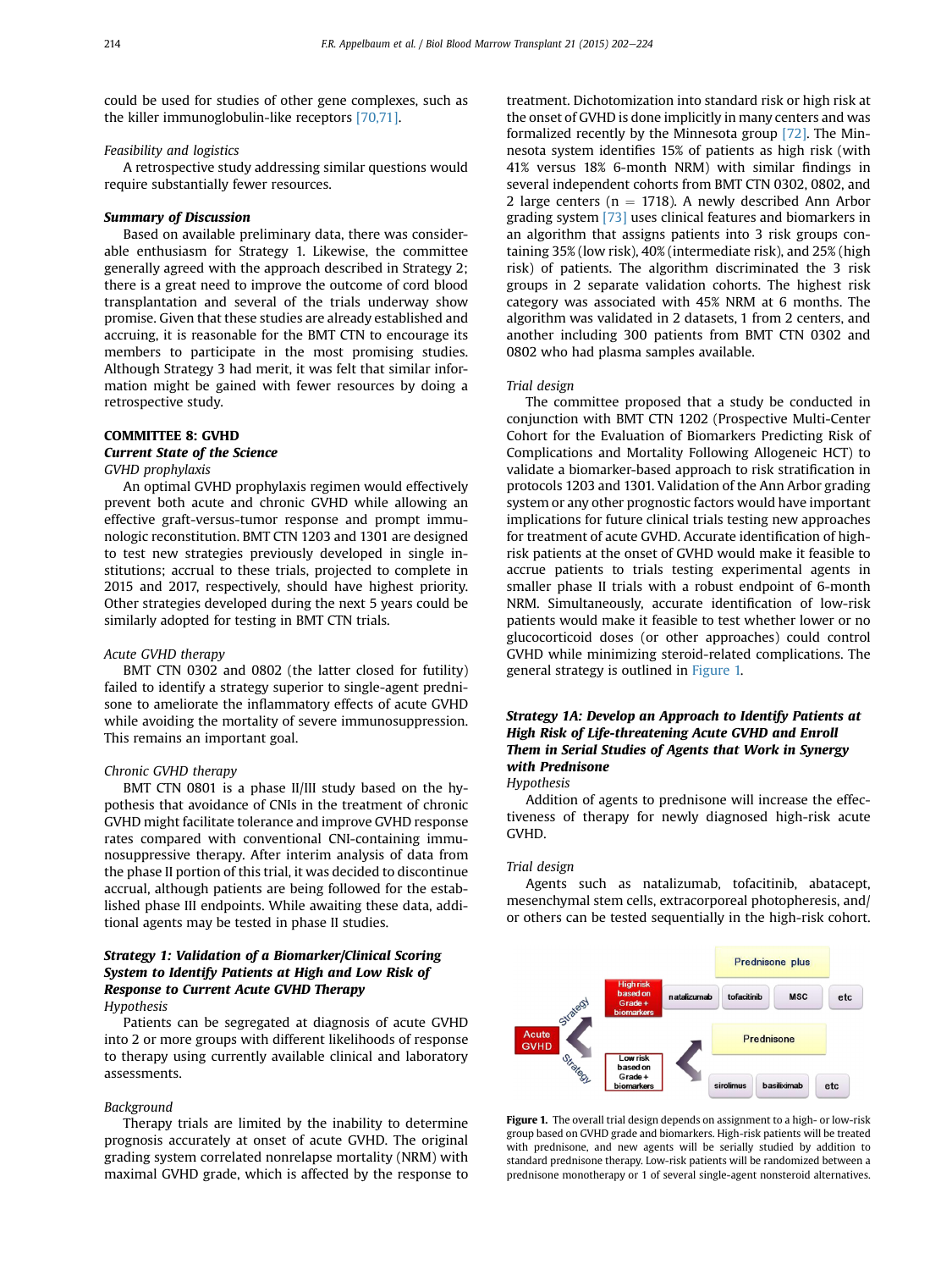In a randomized phase II trial of 1 to 2 agents compared with control, assuming a day 28 CR rate of 15%, using 1-sided significance level of 15%, with 85% power to detect an increase in day 28 complete remission rate to 35%, we would need 49 patients per group.

# Strategy 1B. Develop an Approach to Identify Patients at Low Risk of Life-threatening Acute GVHD and Enroll Them in a Study Designed to Limit Immunosuppressionrelated Toxicity [\[74\]](#page-21-0)

#### Hypothesis

Patients with low-risk GVHD can be effectively treated with lower doses of immune suppression that minimize toxicity.

# Trial design

The committee proposed a study to randomize primary therapy of acute GVHD to prednisone or sirolimus [\[75\]](#page-21-0) basiliximab or another agent to determine whether a nonsteroid-containing regimen would provide equivalent control of GVHD with less corticosteroid-related toxicity. A randomized phase II trial of a new agent compared with control in low- or intermediate-risk patients, assuming a day 28 CR rate in the range of 40% to 65%, using 1-sided significance level of 15%, with 85% power to detect an increase in day 28 CR rate to 75%, would require 58 patients per group.

#### Feasibility and logistics

High-risk GVHD occurs in 15% to 25% of patients and lowrisk GVHD occurs in 35% to 40% of patients; therefore, there is likely to be an adequate population to study. The design requires tight correlation with BMT CTN 1202 and real-time biomarker information. Critical to the success of this design is sufficient flexibility to allow serial studies that will facilitate rapid assessment of several drugs. Criteria to choose study drugs will include completion of phase I or II testing, a rational basis for targeting GVHD, known activity in an immunologic or inflammatory disorder, and drug availability.

### Strategy 2: Evaluation of Novel Agents for Chronic GVHD Background

There are candidate drugs studied outside of the BMT CTN that may be useful in the therapy of chronic GVHD. Interleukin-2 has phase I/II data that support a trial in early onset chronic GVHD [\[76\].](#page-21-0) Proteasome inhibitors have activity, but the drug, schedule, and timing need to be assessed [\[77\]](#page-21-0). Ibrutinib has activity that is theoretically interesting and a pilot study has been organized. Additional drugs can be evaluated once there are adequate preliminary data.

#### Summary of Discussion

Although there are considerable logistic concerns, the overall proposed strategies generated a high level of enthusiasm. Ways to diminish some of the barriers are discussed by Committee 13 (Clinical Trial Design).

# State of the Science

Cell therapy has made rapid recent progress with immunotherapy being designated as the "advance of the year" by Science in 2014 [\[78\].](#page-21-0) In 2010, BMT CTN sponsored a meeting on CD19 chimeric antigen receptor (CAR) strategies [\[79\]](#page-21-0). Initial reports showing activity in lymphoma and chronic lymphocytic leukemia were published in 2010 and 2011  $[80,81]$ . In the last year, several papers  $[82,83]$  showed even more encouraging response rates in ALL, resulting in the first 2 cell therapy proposals approved by BMT CTN for further development. These studies will evaluate T cells genetically modified to express CARs specific for CD19 in relapsed ALL after transplantation  $[83]$  or in patients with active disease to induce remission and enable transplantation. Multicenter cell and gene therapy studies have particular challenges as they require Investigational New Drug applications as well as production and shipping of cells, clinical grade vectors, and identification of sources for crucial ancillary reagents.

The committee reviewed a broad cadre of cell and gene therapy approaches for translation to future BMT CTN studies. There are several phase I studies evaluating regulatory T cells [\[84,85\]](#page-21-0), but it was felt that more data were needed to identify the optimum cell type and clinical setting for a multicenter trial. Gene transfer to hematopoietic stem cells to treat immunodeficiency diseases is being evaluated through small ad hoc international consortia, which are the appropriate venues for such diseases. Gene therapy for  $\beta$ -thalassemia or SCD, however, clearly falls within the purview of BMT CTN and several phase I trials testing different strategies and vectors will soon open. Although data from these studies are needed to determine the optimal approach for later phase testing, such results may be available within the next 2 to 3 years and BMT CTN should be prepared to definitively test these strategies. Similarly, results of the 2 currently planned CD19 CAR studies will be needed to guide the design of the next study of genetically modified T cells targeting CD19.

# Strategy 1: Trial of Third-Party CMV-specific T Cells (Joint Proposal with Infection Committee) [\[86,87\]](#page-21-0)

See Infection Committee.

# Strategy 2: Bridging Trial of Haploidentical Donor Natural Killer Cells for AML Patients with Active Disease before Transplantation

Hypothesis

Lymphodepleting chemotherapy and infusion of related donor haploidentical natural killer (NK) cells will induce clinical remission in patients with refractory AML.

#### Background and significance

The University of Minnesota has treated more than 50 AML patients who failed standard therapy with the objective of achieving a CR as a bridge to transplantation. Data suggest that short-term success, defined as remission induction, is in the 25% to 50% range in small studies exploring different platforms [\[88\].](#page-21-0) One difficulty in interpreting these studies is the inability to separate antileukemia activity of the chemotherapy regimen from the NK cells. A study comparing chemotherapy  $\pm$  NK cells is needed to definitively address the role of NK cells as a bridging therapy in AML with residual disease before transplantation. Additionally, we need to understand the optimal NK cell product [\[89,90\]](#page-21-0).

#### Trial design

The committee proposed a randomized phase II study in patients with persistent refractory AML (up to 30% blasts on bone marrow within preceding 21 days) having received >2 cycles of standard induction chemotherapy. Arm 1 patients would receive lymphodepleting chemotherapy alone (cyclophosphamide 50 mg/kg  $\times$  2 and fludarabine 25 mg/  $m<sup>2</sup>$   $\times$  3). Arm 2 would receive the same chemotherapy but with haploidentical freshly isolated and activated NK cells.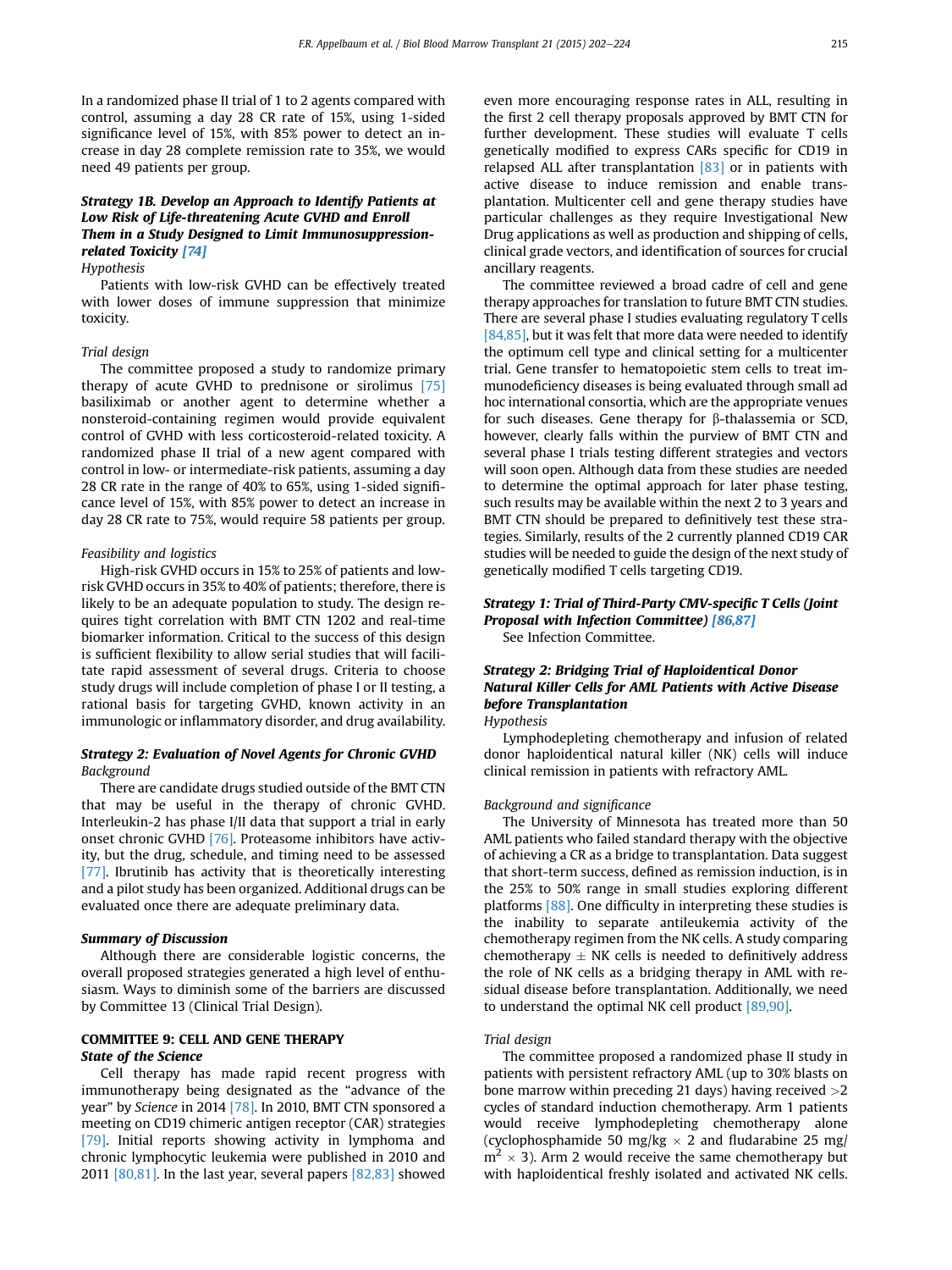Arm 3 would receive the same chemotherapy and ex vivo expanded NK cells. All arms would receive IL-2 (or IL-15) to promote in vivo expansion of endogenous or infused NK cells. The primary endpoint would be achievement of CR and an important secondary point would be the ability to proceed to allogeneic transplantation.

#### Feasibility and logistics

Assuming a baseline CR in this population of 20%, 38 patients per arm (total of 114) will result in 80% power with a 1-sided type I error of 5% to detect an improvement of 20% (20% to 40%) in the CR rate. There is a possibility of obtaining IL-15 for this trial, a cytokine believed to be superior for NK cell in vivo expansion.

# Strategy 3: Phase III Randomized Trial of Autologous Epstein-Barr Virus-specific T Lymphocytes after AuHCT for Patients with Epstein-Barr encoding region-in situ hybridization (EBER-ISH)-Positive Hodgkin Lymphoma Hypothesis

Infusion of autologous cytotoxic T lymphocytes enriched against Epstein-Barr virus (EBV) type II latency antigens after AuHCT for patients with EBER-ISH-positive Hodgkin lymphoma (HL) will result in an improved event-free survival compared with control patients.

#### Background and significance

AuHCT achieves a 2-year PFS rate of approximately 60% in patients with relapsed HL. Approximately 30% to 40% of patients with HL are EBER-ISH positive. Adoptive transfer of latent membrane protein (LMP)-specific T cells results in increased frequency of relevant EBV-antigen–specific T cells and memory T cell populations provide sustained antitumor responses [\[91\].](#page-21-0)

#### Trial design

The committee proposed a multicooperative group randomized phase III study in patients with EBER-ISH positive HL. With 164 patients (82 per arm), considering a baseline 2 year PFS of 60% to 70%, the study has 80% or higher power to detect a 20% improvement in 2-year event-free survival at .05 significance level based on a 2-sided Z-test with binomial distribution.

#### Feasibility and logistics

According to CIBMTR, >800 patients per year in the United States undergo AuHCT for HL. If 25% are EBER-ISH positive, there would be 200 eligible patients per year making planned accrual of 80 to 100 feasible.

#### Summary of Discussion

The review of Strategy 1 is covered by Committee 11. Strategy 2 was viewed with enthusiasm because a multicenter study is the only way to compare 2 NK products that have been developed through an NCI-funded program project grant and the National Heart, Lung, and Blood Institute Production Assistance for Cellular Therapy program, but there will need to be process development to finalize the manufacturing and accessory cytokines before the study can be initiated. Although there was support for Strategy 3, which was developed through an NCI lymphoma specialized programs of research excellence, the sample size could not be calculated without knowing if the outcome after AuHCT differs for EBV-positive and EBV-negative HL patients [\[92\]](#page-21-0). This analysis is planned. Additionally, the analysis may be confounded if HL patients are receiving other maintenance therapies, such as brentuximab.

# **COMMITTEE 10: COMORBIDITY AND REGIMEN-RELATED** TOXICITY

# TOXICITY Current State of the Science

Efforts to decrease regimen-related toxicity (RRT) have focused on reducing regimen intensity rather than direct prevention or early treatments. Nevertheless, mortality from pulmonary, hepatic, gastrointestinal, and other RRT remains too frequent [\[93\].](#page-21-0) Although a significant fraction of younger patients with hematologic cancers are offered HCT, only a small minority of those 60 years or older receive HCT, despite the higher frequency of most hematologic cancers in this age group. Objective and reliable recipient health status measures are necessary to guide decision-making about transplantation eligibility and selection of the most appropriate transplantation strategy in older patients. Additionally, early detection and evaluation of organ dysfunction after HCT holds promise to improve outcome.

# Strategy 1: Improving Prognostic Assessment for Patients 60 Years and Older Undergoing Allogeneic HCT Hypothesis

Adding functional assessment and biomarkers to validated clinical indices will improve the ability to predict NRM and RRT in older patients.

#### Background and significance

Validated comorbidity indices (such as the HCT-specific comorbidity index, HCT-CI) substantially improved prediction of transplantation-related organ toxicities and NRM in adults undergoing allogeneic HCT  $[93-97]$  $[93-97]$  $[93-97]$ . Emerging data suggest the value of other measures to risk stratify patients including geriatric assessment (GA), which adds a functional and ability assessment, plasma biomarkers (particularly creactive protein, ferritin, and albumin), and genetic or epigenetic modifications  $[98-100]$  $[98-100]$  $[98-100]$ . We hypothesize that a composite health status risk score comprising GA, HCT-CI, and biomarkers could better predict NRM and RRT leading to improved interpretation of clinical studies, identification of populations for future investigations, better allocation of patients to different transplantation strategies, and improved HCT outcomes.

#### Trial design

The committee proposed a study designed to improve risk assessment for NRM. Patients  $\geq$ 60 years undergoing allogeneic HCT will be evaluated before HCT with validated GA measures that capture physical, mental, social, emotional, and functional health; HCT-CI scores; plasma biomarkers (creactive protein, ferritin, and albumin); and also have cells banked for future whole genome and epigenetic screening. Functional and QOL evaluation will be performed every 6 months for 2 years. The study is designed for the following reasons: (1) to develop a composite model with a c-statistic estimate >.85 to predict NRM, and (2) to test the model's prediction of secondary outcomes including overall and functional free survivals, QOL, and RRT. A sample of 700 patients will be used to develop the model to ensure adequate statistical power. Established thresholds for GA tools and cut-off values for the biomarkers will be used for modeling. Bootstrapping method will be used to estimate bias-corrected values of c-statistic for internal validation of the model.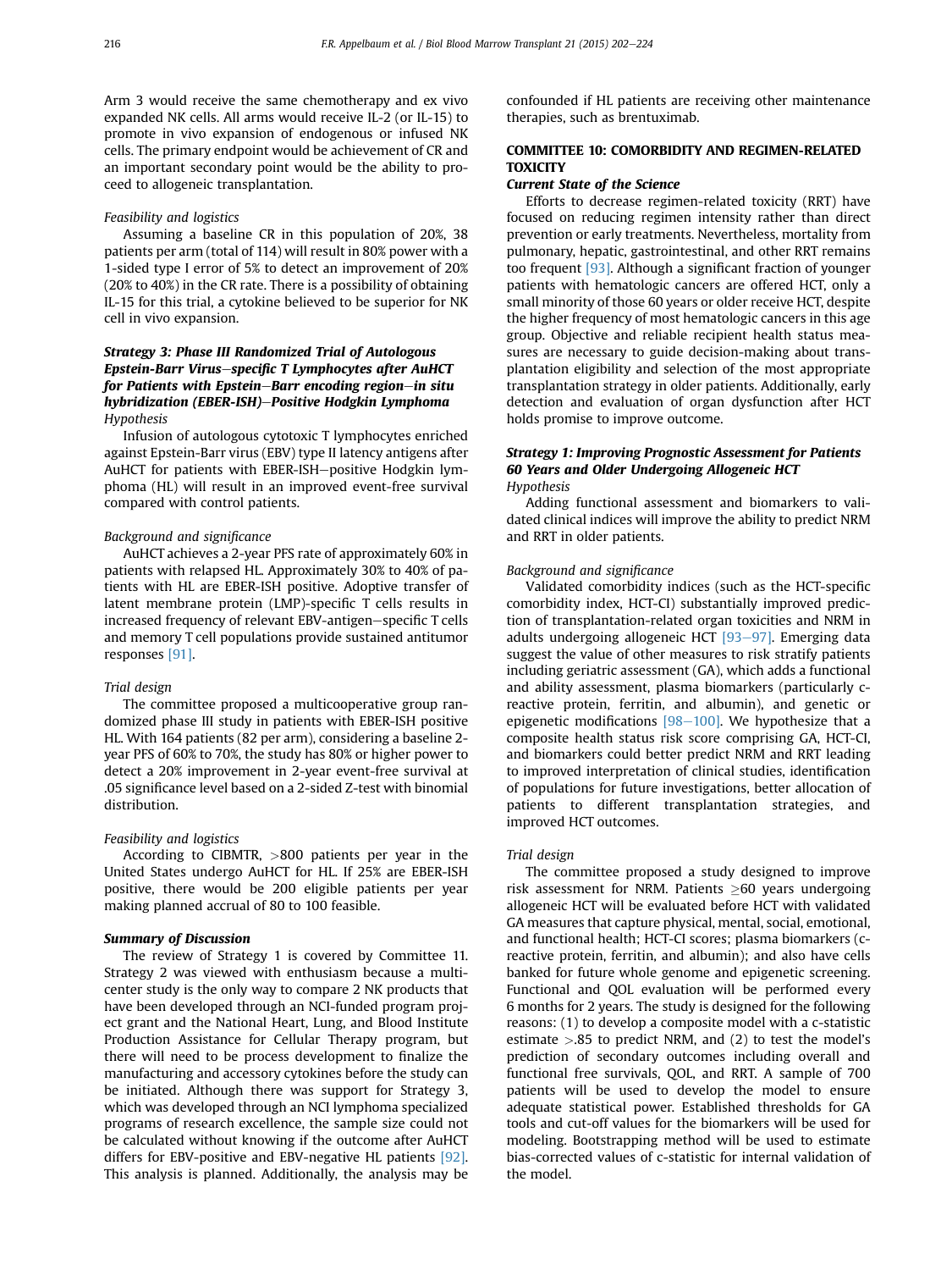### Feasibility and logistics

This study is envisaged to be open to enrollment to most patients, whether or not they are enrolled on another BMT CTN trial. Some of the biomarker data are already collected routinely or in BMT CTN 1202. GA can be completed by patients on paper, electronically, or over the telephone, and functional tests take 5 minutes by a research assistant. Successful creation of the validated HCT-CI used similar methods and similar sample size.

# Strategy 2: Novel Approaches for Diagnosis, Classification, and Biologic Assessment of Late-Onset Pulmonary Toxicity after HCT

Hypothesis

Early detection of pulmonary dysfunction after allogeneic HCT will improve outcomes.

## Background and significance

Lung injury contributes significantly to morbidity and is the most common RRT cause of mortality after allogeneic HCT. Late-onset pulmonary complications (LOPC) are particularly problematic, including bronchiolitis obliterans syndrome and restrictive lung disease. Inconsistencies in terminology and diagnostic criteria contribute to a wide variation in early detection of these complications and a false impression of low incidence. Optimal monitoring and treatment for LOPC are not established and only 1 NIH symptombased lung score (dyspnea) correlates with outcomes [\[101\]](#page-21-0). Once symptoms of LOPC occur, prognosis is poor  $[102-105]$  $[102-105]$  $[102-105]$ . New therapeutic strategies for bronchiolitis obliterans syndrome and restrictive lung disease hold promise for improved outcome, but early intervention is required to affect survival  $[106-109]$  $[106-109]$  $[106-109]$ . New imaging techniques and more frequent monitoring of pulmonary function utilizing readily available devices can detect lung changes earlier.

#### Trial design

The committee proposed an observational study determine whether an aggressive post-HCT monitoring program with a novel imaging biomarker will detect subclinical lung dysfunction early (3 to 6 months after HCT) and more frequently (20% to 30%) relative to historical controls. The incidence of late onset, noninfectious lung disease utilizing conventional methods is 10% to 15%, and earliest detection is usually after the development of symptoms (1 to 2 years after HCT), when prognosis is poor. Patients undergoing allogeneic HCT will undergo pulmonary function tests (PFTs) and plasma sampling before transplantation, at day 100, and every 3 months for 2 years. Hand-held spirometry will be used between conventional PFTs, with specific criteria for early PFTs [\[101,110\]](#page-21-0). A persistent 15% decline in forced vital capacity, forced expiratory volume in 1 second, or carbon monoxide diffusing capacity will initiate work-up including highresolution computed tomography (HRCT), broncho-alveolar lavage, collection of broncho-alveolar lavage fluid, blood and stool samples for biomarker analysis, and nextgeneration sequencing for pathogen discovery. Digital HRCT files will be analyzed by a sensitive attenuation mapping technique [\[111\]](#page-22-0). Patients with noninfectious lung dysfunction will be available for state-of-the-art intervention.

#### Feasibility and logistics

A sample size of 300 subjects is expected to have sufficient power to determine whether early detection is possible. Broad eligibility criteria will ensure rapid accrual. The universal availability of PFTs and HRCT scans and the ease of biomarker collection suggest this study is feasible.

# Strategy 3: Identifying Microbiological "Biomarkers" that Predict RRT

#### Hypothesis

Oligoclonality of the microbiome predicts poorer outcomes after HCT. Additionally, microbes that predict adverse outcomes or promote RRT can be identified allowing early intervention.

#### Background and significance

Our understanding of the underlying pathobiology of gastrointestinal and pulmonary complications after HCT remains incomplete [\[112,113\].](#page-22-0) Despite the susceptibility of the post-HCT population to infections, efforts to characterize microbial triggers are limited. Identification of some opportunistic pathogens, such as pneumocystis and CMV, has led to improved surveillance, prophylaxis, early treatment, and improved outcomes. Newer methods allow characterization of known and novel bacteria, viruses, and fungi in the microbiome [\[114\]](#page-22-0). A shotgun metagenomic sequencing approach, for example, resulted in the identification of a new colitis-associated pathogen [\[115\].](#page-22-0)

#### Trial design

The committee proposed prospective collection of additional biospecimens (stool, sputum) from patients undergoing allogeneic transplantation and enrolled on BMT CTN 1202. Collected specimens will undergo central shotgun metagenomic sequencing. Shannon diversity index of microbial phyla will be calculated to quantify microbial diversity in each specimen. Spearman's rank correlation coefficient will be calculated to determine the strength of the correlation between Shannon diversity index and outcomes. The genome sequences of novel organisms will be assembled and deposited to the National Center for Biotechnology Information. Unsupervised hierarchical clustering of cases/ controls will be performed to identify "microbiome" compositions or new organisms associated with RRT.

#### Feasibility and logistics

Feasibility of this trial is greatly enhanced by leveraging the evaluations and data collection schedule and forms in place for BMT CTN 1202. Specimens would be collected at the same time points as the blood samples collected on BMT CTN 1202 (weekly from day 0 through day 28, and on days 42, 56, and 91). A detailed kit and protocol for sample collection and shipment would be provided; samples would be stored in a central repository.

#### Summary of Discussion

Enthusiasm was high for the development of a composite health status risk score to improve the selection of older patients for HCT. The additional collection of biospecimens for future genetic and epigenetic analysis was recommended. There was general agreement for the need for earlier detection of pulmonary toxicity and the development of an observational trial of PFT and possibly novel imaging biomarkers. Trials of novel early therapeutic intervention, however, require further preliminary data before going forward, Finally, the potential for an improved understanding of microbiome alterations during HCT and the discovery of new pathogenic microbes by metagenomic sequencing techniques was acknowledged but felt not to be feasible as a standalone trial at this time.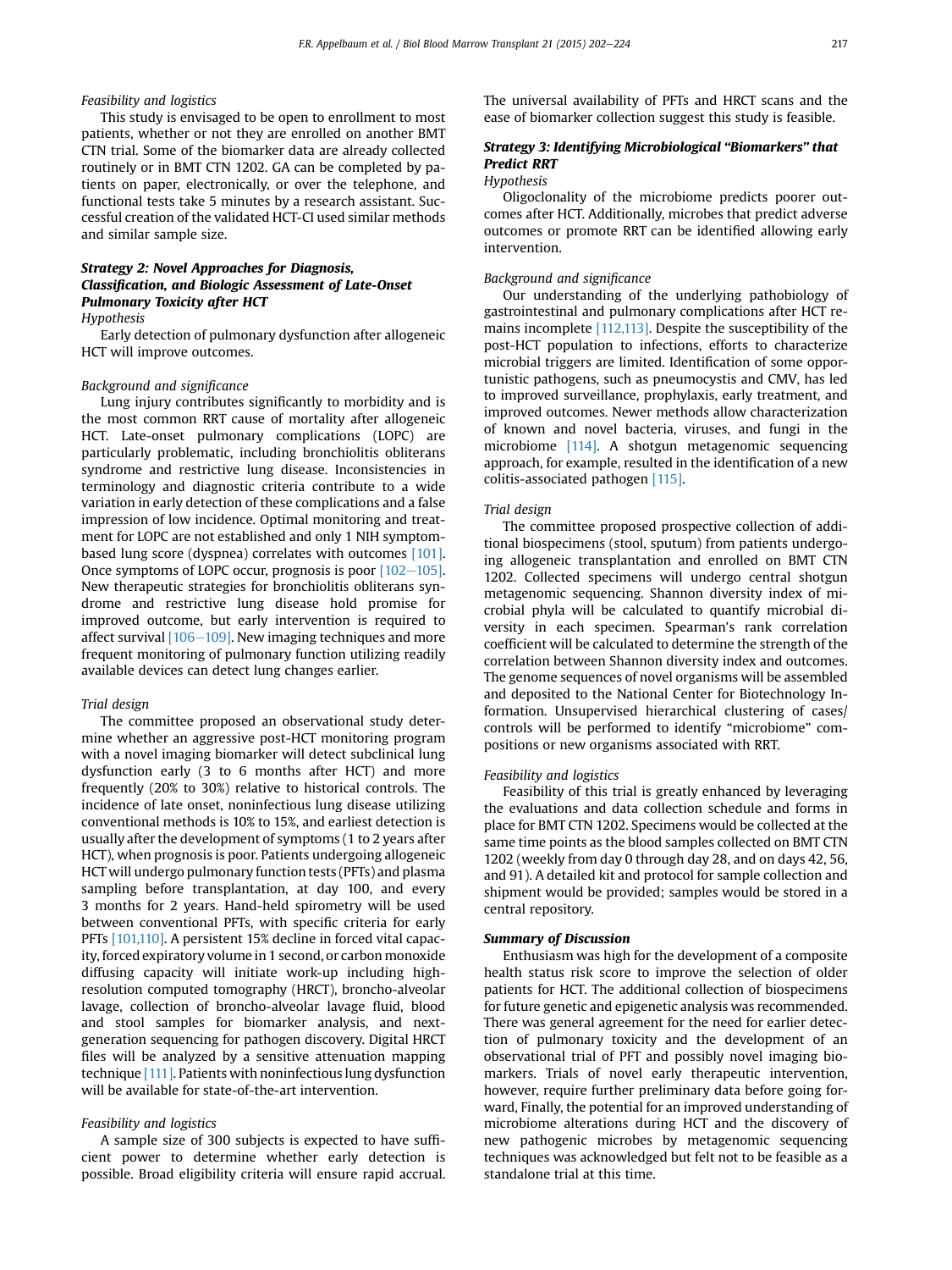# COMMITTEE 11: INFECTION AND IMMUNE RECONSTITUTION COMMITTEE Current State of the Science

Despite the introduction of multiple effective antimicrobial agents, more accurate diagnostics, and advances in antiinfective strategies, infection remains 1 of the most common causes of serious morbidity and death after HCT. Suboptimal or delayed immune reconstitution is the major risk factor for this.

# Strategy 1: Randomized Phase II Trial of Adoptive Immunotherapy Using Banked Third-Party CMV-specific T Cells for Refractory CMV Infection [Developed Jointly with the Gene and Cell Therapy Committee] Hypothesis

Adoptive immunotherapy using CMV-specific T cells can improve control of refractory CMV infection compared with antiviral drug therapy.

#### Background and significance

CMV mortality decreased with the introduction of effective antiviral drugs but substantial challenges remain [\[116\]](#page-22-0). CMV-specific T cell adoptive therapy has been shown in small studies to be safe and effective for prevention and treatment of CMV infection  $[86,117]$ . The utility of adoptive immunotherapy in refractory CMV infection has not been studied in a multicenter randomized trial.

#### Trial design

The committee proposed a randomized phase II study in allogeneic HCT recipients with refractory CMV infection (persistent DNAemia despite 2 weeks of anti-CMV drug therapy, and not receiving prednisone  $>1$  mg/kg/day). Subjects would receive either banked CMV-specific T cells or placebo, to be given on days 1, 8, and 15 after study entry. Patients on both arms would continue to receive anti-CMV drug therapy. Approaches to antiviral drugs and tapering of immunosuppression would be standardized. The primary endpoint would be the incidence of CMV disease [\[118\]](#page-22-0) in a time-to-event analysis. Secondary clinical, safety, clinical, virologic, immune, and survival endpoints would be assessed over 6 months. Block randomization and subset analysis will be conducted in those receiving  $\leq$ .5 and  $>$  .5 mg/kg/day of prednisone.

#### Feasibility and logistics

We estimate DNAemia to occur in 55% of CMVseropositive patients. Twenty-nine percent of these patients will develop persistent DNAemia, and 22% of persistently DNAemic patients will develop disease [\[119\].](#page-22-0) We expect the response rate to CMV-specific cells to be 74% [\[86\]](#page-21-0), thereby reducing CMV disease rates from 22% to 6%. We anticipate approximately 90 patients per arm will be needed to demonstrate this difference. Given that there about 4000 allotransplantations per year in the United States in CMVpositive patients, there should be about 650 eligible patients a year, making accrual in 2 years feasible.

# Strategy 2: Randomized Phase II/III Trial of a Novel Parainfluenza Virus (PIV) Entry Inhibitor in HCT Recipients with PIV Upper Respiratory Tract Infection Hypothesis

DAS181 (Ansun Biopharma, San Diego, CA) given for treatment of PIV upper respiratory tract infection (URTI) in HCT recipients will reduce progression to lower respiratory tract disease (LRTD).

#### Background and significance

PIVs are major respiratory tract pathogens, which can cause fatal viral LRTD and long-term airflow obstruction after HCT  $[120-123]$  $[120-123]$  $[120-123]$  and for which there are no effective therapy [\[124\].](#page-22-0) PIV URTI is a major risk factor for LRTD [\[120,121\]](#page-22-0). DAS181 is a novel sialidase viral receptor blocker on respiratory tract epithelial cells [\[125\].](#page-22-0) DAS181 is active against several respiratory viruses (including PIV and influenza) [\[126,127\]](#page-22-0) and is currently in a phase II trial in HCT recipients with PIV LRTD.

#### Trial design

The committee proposed a phase III trial in which HCT recipients presenting with documented PIV URTI would be randomized 2:1 to either DAS181 or placebo for 7 days. The primary endpoint would be time to progression to LRTD. Secondary clinical and physiologic endpoints would also be assessed.

#### Feasibility and logistics

The rates of symptomatic PIV infections are 7% to 8% [\[122\]](#page-22-0) in 2 core centers of the BMT CTN. If the rate is similar in all HCT centers, there should be more than 1000 eligible patients in the United States annually. We estimate the progression rate in the placebo group to be  $\sim$  15%. With an estimated  $\sim$  280 patients, the study would have 82% power to detect a reduction from 15% to 5%. Recruitment should be feasible in 2 to 3 years.

### Strategy 3: Stepped Intervention Program to Reduce Infections in Allogeneic HCT Recipients Hypothesis

A multifaceted stepped intervention using an evidencebased infection prevention guidelines checklist with feedback of post-HCT infection rates in allogeneic HCT recipients will reduce rates of CMV disease and preventable bacteremic and fungal infections.

#### Background and significance

Prevention strategies shown to reduce serious infections after HCT have been codified in guidelines [\[128\]](#page-22-0). Unfortu-nately, adherence to guidelines is variable [\[129\]](#page-22-0) due to dif-ferences in systems and individuals [\[130\].](#page-22-0) Hospital safety studies show that barriers to guideline implementation can be overcome by a multifaceted approach  $[130-132]$  $[130-132]$  $[130-132]$ , using an unambiguous checklist with interventions linked in time and space and reliance on systems, rather than on the actions of individual clinicians. Outcomes can be improved with use of technology to "flag" data, follow and report outcomes, and suggest actionable responses.

#### Trial design

The committee proposed a 3-year multicenter prospective, interventional, nonrandomized, stepped, qualityimprovement cohort study designed to improve implementation of strategies to prevent infections in allogeneic HCT recipients. The primary intervention will be the use of pretransplantation and post-transplantation (weekly) goals checklists up to day 100 to improve implementation of evidence-based prevention strategies, tracking of severe infection data, and continuous feedback of guidelines adherence and infection rates.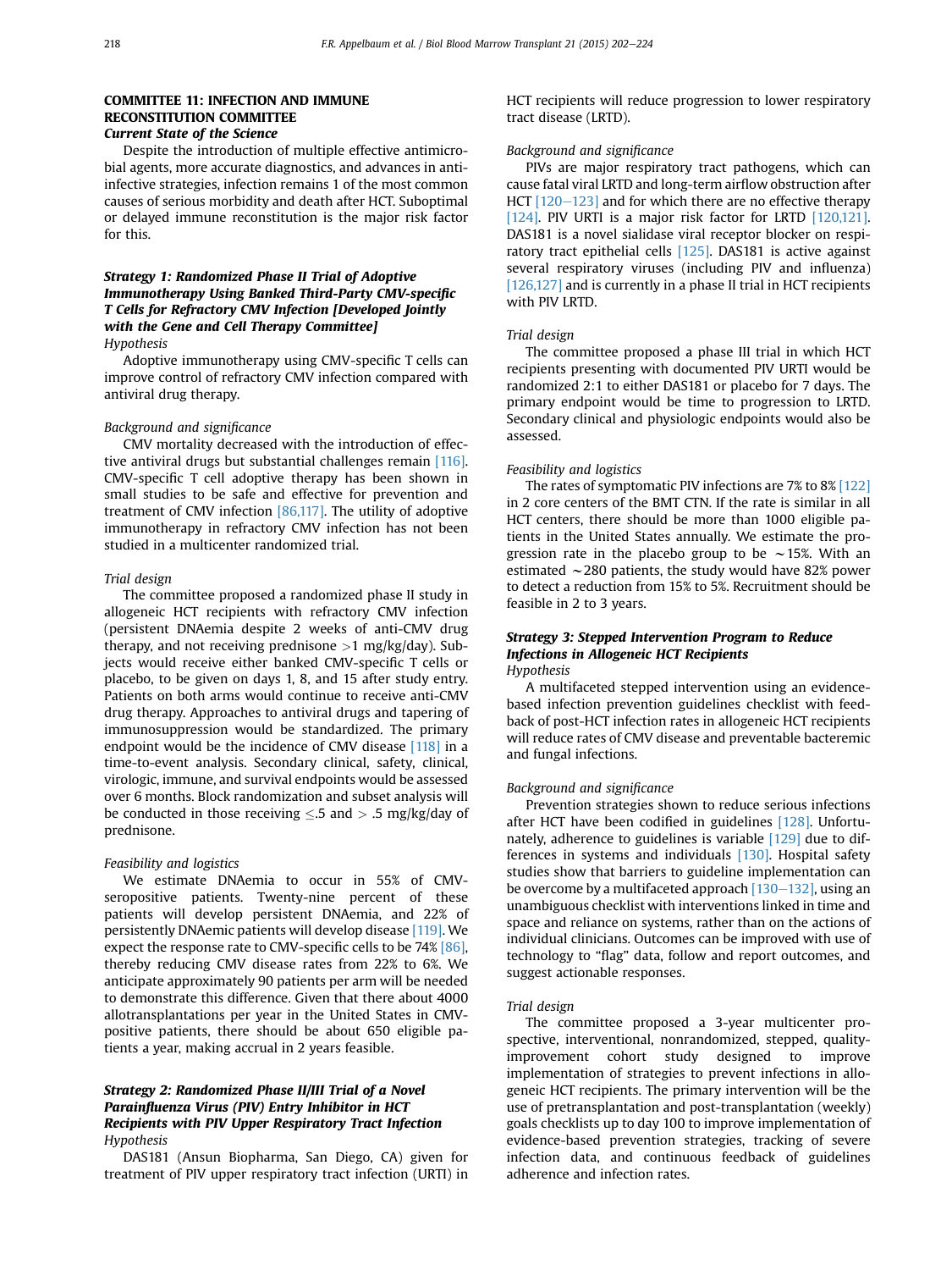Stepped interventions include the following: (1) development of BMT CTN infection definitions and prevention guidelines for the trial, (2) pilot infection tracking system (this will enable finalization of sample size estimates), and (3) implementation of prevention checklist and continuous feedback system. The primary endpoint will be the serious composite infection (SCI) rate (severe Gram-negative bacterial infections, CMV syndrome and/or disease, and invasive fungal infections) at day 100. Poisson regression modeling will be used to compare rates before, during, and up to 2 years after implementation of the primary intervention. Secondary endpoints will be compliance with guidelines, health care utilization measures, incidences of each serious infection, and transplantation-related mortality.

# Feasibility and logistics

Historically, the estimated 3-month SCI rate is 30%. Through the application of a multifaceted stepped intervention (single arm), with a sample size of 246, a SCI rate of 20% (10% reduction from the historical rate) can be estimated to a desired precision of 5% with 95% confidence. The historical SCI rate measured after pilot data collection will be used to confirm sample size estimates, as these estimates are dependent on the actual baseline SCI rate measured after year 1.

#### Summary of Discussion

There was considerable enthusiasm for both Strategies 1 and 2, which were considered high priorities for the network in the near future. It was felt that Strategy 1 addressed a novel approach to a significant problem that would require the Network to be successfully tested. Concern was expressed about the estimate of the endpoints in that they were derived some time ago and may not reflect the event rates in a contemporaneous cohort of patients and in recipients of  $T$  cell-replete grafts. Moreover, quantitative PCR detection assays have replaced older, less sensitive antigen assays. The committee indicated that a current prospective study in allogeneic T cell-replete HCT recipients is underway and will be used to revise the estimates of the event rate. If this study indicates the event rate is too low, options include confining the study population to high-risk patients (patients receiving T cell-depleted or cord blood grafts and/or those receiving antithymocyte globulin or alemtuzumab) or discussing with the Food and Drug Administration an alternative or composite endpoint. For the respiratory syncytial virus antiviral trial in Strategy 2, there also was considerable enthusiasm. No major concerns were noted. Although there was enthusiasm for the stepped-intervention program in Strategy 3, concerns were raised regarding the current paucity of data to support key endpoint estimates and the need for a method to select centers with a heterogeneity of practices, as some centers may already have in place approaches that standardize adherence to guidelines practices. It was felt that there should be a pilot study to provide good estimates of how much of a reduction in SCI rates might be expected after adoption of the intervention.

# COMMITTEE 12: LATE EFFECTS/QOL/ECONOMICS Current State of the Science

The BMT CTN has conducted 1 trial of training in exercise and/or stress management to improve QOL. However, many BMT CTN trials have QOL or economic measures as secondary endpoints. After reviewing the pertinent literature, the committee focused on a primary prevention trial for bone

loss. The committee wrote 3 white papers to codify methods to incorporate secondary endpoints of late effects, QOL, and economic outcomes into other BMT CTN clinical trials wishing to study these endpoints, available at [https://](https://web.emmes.com/study/bmt2/SOSS.html) [web.emmes.com/study/bmt2/SOSS.html.](https://web.emmes.com/study/bmt2/SOSS.html)

The committee considered multiple other research questions, but deferred them because of the reasons listed in Table 4.

# Strategy 1: Randomized, Placebo-controlled Study to Evaluate the Efficacy of Zolendronic Acid for Prevention of Bone Loss after Allogeneic HCT Hypothesis

Administration of zoledronic acid will prevent bone mineral density (BMD) loss during the first year after allogeneic HCT, as demonstrated in a single-center study [\[133\]](#page-22-0).

### Background and significance

Osteopenia is found in 20% to 30% of patients before transplantation, whereas 10% to 20% already have osteoporosis [\[134\]](#page-22-0). Studies show that significant bone loss occurs in the first 6 to 12 months after HCT [\[135\],](#page-22-0) and remineralization can take years, if it occurs at all [\[136\].](#page-22-0) A single-center study has shown an 8% cumulative incidence risk of fracture at 3 years after HCT as well as decline in BMD with continued exposure to risk factors such as corticosteroids and CNIs [\[137\]](#page-22-0). Low BMD is a risk factor for fractures.

#### Trial design

The committee proposed a phase III randomized, placebocontrolled trial comparing a single 5 mg i.v. infusion of zoledronic acid to placebo. The randomization would be stratified to balance factors that may correlate with bone loss or response assessment (baseline BMD, steroid exposure, center). The primary endpoint is the change in BMD (g/cm<sup>2</sup>) as measured by DEXA scan. A sample size of 130 patients per group will give 90% power to detect a .5 standard deviation difference in the femoral BMD between enrollment and 1 year after transplantation, assuming we are unable to evaluate 30% at 1 year because of death or missing DEXA data. Both arms will receive calcium and vitamin D. Patients with baseline osteoporosis or prior bisphosphonate use will be excluded from the trial.

Table 4 ------<br>Dafarra

| Deferred Late Effects/Quality of Life Trials |  |  |  |  |  |  |  |
|----------------------------------------------|--|--|--|--|--|--|--|
|----------------------------------------------|--|--|--|--|--|--|--|

| Domain                         | Rationale for Deferral                                                                                                                                                                                                                                                                                                                                                                |
|--------------------------------|---------------------------------------------------------------------------------------------------------------------------------------------------------------------------------------------------------------------------------------------------------------------------------------------------------------------------------------------------------------------------------------|
| Preventive care                | Smoking cessation $-$ no preliminary data<br>Vaccinations – could only be in a limited<br>number of centers and may not need the<br>Network<br>Vitamin D supplementation $-$ appropriate<br>endpoints unclear                                                                                                                                                                         |
| Survivor support               | Survivorship care plan $-$ ongoing funded<br>multicenter study<br>Internet-based survivorship support $-$ ongoing<br>funded multicenter study (INSPIRE)<br>Survivorship support package – would require<br>extensive development                                                                                                                                                      |
| QOL, economics<br>Late effects | Usually appropriate as secondary endpoints<br>Cardiotoxicity $-$ need very late follow-up,<br>expensive study, rare outcome<br>Sexual dysfunction $-$ lack of preliminary data<br>Iron overload – unclear clinical implications,<br>premature for an intervention study<br>Infertility $-$ lack of a feasible intervention<br>Avascular necrosis – lack of a feasible<br>intervention |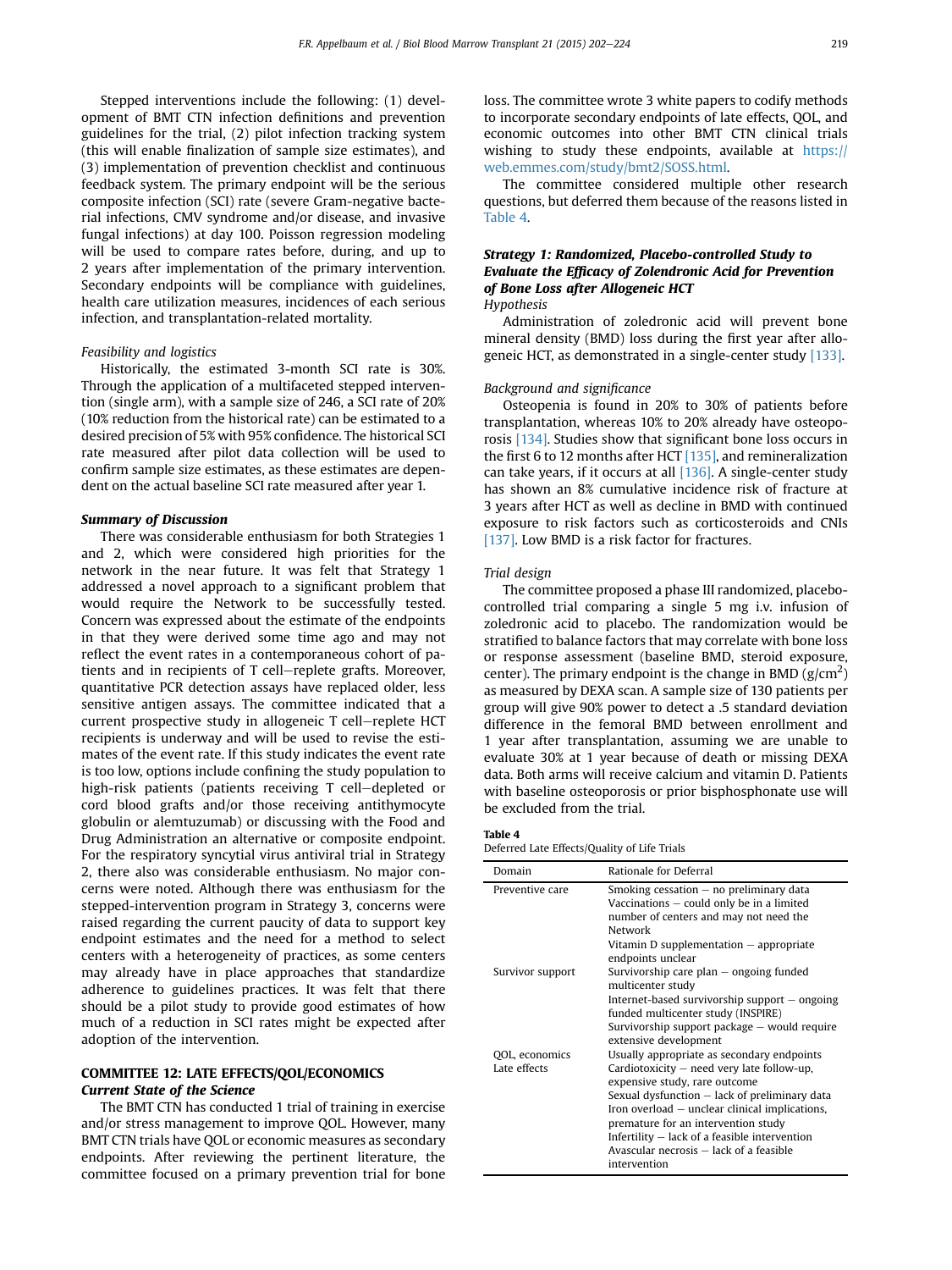#### Feasibility and logistics

Zoledronic acid is approved for the prevention and treatment of bone loss at the proposed dose. There are an estimated 5000 potentially eligible patients in the United States annually, so recruitment should be brisk.

# Strategy 2: Standardize Collection of Patient-Reported Outcomes, Late Effects and Economic Data in BMT CTN Therapeutic Trials

#### Background and recommendation

There is a growing interest in comparing the outcomes of different therapies beyond traditional endpoints of survival, NRM, and disease control. Many protocol teams would like to collect data on QOL, symptoms, late effects, or economic endpoints. They may be motivated by anticipated differences between treatment approaches, or because the design of their trial will support many secondary studies in the future. The clinical data and specimens collected for most BMT CTN clinical trials represent a robust resource upon which collection of QOL, late effects, and cost data for selected studies is likely to deliver high value. The BMT CTN should promote a core set of measurement tools for these endpoints and standardize approaches to collection of these data types to ensure useful and interpretable data. Not all trials will include these endpoints, but those that do should have a standardized approach.

## Feasibility and logistics

The committee drafted 3 white papers to outline best practices regarding collection of these data types. These papers provide detailed recommendations for study design, implementation, and conduct, and suggested wording for protocols and consent forms. Members of the committee are available to help protocol teams integrate these secondary endpoints into their trials and to help teams monitor data collection while the trial is ongoing.

#### Summary of Discussion

There was high enthusiasm for Strategy 1. The primary issues raised concerned the most appropriate time for enrollment (before HCT versus day  $+100$  versus when steroids are started), identifying appropriate high-risk patients for enrollment, the wisdom of including patients with normal BMD, the duration of follow-up, how the DEXA scans and zoledronic acid would be financed, and whether markers of bone turnover should be incorporated into the trial. Although these issues require resolution, there was high enthusiasm for this trial. Concerning Strategy 2, the primary suggestion was to coordinate with the European Society for Blood and Marrow Transplantation and other interested groups to make sure that international standardization is incorporated whenever possible.

The SOSS clinical trial design committee identified several important issues to be considered when developing clinical trials in HCT.

#### Incorporation of Controls in the Design of Phase II Trials

A phase II study using a historical control rate makes interpretation of results difficult because unrecognized changes in patient characteristics over time can increase the probability of a false positive or false negative result [\[138,139\].](#page-22-0) Including a concurrent control group improves the design but requires substantially more patients for sufficient statistical power. Ideally, the control arm is randomized, although a nonrandomized convenience sample of contemporaneous patients could be used instead. A compromise involves using CIBMTR registry data with regression methods to partially adjust for differences between trial and registry patients. This approach is most appropriate when eligibility criteria can be easily reproduced and when outcomes and well-established risk factors are routinely collected by the registry. Differential patterns of assessment can be addressed by including additional prospectively enrolled CIBMTR patients, subject to additional participant consent. BMT CTN 1203 (A multicenter phase II trial randomizing novel approaches for GVHD prevention compared to contemporary controls) uses prospective enrollment of a registry control group receiving  $tacrolimus + methotrexate as GVHD prophylaxis. Another$ valuable source of control patients is BMT CTN 1202, where protocol-specified GVHD and toxicity assessments and biospecimens augment registry data. The Graft Sources SOSS committee proposed a haplo-identical HCT trial that could possibly use a registry control. Enrollment occurs just before HCT, facilitating identification of registry control patients, and the primary endpoint is a standard PFS outcome.

#### Patient Enrichment for Studying Infrequent Outcomes

A trial studying a new treatment for an infrequent but serious outcome risks exposing many patients to a treatment that may benefit few patients, because a large sample size is needed to identify a small treatment effect. Although eligibility could be restricted to patients with a higher likelihood of the outcome, drawbacks of such an "enrichment" strategy include slower accrual, less generalizability of the results, and the need for a randomized control group when it is difficult to identify higher-risk registry patients. The Pediatric Indications and Approaches SOSS committee proposed a relapse prevention trial in ALL that identifies patients at high risk of relapse based on pre-HCT MRD and absence of acute GVHD by day 55 after HCT, making detection of a risk reduction more feasible. However, the day 55 eligibility criterion makes it difficult to identify appropriate control patients from a registry, leading to the need for a randomized control arm.

# Biomarkers in Eligibility Criteria as an Enrichment Strategy

Biomarkers may be used to identify high-risk patients for study inclusion, but the need for a pre-enrollment laboratory measurement adds logistical complexity. The biomarker's predictive value can be established using standard metrics, such as Akaike Information Criterion, area under the receiver operating characteristics curve, and Brier score, or more controversial metrics, such as standardized-net benefit or net-reclassification index [\[140\].](#page-22-0) Interlaboratory measurement variability of the assay should be assessed as well as consistency of the biomarker's ability to predict outcomes across subgroups of patients. The GVHD SOSS committee is proposing the use of a 3-biomarker panel to identify patients with high-risk acute GVHD and poor prognosis for survival. The benefit of this grading will be gauged by its ability to (1) identify a large enough group of high-risk patients to sufficiently power clinical studies, and (2) stratify GVHD severity among patients better than standard clinical assessment, such as the Consensus criteria.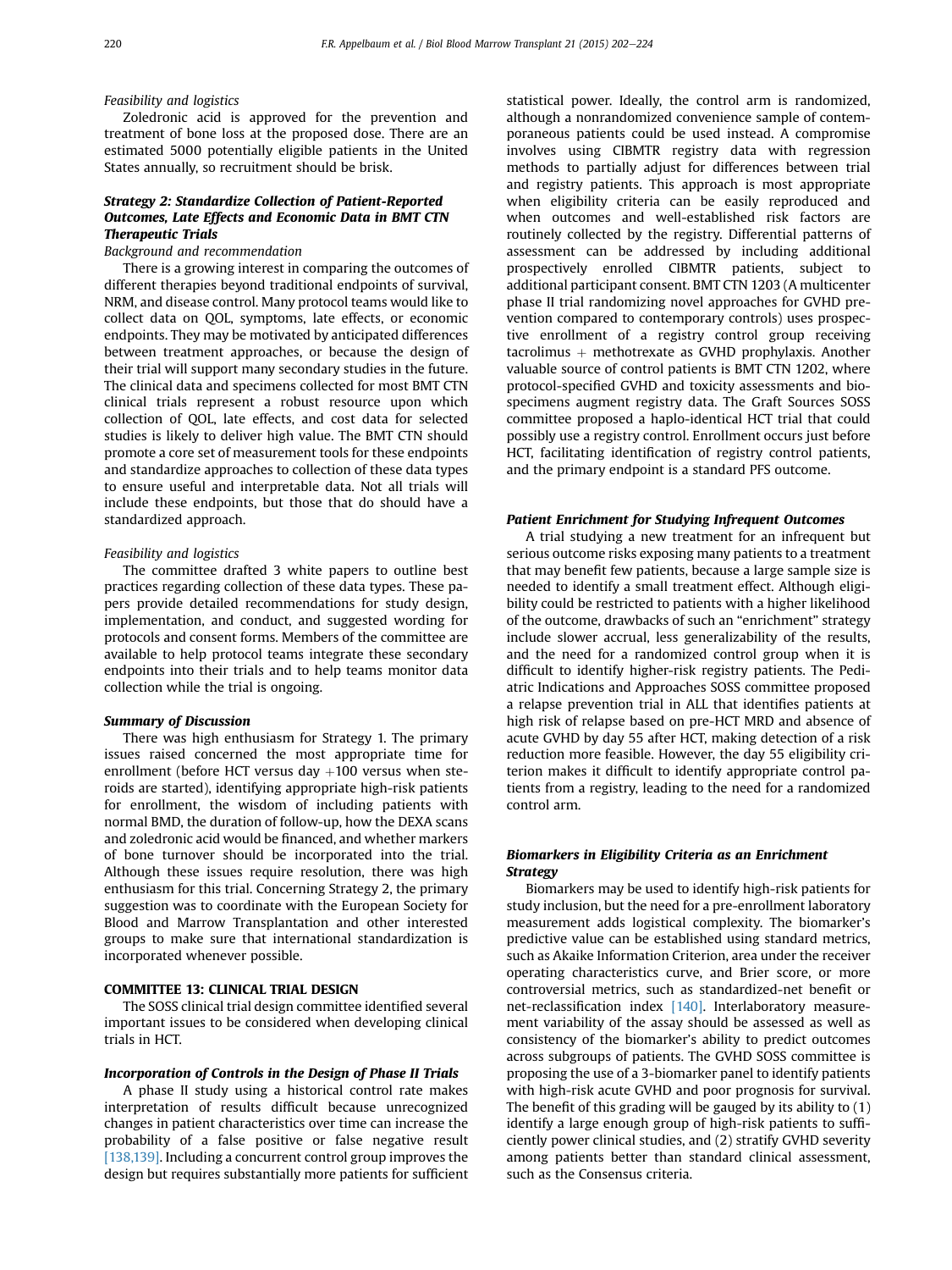<span id="page-19-0"></span>Table 5 ------ -<br>2014 SOSS High Priority Trials

| Committee                       | Priority                                                                                                      |
|---------------------------------|---------------------------------------------------------------------------------------------------------------|
| Leukemia                        | Phase III study of postallogeneic transplantation maintenance using FLT3 inhibition versus placebo in         |
|                                 | patients with $FLT3 + AML$ and azacytidine versus placebo in those with $FLT3-AML$                            |
| Lymphoma                        | Phase III study of postautologous transplantation maintenance using ibrutinib versus placebo in patients      |
|                                 | with relapsed or refractory DLBCL                                                                             |
| Nonmalignant disease            | Phase III study of autologous transplantation versus standard therapy for MS                                  |
| Pediatric indications           | Phase III study of post-transplantation maintenance using moxetumomab or inotuzumab versus placebo in         |
|                                 | pediatric and adult patients with B cell ALL                                                                  |
| Pediatric outcomes              | Phase II study of daily versus alternate day dosing of steroids for chronic GVHD                              |
| Optimal donor and graft source  | Phase II study of haploidentical peripheral blood stem cells and PTCY after myeloablative conditioning        |
| <b>GVHD</b>                     | In low-risk patients, randomized phase II studies of novel agents versus steroids, and in high-risk patients, |
|                                 | randomized phase II studies of novel agents plus steroids versus steroids alone                               |
| Gene and cell therapy           | Phase III study of haploidentical donor NK cells for AML                                                      |
| Comorbidity/RRT                 | Development of a more robust risk assessment method incorporating biomarkers and geriatric assessment tools   |
| Infection/immune reconstitution | Phase III study of CMV-specific T cell adoptive therapy.                                                      |
| Infection/immune reconstitution | Phase II study of a novel PIV entry inhibitor in HCT recipients with upper respiratory tract infection        |
| Late effects                    | Phase III randomized trial of zoledronic acid versus placebo for prevention of bone loss after allogeneic HCT |

#### Rapid Assessment of Agents in a Phase II Design

Assessment of multiple promising new agents is often slowed by administrative hurdles in multicenter trials including protocol development and approval. A "plug-in" protocol could be written with a primary and backup agent so that completion of accrual to the primary agent (either through study completion or early stopping) triggers a switch to the backup agent without delay in implementation. Then a protocol amendment could add another backup agent, leaving a primary and secondary treatment to still be studied. Short-term endpoints, if reasonably likely to predict clinical benefit, can facilitate quick decisions of whether to switch to a phase III trial with that treatment or to switch to the next agent.

#### Novel Endpoints in HCT

Quantitative or ordinal endpoints typically require smaller sample sizes than PFS or time-to-event data, but analysis must appropriately handle patients who die or are otherwise not evaluable. Possible strategies include imputation (a procedure for inserting a value to stand in for missing data) and use of rank statistics for hypothesis testing, or an analysis conditional on survival. Imputation helps to preserve the intention-to-treat principle and may be less sensitive to bias due to differences in survival. However, it typically requires more patients than a conditional analysis because this approach shrinks the measurement distributions closer together because of the inclusion of patients who die. Careful consideration of study eligibility and timing of the intervention can reduce the impact of mortality on the outcome. The Late Effects SOSS committee proposed a study of zoledronic acid for prevention of bone loss, where the outcome is change in femoral neck BMD from 100 days to 1 year after transplantation. Restricting eligibility to early/ intermediate disease with good performance score can help minimize the impact of the competing risk of death.

#### Summary

Clinical trials in HCT are difficult because of the rarity of the diseases being studied and multiple competing risks in the post-transplantation setting. Strategies discussed above including comparisons to a registry control, patient enrichment and use of biomarkers, rapid assessment of new agents, and use of novel endpoints in HCT all have the potential to improve feasibility of HCT trials, although the advantages and disadvantages of each strategy must be carefully considered. Although the committee's preference is for randomized controls, it recognizes that alternative designs must also be considered.

#### Prioritization

As noted earlier, after the committee presentations and open discussion, the SOSS Planning Group, committee chairs, and outside reviewers met, discussed the individual proposals, and formed a prioritization list. The 12 concepts listed in Table 5 received a high level of enthusiasm from the review group. They are listed in the order of presentation at the meeting. The highest priorities were reserved for those studies addressing impactful questions, with adequate preliminary data and no obvious impediments to their conduct. Many of the concepts not given high priority asked important questions and, if preliminary data are generated or certain barriers can be circumvented, might become equally compelling in the future.

Support was provided by grant #U10HL069294 from the National Heart, Lung, and Blood Institute and the National Cancer Institute (Grant # U10HL069294) and by the Be The Match Foundation (Grant # U10HL069294).

Financial disclosure: The authors have nothing to disclose. Conflict of interest statement: There are no conflicts of interest to report.

#### **REFERENCES**

- 1. [Ferrara JL, Anasetti C, Stadtmauer E, et al. Blood and Marrow Trans](http://refhub.elsevier.com/S1083-8791(14)00628-4/sref1)[plant Clinical Trials Network State of the Science Symposium 2007.](http://refhub.elsevier.com/S1083-8791(14)00628-4/sref1) [Biol Blood Marrow Transplant](http://refhub.elsevier.com/S1083-8791(14)00628-4/sref1). 2007;13:1268-1285.
	- 2. Ferrara IL. Blood and Marrow Transplant Clinical Trials Network: [progress since the State of the Science Symposium 2007.](http://refhub.elsevier.com/S1083-8791(14)00628-4/sref2) Biol Blood Marrow Transplant[. 2014;20:149-153.](http://refhub.elsevier.com/S1083-8791(14)00628-4/sref2)
	- 3. [Cancer Genome Atlas Research Network. Genomic and epigenomic](http://refhub.elsevier.com/S1083-8791(14)00628-4/sref3) [landscapes of adult de novo acute myeloid leukemia.](http://refhub.elsevier.com/S1083-8791(14)00628-4/sref3) N Engl J Med. [2013;368:2059-2074](http://refhub.elsevier.com/S1083-8791(14)00628-4/sref3).
	- 4. [Pratcorona M, Brunet S, Nomdedeu J, et al. Favorable outcome of](http://refhub.elsevier.com/S1083-8791(14)00628-4/sref4) [patients with acute myeloid leukemia harboring a low-allelic burden](http://refhub.elsevier.com/S1083-8791(14)00628-4/sref4) [FLT3-ITD mutation and concomitant NPM1 mutation: relevance to](http://refhub.elsevier.com/S1083-8791(14)00628-4/sref4) [post-remission therapy.](http://refhub.elsevier.com/S1083-8791(14)00628-4/sref4) Blood. 2013;121:2734-2738.
- 5. [Swords R, Freeman C, Giles F. Targeting the FMS-like tyrosine kinase 3](http://refhub.elsevier.com/S1083-8791(14)00628-4/sref5) [in acute myeloid leukemia \(Review\).](http://refhub.elsevier.com/S1083-8791(14)00628-4/sref5) Leukemia. 2012;26:2176-2185.
- 6. Griffi[ths E, Gore S. Epigenetic therapies in MDS and AML. In: Karpf AR,](http://refhub.elsevier.com/S1083-8791(14)00628-4/sref6) editor. [Epigenetic Alterations in Oncogenesis](http://refhub.elsevier.com/S1083-8791(14)00628-4/sref6). New York: Springer; [2013. p. 253-283](http://refhub.elsevier.com/S1083-8791(14)00628-4/sref6).
- 7. [Fenaux P, Mufti GJ, Hellstrom-Lindberg E, et al. Ef](http://refhub.elsevier.com/S1083-8791(14)00628-4/sref7)ficacy of azacitidine [compared with that of conventional care regimens in the treatment of](http://refhub.elsevier.com/S1083-8791(14)00628-4/sref7) [higher-risk myelodysplastic syndromes: a randomised, open-label,](http://refhub.elsevier.com/S1083-8791(14)00628-4/sref7) phase III study. Lancet Oncol[. 2009;10:223-232](http://refhub.elsevier.com/S1083-8791(14)00628-4/sref7).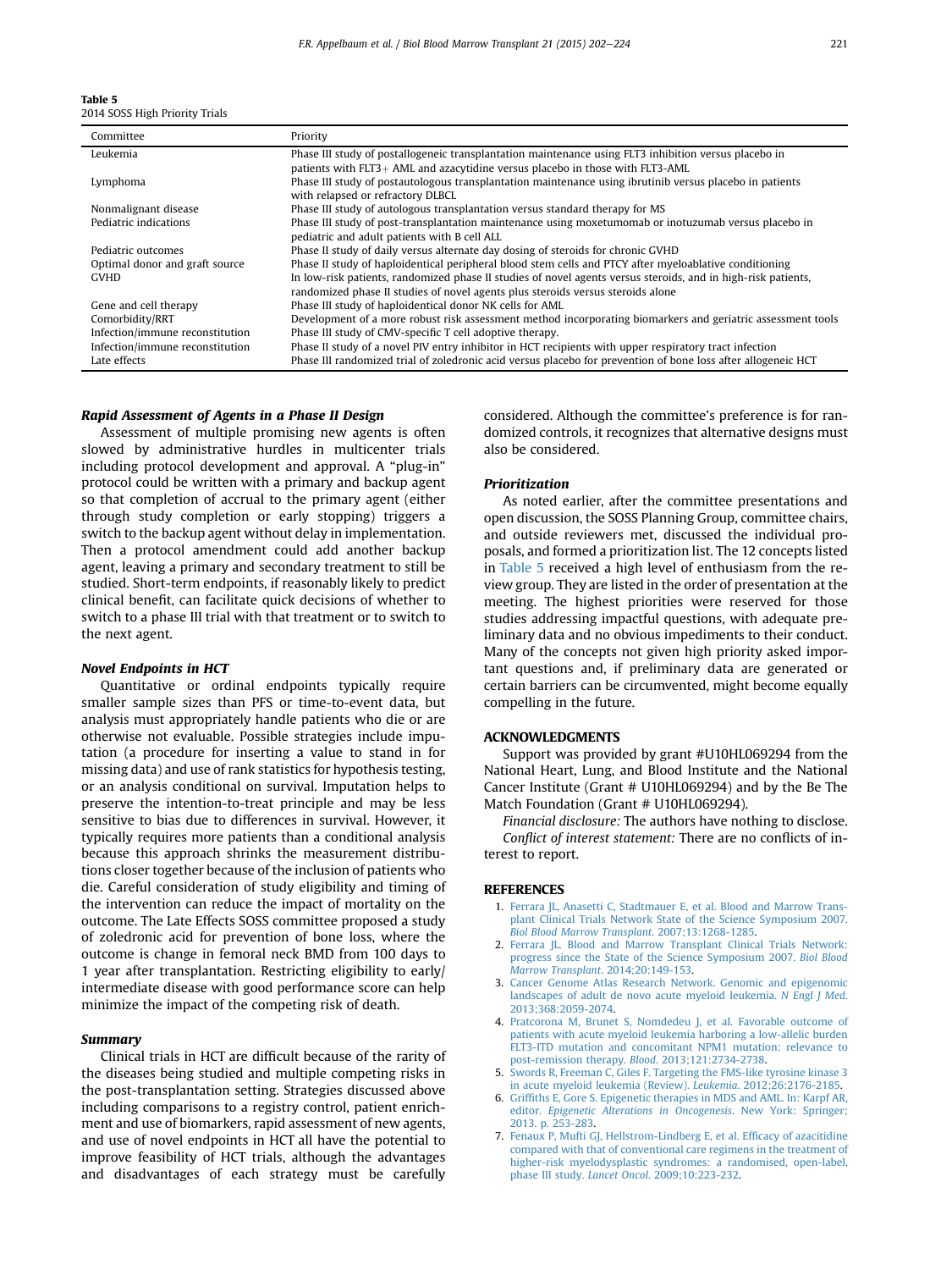- <span id="page-20-0"></span>8. [Jabbour E, Giralt S, Kantarjian H, et al. Low-dose azacitidine after](http://refhub.elsevier.com/S1083-8791(14)00628-4/sref8) [allogeneic stem cell transplantation for acute leukemia.](http://refhub.elsevier.com/S1083-8791(14)00628-4/sref8) Cancer. 2009; [115:1899-1905](http://refhub.elsevier.com/S1083-8791(14)00628-4/sref8).
- 9. [Devine SM, Owzar K, Blum W, et al. A phase II study of allogeneic](http://refhub.elsevier.com/S1083-8791(14)00628-4/sref9) [transplantation for older patients with AML in](http://refhub.elsevier.com/S1083-8791(14)00628-4/sref9) first complete remis[sion using a reduced intensity conditioning regimen: results from](http://refhub.elsevier.com/S1083-8791(14)00628-4/sref9) [CALGB 100103/BMT CTN 0502.](http://refhub.elsevier.com/S1083-8791(14)00628-4/sref9) Blood. 2012;120:230 [abstract].
- 10. [Farag SS, Maharry K, Zhang MJ, et al. Comparison of reduced-intensity](http://refhub.elsevier.com/S1083-8791(14)00628-4/sref10) [hematopoietic cell transplantation with chemotherapy in patients age](http://refhub.elsevier.com/S1083-8791(14)00628-4/sref10) [60-70 years with acute myelogenous leukemia in](http://refhub.elsevier.com/S1083-8791(14)00628-4/sref10) first remission. Biol [Blood Marrow Transplant](http://refhub.elsevier.com/S1083-8791(14)00628-4/sref10). 2011;17:1796-1803.
- 11. [Stiff PJ, Unger JM, Cook JR, et al. Autologous transplantation as](http://refhub.elsevier.com/S1083-8791(14)00628-4/sref11) [consolidation for aggressive non-Hodgkin](http://refhub.elsevier.com/S1083-8791(14)00628-4/sref11)'s lymphoma. N Engl J Med. [2013;369:1681-1690.](http://refhub.elsevier.com/S1083-8791(14)00628-4/sref11)
- 12. [Friedberg JW. Double-hit diffuse large B-cell lymphoma.](http://refhub.elsevier.com/S1083-8791(14)00628-4/sref12) J Clin Oncol. [2012;30:3439-3443](http://refhub.elsevier.com/S1083-8791(14)00628-4/sref12).
- 13. [Alizadeh AA, Eisen MB, Davis RE, et al. Distinct types of diffuse large B](http://refhub.elsevier.com/S1083-8791(14)00628-4/sref13)cell lymphoma identifi[ed by gene expression pro](http://refhub.elsevier.com/S1083-8791(14)00628-4/sref13)filing. Nature. 2000; [403:503-511.](http://refhub.elsevier.com/S1083-8791(14)00628-4/sref13)
- 14. [Rosenwald A, Wright G, Chan WC, et al. The use of molecular pro](http://refhub.elsevier.com/S1083-8791(14)00628-4/sref14)filing [to predict survival after chemotherapy for diffuse large-B-cell lym](http://refhub.elsevier.com/S1083-8791(14)00628-4/sref14)phoma. N Engl J Med[. 2002;346:1937-1947.](http://refhub.elsevier.com/S1083-8791(14)00628-4/sref14)
- 15. [Honigberg LA, Smith AM, Sirisawad M, et al. The Bruton tyrosine ki](http://refhub.elsevier.com/S1083-8791(14)00628-4/sref15)[nase inhibitor PCI-32765 blocks B-cell activation and is ef](http://refhub.elsevier.com/S1083-8791(14)00628-4/sref15)ficacious in [models of autoimmune disease and B-cell malignancy.](http://refhub.elsevier.com/S1083-8791(14)00628-4/sref15) Proc Natl Acad Sci U S A[. 2010;107:13075-13080.](http://refhub.elsevier.com/S1083-8791(14)00628-4/sref15)
- 16. [Advani RH, Buggy JJ, Sharman JP, et al. Bruton tyrosine kinase inhib](http://refhub.elsevier.com/S1083-8791(14)00628-4/sref16)[itor ibrutinib \(PCI-32765\) has signi](http://refhub.elsevier.com/S1083-8791(14)00628-4/sref16)ficant activity in patients with [relapsed/refractory B-cell malignancies.](http://refhub.elsevier.com/S1083-8791(14)00628-4/sref16) J Clin Oncol. 2013;31:88-94.
- 17. [Wilson WH, Gerecitano JF, Goy A, et al. The Bruton](http://refhub.elsevier.com/S1083-8791(14)00628-4/sref17)'s tyrosine kinase [\(BTK\) inhibitor, ibrutinib \(PCI-32765\), has preferential activity in the](http://refhub.elsevier.com/S1083-8791(14)00628-4/sref17) [ABC subtype of relapsed/refractory de novo diffuse large B-cell lym](http://refhub.elsevier.com/S1083-8791(14)00628-4/sref17)[phoma \(DLBCL\): interim results of a multicenter, open-label, phase 2](http://refhub.elsevier.com/S1083-8791(14)00628-4/sref17) study. Blood[. 2012;120:686 \[abstract\].](http://refhub.elsevier.com/S1083-8791(14)00628-4/sref17)
- 18. [Vose JM, Carter S, Burns LJ, et al. Phase III randomized study of rit](http://refhub.elsevier.com/S1083-8791(14)00628-4/sref18)[uximab/carmustine, etoposide, cytarabine, and melphalan \(BEAM\)](http://refhub.elsevier.com/S1083-8791(14)00628-4/sref18) [compared with iodine-131 tositumomab/BEAM with autologous he](http://refhub.elsevier.com/S1083-8791(14)00628-4/sref18)[matopoietic cell transplantation for relapsed diffuse large B-cell](http://refhub.elsevier.com/S1083-8791(14)00628-4/sref18) [lymphoma: Results from the BMT CTN 0401 trial.](http://refhub.elsevier.com/S1083-8791(14)00628-4/sref18) J Clin Oncol. 2013; [31:1662-1668.](http://refhub.elsevier.com/S1083-8791(14)00628-4/sref18)
- 19. [Gisselbrecht C, Schmitz N, Mounier N, et al. Rituximab maintenance](http://refhub.elsevier.com/S1083-8791(14)00628-4/sref19) [therapy after autologous stem-cell transplantation in patients with](http://refhub.elsevier.com/S1083-8791(14)00628-4/sref19) relapsed  $CD20(+)$  diffuse large B-cell lymphoma: final analysis of the [collaborative trial in relapsed aggressive lymphoma.](http://refhub.elsevier.com/S1083-8791(14)00628-4/sref19) J Clin Oncol. [2012;30:4462-4469](http://refhub.elsevier.com/S1083-8791(14)00628-4/sref19).
- 20. [Johnson NA, Slack GW, Savage KJ, et al. Concurrent expression of MYC](http://refhub.elsevier.com/S1083-8791(14)00628-4/sref20) [and BCL2 in diffuse large B-cell lymphoma treated with rituximab](http://refhub.elsevier.com/S1083-8791(14)00628-4/sref20) [plus cyclophosphamide, doxorubicin, vincristine, and prednisone.](http://refhub.elsevier.com/S1083-8791(14)00628-4/sref20) Clin Oncol. 2012:30:3452-3459.
- 21. [Green TM, Young KH, Visco C, et al. Immunohistochemical double-hit](http://refhub.elsevier.com/S1083-8791(14)00628-4/sref21) [score is a strong predictor of outcome in patients with diffuse large B](http://refhub.elsevier.com/S1083-8791(14)00628-4/sref21)[cell lymphoma treated with rituximab plus cyclophosphamide,](http://refhub.elsevier.com/S1083-8791(14)00628-4/sref21) [doxorubicin, vincristine, and prednisone.](http://refhub.elsevier.com/S1083-8791(14)00628-4/sref21) J Clin Oncol. 2012;30: [3460-3467.](http://refhub.elsevier.com/S1083-8791(14)00628-4/sref21)
- 22. [Gandhi M, Petrich AM, Cassaday RD, et al. Impact of induction](http://refhub.elsevier.com/S1083-8791(14)00628-4/sref22) [regimen and consolidative stem cell transplantation in patients with](http://refhub.elsevier.com/S1083-8791(14)00628-4/sref22) [double hit lymphoma \(DHL\): a large multicenter retrospective anal](http://refhub.elsevier.com/S1083-8791(14)00628-4/sref22)ysis. Blood[. 2013;122:640 \[abstract\]](http://refhub.elsevier.com/S1083-8791(14)00628-4/sref22).
- 23. [Vose JM. Mantle cell lymphoma: 2013 update on diagnosis, risk](http://refhub.elsevier.com/S1083-8791(14)00628-4/sref23)stratifi[cation, and clinical management \(Review\).](http://refhub.elsevier.com/S1083-8791(14)00628-4/sref23) Am J Hematol. [2013;88:1082-1088](http://refhub.elsevier.com/S1083-8791(14)00628-4/sref23).
- 24. [Williams ME. Transplantation for mantle cell lymphoma: is it the](http://refhub.elsevier.com/S1083-8791(14)00628-4/sref24) right thing to do? Hematology[. 2013;2013:568-574](http://refhub.elsevier.com/S1083-8791(14)00628-4/sref24).
- 25. [Rivera-Rodriguez N, Cabanillas F. Recent advances in the management](http://refhub.elsevier.com/S1083-8791(14)00628-4/sref25) [of mantle cell lymphoma.](http://refhub.elsevier.com/S1083-8791(14)00628-4/sref25) Curr Opin Oncol. 2013;5:716-721.
- 26. [Kluin-Nelemans HC, Hoster E, Hermine O, et al. Treatment of older](http://refhub.elsevier.com/S1083-8791(14)00628-4/sref26) [patients with mantle-cell lymphoma.](http://refhub.elsevier.com/S1083-8791(14)00628-4/sref26) N Engl J Med. 2012;367: [520-531](http://refhub.elsevier.com/S1083-8791(14)00628-4/sref26).
- 27. [Dietrich S, Weidle J, Rieger M, et al. Rituximab maintenance therapy](http://refhub.elsevier.com/S1083-8791(14)00628-4/sref27) [after autologous stem cell transplantation prolongs progression-free](http://refhub.elsevier.com/S1083-8791(14)00628-4/sref27) [survival in patients with mantle cell lymphoma.](http://refhub.elsevier.com/S1083-8791(14)00628-4/sref27) Leukemia. 2014;28: [708-709](http://refhub.elsevier.com/S1083-8791(14)00628-4/sref27).
- 28. [Rummel MJ, Niederle N, Maschmeyer G, et al. Bendamustine plus](http://refhub.elsevier.com/S1083-8791(14)00628-4/sref28) [rituximab versus CHOP plus rituximab as](http://refhub.elsevier.com/S1083-8791(14)00628-4/sref28) first-line treatment for [patients with indolent and mantle-cell lymphomas: an open-label,](http://refhub.elsevier.com/S1083-8791(14)00628-4/sref28) [multicentre, randomised, phase 3 non-inferiority trial. \[Erratum](http://refhub.elsevier.com/S1083-8791(14)00628-4/sref28) [appears in Lancet.2013 Apr 6;381:1184\].](http://refhub.elsevier.com/S1083-8791(14)00628-4/sref28) Lancet. 2013;381: [1203-1210.](http://refhub.elsevier.com/S1083-8791(14)00628-4/sref28)
- 29. [Wang ML, Rule S, Martin P, et al. Targeting BTK with ibrutinib in](http://refhub.elsevier.com/S1083-8791(14)00628-4/sref29) [relapsed or refractory mantle-cell lymphoma.](http://refhub.elsevier.com/S1083-8791(14)00628-4/sref29) N Engl J Med. 2013;369: [507-516](http://refhub.elsevier.com/S1083-8791(14)00628-4/sref29).
- 30. [Fonseca R, Monge J. Myeloma: classi](http://refhub.elsevier.com/S1083-8791(14)00628-4/sref30)fication and risk assessment (Review). Semin Oncol[. 2013;40:554-566](http://refhub.elsevier.com/S1083-8791(14)00628-4/sref30).
- 31. [Puig N, Sarasquete ME, Balanzategui A, et al. Critical evaluation of ASO](http://refhub.elsevier.com/S1083-8791(14)00628-4/sref31) [RQ-PCR for minimal residual disease evaluation in multiple myeloma.](http://refhub.elsevier.com/S1083-8791(14)00628-4/sref31)

[A comparative analysis with](http://refhub.elsevier.com/S1083-8791(14)00628-4/sref31) flow cytometry. Leukemia. 2014;28: [391-397](http://refhub.elsevier.com/S1083-8791(14)00628-4/sref31).

- 32. [Lokhorst H, Einsele H, Vesole D, et al. International Myeloma Working](http://refhub.elsevier.com/S1083-8791(14)00628-4/sref32) [Group consensus statement regarding the current status of allogeneic](http://refhub.elsevier.com/S1083-8791(14)00628-4/sref32) [stem-cell transplantation for multiple myeloma.](http://refhub.elsevier.com/S1083-8791(14)00628-4/sref32) J Clin Oncol. 2010;28: [4521-4530.](http://refhub.elsevier.com/S1083-8791(14)00628-4/sref32)
- 33. [Koreth J, Stevenson KE, Kim HT, et al. Bortezomib-based graft-versus](http://refhub.elsevier.com/S1083-8791(14)00628-4/sref33)[host disease prophylaxis in HLA-mismatched unrelated donor trans](http://refhub.elsevier.com/S1083-8791(14)00628-4/sref33)plantation. J Clin Oncol[. 2012;30:3202-3208.](http://refhub.elsevier.com/S1083-8791(14)00628-4/sref33)
- 34. [Kumar SK, Bensinger WI, Zimmerman TM, et al. Weekly dosing of the](http://refhub.elsevier.com/S1083-8791(14)00628-4/sref34) [investigational oral proteasome inhibitor ixazomib in relapsed/re](http://refhub.elsevier.com/S1083-8791(14)00628-4/sref34)[fractory multiple myeloma: results from a phase 1 study.](http://refhub.elsevier.com/S1083-8791(14)00628-4/sref34) Blood. 2014; [124:1047-1055](http://refhub.elsevier.com/S1083-8791(14)00628-4/sref34).
- 35. [Rosenblatt J, Avivi I, Vasir B, et al. Vaccination with dendritic cell/](http://refhub.elsevier.com/S1083-8791(14)00628-4/sref35) [tumor fusions following autologous stem cell transplant induces](http://refhub.elsevier.com/S1083-8791(14)00628-4/sref35) [immunologic and clinical responses in multiple myeloma patients.](http://refhub.elsevier.com/S1083-8791(14)00628-4/sref35) Clin Cancer Res[. 2013;19:3640-3648](http://refhub.elsevier.com/S1083-8791(14)00628-4/sref35).
- 36. Pasquini MC, Wang Z: Current use and outcome of hematopoietic stem cell transplantation: CIBMTR Summary Slides, 2013. Available at:<http://www.cibmtr.org>.
- 37. Pasquini MC, Griffi[th LM, Arnold DL, et al. Hematopoietic stem cell](http://refhub.elsevier.com/S1083-8791(14)00628-4/sref36) [transplantation for multiple scerosis: collaboration of the CIBMTR and](http://refhub.elsevier.com/S1083-8791(14)00628-4/sref36) [EBMT to facilitate international clinical studies.](http://refhub.elsevier.com/S1083-8791(14)00628-4/sref36) Biol Blood Marrow Transplant[. 2010;16:1076-1083.](http://refhub.elsevier.com/S1083-8791(14)00628-4/sref36)
- 38. [Nash RA, Bowen JD, McSweeney PA, et al. Treatment of severe mul](http://refhub.elsevier.com/S1083-8791(14)00628-4/sref37)[tiple sclerosis \(MS\) with high-dose immunosuppressive therapy](http://refhub.elsevier.com/S1083-8791(14)00628-4/sref37) [\(HDIT\) and autologous stem cell transplantation \(SCT\): 2 year follow](http://refhub.elsevier.com/S1083-8791(14)00628-4/sref37)up. Blood[. 2002;100\(Part 1\):864a. #3408 \[Abstract\].](http://refhub.elsevier.com/S1083-8791(14)00628-4/sref37)
- 39. Bacigalupo A, Socie' [G, Lanino E, et al. Fludarabine, cyclophosphamide,](http://refhub.elsevier.com/S1083-8791(14)00628-4/sref38) [antithymocyte globulin, with or without low dose total body irradi](http://refhub.elsevier.com/S1083-8791(14)00628-4/sref38)[ation, for alternative donor transplants, in acquired severe aplastic](http://refhub.elsevier.com/S1083-8791(14)00628-4/sref38) [anemia: a retrospective study from the EBMT-SAA Working Party.](http://refhub.elsevier.com/S1083-8791(14)00628-4/sref38) Haematologica[. 2010;95:976-982.](http://refhub.elsevier.com/S1083-8791(14)00628-4/sref38)
- 40. [Eapen M, Le Rademacher J, Antin JH, et al. Effect of stem cell source on](http://refhub.elsevier.com/S1083-8791(14)00628-4/sref39) [outcomes after unrelated donor transplantation in severe aplastic](http://refhub.elsevier.com/S1083-8791(14)00628-4/sref39) anemia. Blood[. 2011;118:2618-2621.](http://refhub.elsevier.com/S1083-8791(14)00628-4/sref39)
- 41. [Yoshimi A, Kojima S, Taniguchi S, et al. Unrelated cord blood trans](http://refhub.elsevier.com/S1083-8791(14)00628-4/sref40)[plantation for severe aplastic anemia.](http://refhub.elsevier.com/S1083-8791(14)00628-4/sref40) Biol Blood Marrow Transplant. [2008;14:1057-1063](http://refhub.elsevier.com/S1083-8791(14)00628-4/sref40).
- 42. [Peffault de Latour R, Purtill D, Ruggeri A, et al. In](http://refhub.elsevier.com/S1083-8791(14)00628-4/sref41)fluence of nucleated [cell dose on overall survival of unrelated cord blood transplantation](http://refhub.elsevier.com/S1083-8791(14)00628-4/sref41) [for patients with severe acquired aplastic anemia: a study by euro](http://refhub.elsevier.com/S1083-8791(14)00628-4/sref41)[cord and the aplastic anemia working party of the European group for](http://refhub.elsevier.com/S1083-8791(14)00628-4/sref41) [blood and marrow transplantation.](http://refhub.elsevier.com/S1083-8791(14)00628-4/sref41) Biol Blood Marrow Transplant. [2011;17:78-85.](http://refhub.elsevier.com/S1083-8791(14)00628-4/sref41)
- 43. [Yamamoto H, Kato D, Uchida N, et al. Successful sustained engraft](http://refhub.elsevier.com/S1083-8791(14)00628-4/sref42)[ment after reduced-intensity umbilical cord blood transplantation for](http://refhub.elsevier.com/S1083-8791(14)00628-4/sref42) [adult patients with severe aplastic anemia.](http://refhub.elsevier.com/S1083-8791(14)00628-4/sref42) Blood. 2011;117: [3240-3242.](http://refhub.elsevier.com/S1083-8791(14)00628-4/sref42)
- 44. [Pulsipher MA, Skinner R, McDonald GB, et al. National Cancer Insti](http://refhub.elsevier.com/S1083-8791(14)00628-4/sref43)[tute, National Heart, Lung and Blood Institute/Pediatric Blood and](http://refhub.elsevier.com/S1083-8791(14)00628-4/sref43) [Marrow Transplantation Consortium First International Consensus](http://refhub.elsevier.com/S1083-8791(14)00628-4/sref43) [Conference on late effects after pediatric hematopoietic cell trans](http://refhub.elsevier.com/S1083-8791(14)00628-4/sref43)[plantation: the need for pediatric-speci](http://refhub.elsevier.com/S1083-8791(14)00628-4/sref43)fic long-term follow-up guidelines. [Biol Blood Marrow Transplant](http://refhub.elsevier.com/S1083-8791(14)00628-4/sref43). 2012;18:334-347.
- 45. Center for International Blood and Marrow Transplant Research. CIBMTR: Available at: [http://www.cibmtr.org.](http://www.cibmtr.org)
- 46. [Bolanos-Meade J, Fuchs EJ, Luznik L, et al. HLA-haploidentical bone](http://refhub.elsevier.com/S1083-8791(14)00628-4/sref44) [marrow transplantation with posttransplant cyclophosphamide ex](http://refhub.elsevier.com/S1083-8791(14)00628-4/sref44)[pands the donor pool for patients with sickle cell disease.](http://refhub.elsevier.com/S1083-8791(14)00628-4/sref44) Blood. 2012; [120:4285-4291](http://refhub.elsevier.com/S1083-8791(14)00628-4/sref44).
- 47. [Pulsipher MA, Langholz B, Wall DA, et al. The addition of sirolimus to](http://refhub.elsevier.com/S1083-8791(14)00628-4/sref45) [tacrolimus/methotrexate GVHD prophylaxis in children with ALL: a](http://refhub.elsevier.com/S1083-8791(14)00628-4/sref45) [phase III COG/PBMTC trial.](http://refhub.elsevier.com/S1083-8791(14)00628-4/sref45) Blood. 2014;123:2017-2025.
- 48. [Rubinstein LV, Korn EL, Freidlin B, et al. Design issues of randomized](http://refhub.elsevier.com/S1083-8791(14)00628-4/sref46) [phase II trials and a proposal for phase II screening trials.](http://refhub.elsevier.com/S1083-8791(14)00628-4/sref46) J Clin Oncol. [2005;23:7199-7206](http://refhub.elsevier.com/S1083-8791(14)00628-4/sref46).
- 49. [Deoni SC, Mercure E, Blasi A, et al. Mapping infant brain myelination](http://refhub.elsevier.com/S1083-8791(14)00628-4/sref47) [with magnetic resonance imaging.](http://refhub.elsevier.com/S1083-8791(14)00628-4/sref47) J Neurosci. 2011;31:784-791.
- 50. [Vinukonda G, Csiszar A, Hu F, et al. Neuroprotection in a rabbit model](http://refhub.elsevier.com/S1083-8791(14)00628-4/sref48) [of intraventricular haemorrhage by cyclooxygenase-2, prostanoid](http://refhub.elsevier.com/S1083-8791(14)00628-4/sref48) [receptor-1 or tumour necrosis factor-alpha inhibition.](http://refhub.elsevier.com/S1083-8791(14)00628-4/sref48) Brain. 2010; [133:2264-2280](http://refhub.elsevier.com/S1083-8791(14)00628-4/sref48).
- 51. [Li W, Wu B, Batrachenko A, et al. Differential developmental trajec](http://refhub.elsevier.com/S1083-8791(14)00628-4/sref49)[tories of magnetic susceptibility in human brain gray and white](http://refhub.elsevier.com/S1083-8791(14)00628-4/sref49) [matter over the lifespan.](http://refhub.elsevier.com/S1083-8791(14)00628-4/sref49) Hum Brain Mapp. 2014;35:2698-2713.
- 52. [Small TN, Papadopoulos EB, Boulad F, et al. Comparison of immune](http://refhub.elsevier.com/S1083-8791(14)00628-4/sref50) [reconstitution after unrelated and related T-cell-depleted bone](http://refhub.elsevier.com/S1083-8791(14)00628-4/sref50) [marrow transplantation: effect of patient age and donor leukocyte](http://refhub.elsevier.com/S1083-8791(14)00628-4/sref50) infusions. Blood[. 1999;93:467-480.](http://refhub.elsevier.com/S1083-8791(14)00628-4/sref50)
- 53. [Qaddoumi I, Bass JK, Wu J, et al. Carboplatin-associated ototoxicity in](http://refhub.elsevier.com/S1083-8791(14)00628-4/sref51) [children with retinoblastoma.](http://refhub.elsevier.com/S1083-8791(14)00628-4/sref51) J Clin Oncol. 2012;30:1034-1041.
- 54. [Dreyer ZE, Dinndorf PA, Camitta B, et al. Analysis of the role of he](http://refhub.elsevier.com/S1083-8791(14)00628-4/sref52)[matopoietic stem-cell transplantation in infants with acute lympho](http://refhub.elsevier.com/S1083-8791(14)00628-4/sref52)blastic leukemia in fi[rst remission and MLL gene rearrangements: a](http://refhub.elsevier.com/S1083-8791(14)00628-4/sref52)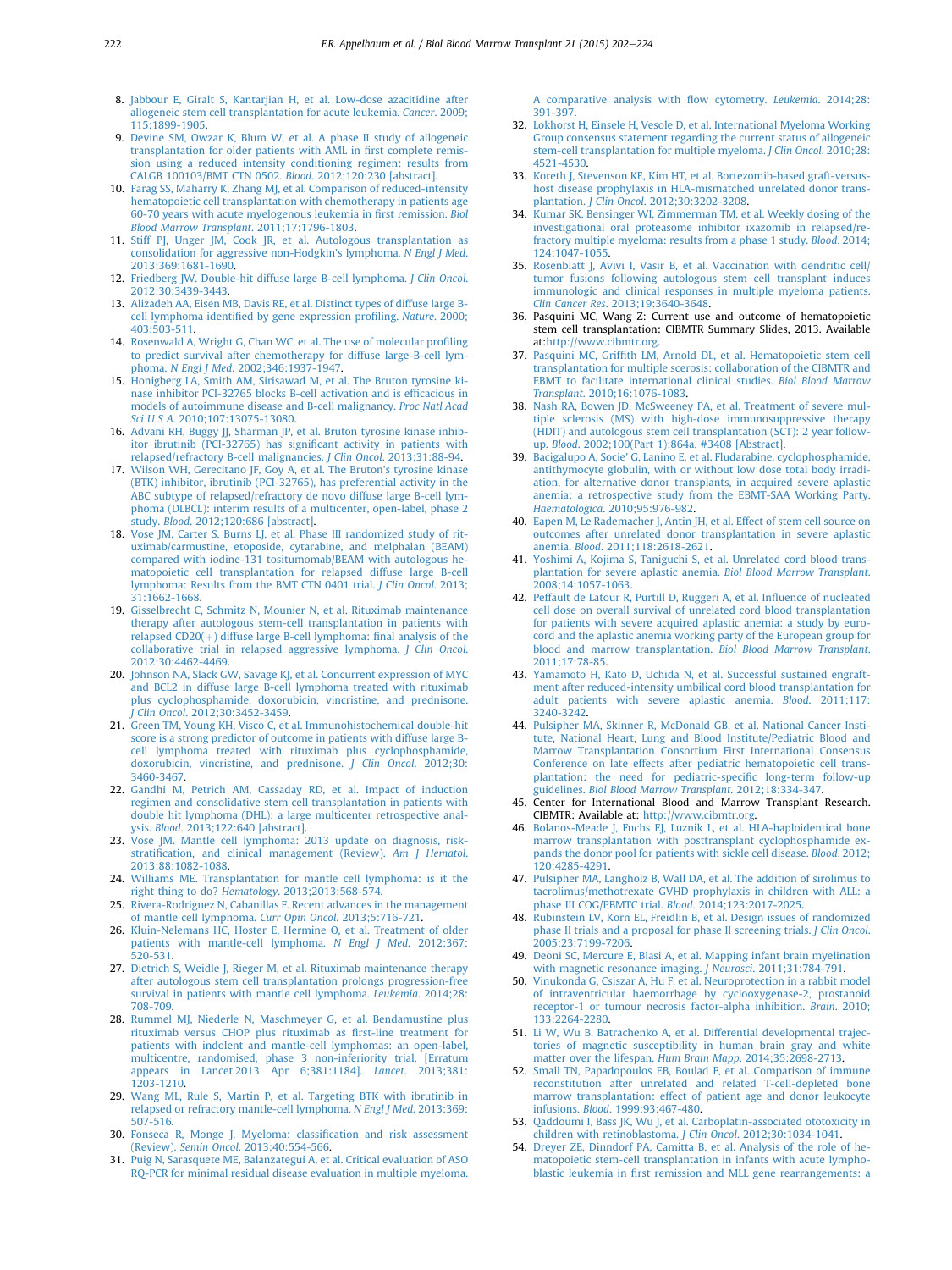<span id="page-21-0"></span>[report from the Children](http://refhub.elsevier.com/S1083-8791(14)00628-4/sref52)'s Oncology Group. J Clin Oncol. 2011;29: [214-222.](http://refhub.elsevier.com/S1083-8791(14)00628-4/sref52)

- 55. [Kearns GL, Abdel-Rahman SM, Alander SW, et al. Developmental](http://refhub.elsevier.com/S1083-8791(14)00628-4/sref53) [pharmacology](http://refhub.elsevier.com/S1083-8791(14)00628-4/sref53)-[drug disposition, action, and therapy in infants and](http://refhub.elsevier.com/S1083-8791(14)00628-4/sref53) children (Review). N Engl J Med[. 2003;349:1157-1167.](http://refhub.elsevier.com/S1083-8791(14)00628-4/sref53)
- 56. [Brunstein CG, Fuchs EJ, Carter SL, et al. Alternative donor trans](http://refhub.elsevier.com/S1083-8791(14)00628-4/sref54)[plantation after reduced intensity conditioning: results of parallel](http://refhub.elsevier.com/S1083-8791(14)00628-4/sref54) [phase 2 trials using partially HLA-mismatched related bone marrow](http://refhub.elsevier.com/S1083-8791(14)00628-4/sref54) [or unrelated umbilical cord blood grafts.](http://refhub.elsevier.com/S1083-8791(14)00628-4/sref54) Blood. 2011;118:282-288.
- 57. Luznik L, O'[Donnell PV, Symons HJ, et al. HLA-haploidentical bone](http://refhub.elsevier.com/S1083-8791(14)00628-4/sref55) [marrow transplantation for hematologic malignancies using non](http://refhub.elsevier.com/S1083-8791(14)00628-4/sref55)[myeloablative conditioning and high-dose, post-transplantation](http://refhub.elsevier.com/S1083-8791(14)00628-4/sref55) cyclophosphamide. [Biol Blood Marrow Transplant](http://refhub.elsevier.com/S1083-8791(14)00628-4/sref55). 2008;14:641-650.
- 58. [Raiola AM, Dominietto A, Ghiso A, et al. Unmanipulated hap](http://refhub.elsevier.com/S1083-8791(14)00628-4/sref56)[loidentical bone marrow transplantation and posttransplantation](http://refhub.elsevier.com/S1083-8791(14)00628-4/sref56) [cyclophosphamide for hematologic malignancies after myeloablative](http://refhub.elsevier.com/S1083-8791(14)00628-4/sref56) conditioning. [Biol Blood Marrow Transplant](http://refhub.elsevier.com/S1083-8791(14)00628-4/sref56). 2013;19:117-122.
- 59. [de Lima M, McNiece I, Robinson SN, et al. Cord-blood engraftment](http://refhub.elsevier.com/S1083-8791(14)00628-4/sref57) [with ex vivo mesenchymal-cell coculture.](http://refhub.elsevier.com/S1083-8791(14)00628-4/sref57) N Engl J Med. 2012;367: [2305-2315.](http://refhub.elsevier.com/S1083-8791(14)00628-4/sref57)
- 60. [Cutler C, Multani P, Robbins D, et al. Prostaglandin-modulated um](http://refhub.elsevier.com/S1083-8791(14)00628-4/sref58)[bilical cord blood hematopoietic stem cell transplantation.](http://refhub.elsevier.com/S1083-8791(14)00628-4/sref58) Blood. [2013;122:3074-3081.](http://refhub.elsevier.com/S1083-8791(14)00628-4/sref58)
- 61. [Delaney C, Heimfeld S, Brashem-Stein C, et al. Notch-mediated](http://refhub.elsevier.com/S1083-8791(14)00628-4/sref59) [expansion of human cord blood progenitor cells capable of rapid](http://refhub.elsevier.com/S1083-8791(14)00628-4/sref59) [myeloid reconstitution.](http://refhub.elsevier.com/S1083-8791(14)00628-4/sref59) Nat Med. 2010;16:232-237.
- 62. [Farag SS, Srivastava S, Messina-Graham S, et al. In vivo DPP-4 inhi](http://refhub.elsevier.com/S1083-8791(14)00628-4/sref60)[bition to enhance engraftment of single-unit cord blood transplants in](http://refhub.elsevier.com/S1083-8791(14)00628-4/sref60) [adults with hematological malignancies.](http://refhub.elsevier.com/S1083-8791(14)00628-4/sref60) Stem Cells Dev. 2013;22: [1007-1015.](http://refhub.elsevier.com/S1083-8791(14)00628-4/sref60)
- 63. [Popat UR, Oran B, Hosing CM, et al. Ex vivo fucosylation of cord blood](http://refhub.elsevier.com/S1083-8791(14)00628-4/sref61) [acclerates neutrophil and platelet engraftment.](http://refhub.elsevier.com/S1083-8791(14)00628-4/sref61) Blood. 2013;122:691 [\[Abstract\]](http://refhub.elsevier.com/S1083-8791(14)00628-4/sref61).
- 64. [Horwitz ME, Stiff PJ, Chao NJ, et al. NiCord](http://refhub.elsevier.com/S1083-8791(14)00628-4/sref62)<sup>®</sup> [expanded haematopoietic](http://refhub.elsevier.com/S1083-8791(14)00628-4/sref62) [progenitor cells are capable of outcompeting the unmanipulated cord](http://refhub.elsevier.com/S1083-8791(14)00628-4/sref62) [blood unit following myeloablative dual umbilical cord blood trans](http://refhub.elsevier.com/S1083-8791(14)00628-4/sref62)plantation. Bone Marrow Transplant[. 2013;19. Supplement 188](http://refhub.elsevier.com/S1083-8791(14)00628-4/sref62) [\[Abstract\]](http://refhub.elsevier.com/S1083-8791(14)00628-4/sref62).
- 65. [Barker JN, Ponce DM, Dahi PB, et al. Double-unit cord blood \(CB\)](http://refhub.elsevier.com/S1083-8791(14)00628-4/sref63)  $transplantation$  combined with haplo-identical  $CD34+$  [cell-selected](http://refhub.elsevier.com/S1083-8791(14)00628-4/sref63) [PBSC results in 100% CB engraftment with enhanced myeloid recov](http://refhub.elsevier.com/S1083-8791(14)00628-4/sref63)ery. Blood[. 2013;122:298 \[Abstract\]](http://refhub.elsevier.com/S1083-8791(14)00628-4/sref63).
- 66. [Liu H, Rich ES, Godley L, et al. Reduced-intensity conditioning with](http://refhub.elsevier.com/S1083-8791(14)00628-4/sref64) [combined haploidentical and cord blood transplantation results in](http://refhub.elsevier.com/S1083-8791(14)00628-4/sref64) [rapid engraftment, low GVHD, and durable remissions.](http://refhub.elsevier.com/S1083-8791(14)00628-4/sref64) Blood. 2011; [118:6438-6445](http://refhub.elsevier.com/S1083-8791(14)00628-4/sref64).
- 67. [Crocchiolo R, Zino E, Vago L, et al. Nonpermissive HLA-DPB1 disparity](http://refhub.elsevier.com/S1083-8791(14)00628-4/sref65) is a signifi[cant independent risk factor for mortality after unrelated](http://refhub.elsevier.com/S1083-8791(14)00628-4/sref65) [hematopoietic stem cell transplantation.](http://refhub.elsevier.com/S1083-8791(14)00628-4/sref65) Blood. 2009;114:1437-1444.
- 68. [Fleischhauer K, Shaw BE, Gooley T, et al. Effect of T-cell-epitope](http://refhub.elsevier.com/S1083-8791(14)00628-4/sref66) [matching at HLA-DPB1 in recipients of unrelated-donor haemo](http://refhub.elsevier.com/S1083-8791(14)00628-4/sref66)[poietic-cell transplantation: a retrospective study \[Erratum appears in](http://refhub.elsevier.com/S1083-8791(14)00628-4/sref66) [Lancet Oncol 2012;13:e134](http://refhub.elsevier.com/S1083-8791(14)00628-4/sref66)-5]. Lancet Oncol[. 2012;13:366-374](http://refhub.elsevier.com/S1083-8791(14)00628-4/sref66).
- 69. [Pidala J, Lee SJ, Spellman SR, et al. HLA-mismatch is associated with](http://refhub.elsevier.com/S1083-8791(14)00628-4/sref67) [worse outcomes after myeloablative conditioning and unrelated](http://refhub.elsevier.com/S1083-8791(14)00628-4/sref67) [donor hematopoietic cell transplantation: a CIBMTR analysis: Abstract](http://refhub.elsevier.com/S1083-8791(14)00628-4/sref67) 5. Biol Blood Marrow Transplant[. 2014;20. Supplement:S25-S26](http://refhub.elsevier.com/S1083-8791(14)00628-4/sref67) [\[Abstract\]](http://refhub.elsevier.com/S1083-8791(14)00628-4/sref67).
- 70. [Cooley S, Weisdorf DJ, Guethlein LA, et al. Donor selection for natural](http://refhub.elsevier.com/S1083-8791(14)00628-4/sref68) [killer cell receptor genes leads to superior survival after unrelated](http://refhub.elsevier.com/S1083-8791(14)00628-4/sref68) [transplantation for acute myelogenous leukemia.](http://refhub.elsevier.com/S1083-8791(14)00628-4/sref68) Blood. 2010;116: [2411-2419.](http://refhub.elsevier.com/S1083-8791(14)00628-4/sref68)
- 71. [Venstrom JM, Pittari G, Gooley TA, et al. HLA-C-dependent prevention](http://refhub.elsevier.com/S1083-8791(14)00628-4/sref69) [of leukemia relapse by donor activating KIR2DS1.](http://refhub.elsevier.com/S1083-8791(14)00628-4/sref69) N Engl J Med. 2012; [367:805-816.](http://refhub.elsevier.com/S1083-8791(14)00628-4/sref69)
- 72. [MacMillan ML, Defor TE, Weisdorf DJ. What predicts high risk acute](http://refhub.elsevier.com/S1083-8791(14)00628-4/sref70) [graft-versus-host disease \(GVHD\) at onset?: identi](http://refhub.elsevier.com/S1083-8791(14)00628-4/sref70)fication of those at [highest risk by a novel acute GVHD risk score.](http://refhub.elsevier.com/S1083-8791(14)00628-4/sref70) Br J Haematol. 2012; [157:732-741.](http://refhub.elsevier.com/S1083-8791(14)00628-4/sref70)
- 73. [Levine JE, Harris AC, Taylor A, et al. A biomarker-based grading system](http://refhub.elsevier.com/S1083-8791(14)00628-4/sref71) [at onset of GVHD predicts NRM better than the modi](http://refhub.elsevier.com/S1083-8791(14)00628-4/sref71)fied Glucksberg grading system. Blood[. 2013;122:145 \[Abstract\]](http://refhub.elsevier.com/S1083-8791(14)00628-4/sref71).
- 74. [Mielcarek M, Furlong T, Storer BE, et al. Ef](http://refhub.elsevier.com/S1083-8791(14)00628-4/sref72)ficacy and safety of lower[dose glucocorticoids for initial treatment of acute graft-versus-host](http://refhub.elsevier.com/S1083-8791(14)00628-4/sref72) [disease: a randomized controlled trial.](http://refhub.elsevier.com/S1083-8791(14)00628-4/sref72) Blood. 2013;122:703 [\[Abstract\]](http://refhub.elsevier.com/S1083-8791(14)00628-4/sref72).
- 75. [Pidala J, Tomblyn M, Nishihori T, et al. Sirolimus demonstrates activity](http://refhub.elsevier.com/S1083-8791(14)00628-4/sref73) [in the primary therapy of acute graft-versus-host disease without](http://refhub.elsevier.com/S1083-8791(14)00628-4/sref73) [systemic glucocorticoids.](http://refhub.elsevier.com/S1083-8791(14)00628-4/sref73) Haematologica. 2011;96:1351-1356.
- 76. [Koreth J, Matsuoka K, Kim HT, et al. Interleukin-2 and regulatory T](http://refhub.elsevier.com/S1083-8791(14)00628-4/sref74) [cells in graft-versus-host disease.](http://refhub.elsevier.com/S1083-8791(14)00628-4/sref74) N Engl J Med. 2011;365: [2055-2066.](http://refhub.elsevier.com/S1083-8791(14)00628-4/sref74)
- 77. [Herrera AF, Kim HT, Bindra B, et al. A phase II study of proteasome](http://refhub.elsevier.com/S1083-8791(14)00628-4/sref75)[inhibition for initial therapy of chronic graft-versus-host disease.](http://refhub.elsevier.com/S1083-8791(14)00628-4/sref75) Blood[. 2013;122:909 \[Abstract\].](http://refhub.elsevier.com/S1083-8791(14)00628-4/sref75)
- 78. [Couzin-Frankel J. Breakthrough of the year 2013. Cancer immuno](http://refhub.elsevier.com/S1083-8791(14)00628-4/sref76)therapy. Science[. 2013;342:1432-1433.](http://refhub.elsevier.com/S1083-8791(14)00628-4/sref76)
- 79. [Kohn DB, Dotti G, Brentjens R, et al. CARs on track in the clinic.](http://refhub.elsevier.com/S1083-8791(14)00628-4/sref77) Mol Ther[. 2011;19:432-438.](http://refhub.elsevier.com/S1083-8791(14)00628-4/sref77)
- 80. [Kochenderfer JN, Wilson WH, Janik JE, et al. Eradication of B-lineage](http://refhub.elsevier.com/S1083-8791(14)00628-4/sref78) [cells and regression of lymphoma in a patient treated with autologous](http://refhub.elsevier.com/S1083-8791(14)00628-4/sref78) [T cells genetically engineered to recognize CD19.](http://refhub.elsevier.com/S1083-8791(14)00628-4/sref78) Blood. 2010;116: [4099-4102.](http://refhub.elsevier.com/S1083-8791(14)00628-4/sref78)
- 81. [Porter DL, Levine BL, Kalos M, et al. Chimeric antigen receptor](http://refhub.elsevier.com/S1083-8791(14)00628-4/sref79)modifi[ed T cells in chronic lymphoid leukemia.](http://refhub.elsevier.com/S1083-8791(14)00628-4/sref79) N Engl J Med. 2011; [365:725-733.](http://refhub.elsevier.com/S1083-8791(14)00628-4/sref79)
- 82. [Brentjens RJ, Davila ML, Riviere I, et al. CD19-targeted T cells rapidly](http://refhub.elsevier.com/S1083-8791(14)00628-4/sref80) [induce molecular remissions in adults with chemotherapy-refractory](http://refhub.elsevier.com/S1083-8791(14)00628-4/sref80) [acute lymphoblastic leukemia.](http://refhub.elsevier.com/S1083-8791(14)00628-4/sref80) Sci Transl Med. 2013;5:177ra38.
- 83. [Grupp SA, Kalos M, Barrett D, et al. Chimeric antigen receptor](http://refhub.elsevier.com/S1083-8791(14)00628-4/sref81)modifi[ed T cells for acute lymphoid leukemia.](http://refhub.elsevier.com/S1083-8791(14)00628-4/sref81) N Engl J Med. 2013; [368:1509-1518](http://refhub.elsevier.com/S1083-8791(14)00628-4/sref81).
- 84. [Brunstein CG, Miller JS, Cao Q, et al. Infusion of ex vivo expanded T](http://refhub.elsevier.com/S1083-8791(14)00628-4/sref82) [regulatory cells in adults transplanted with umbilical cord blood:](http://refhub.elsevier.com/S1083-8791(14)00628-4/sref82) safety profi[le and detection kinetics.](http://refhub.elsevier.com/S1083-8791(14)00628-4/sref82) Blood. 2011;117:1061-1070.
- 85. [Schneidawind D, Pierini A, Negrin RS. Regulatory T cells and natural](http://refhub.elsevier.com/S1083-8791(14)00628-4/sref83) [killer T cells for modulation of GVHD following allogeneic hemato](http://refhub.elsevier.com/S1083-8791(14)00628-4/sref83)[poietic cell transplantation \(Review\).](http://refhub.elsevier.com/S1083-8791(14)00628-4/sref83) Blood. 2013;122:3116-3121.
- 86. [Leen AM, Bollard CM, Mendizabal AM, et al. Multicenter study of](http://refhub.elsevier.com/S1083-8791(14)00628-4/sref84) banked third-party virus-specifi[c T cells to treat severe viral infections](http://refhub.elsevier.com/S1083-8791(14)00628-4/sref84) [after hematopoietic stem cell transplantation.](http://refhub.elsevier.com/S1083-8791(14)00628-4/sref84) Blood. 2013;121: [5113-5123.](http://refhub.elsevier.com/S1083-8791(14)00628-4/sref84)
- 87. Doubrovina E, Ofl[az-Sozmen B, Prockop SE, et al. Adoptive immuno](http://refhub.elsevier.com/S1083-8791(14)00628-4/sref85)[therapy with unselected or EBV-speci](http://refhub.elsevier.com/S1083-8791(14)00628-4/sref85)fic T cells for biopsy-proven [EBV](http://refhub.elsevier.com/S1083-8791(14)00628-4/sref85)+ [lymphomas after allogeneic hematopoietic cell trans](http://refhub.elsevier.com/S1083-8791(14)00628-4/sref85)plantation. Blood[. 2012;119:2644-2656.](http://refhub.elsevier.com/S1083-8791(14)00628-4/sref85)
- 88. [Miller JS, Soignier Y, Panoskaltsis-Mortari A, et al. Successful adoptive](http://refhub.elsevier.com/S1083-8791(14)00628-4/sref86) [transfer and in vivo expansion of human haploidentical NK cells in](http://refhub.elsevier.com/S1083-8791(14)00628-4/sref86) patients with cancer. Blood[. 2005;105:3051-3057](http://refhub.elsevier.com/S1083-8791(14)00628-4/sref86).
- 89. [Denman CJ, Senyukov VV, Somanchi SS, et al. Membrane-bound IL-21](http://refhub.elsevier.com/S1083-8791(14)00628-4/sref87) [promotes sustained ex vivo proliferation of human natural killer cells.](http://refhub.elsevier.com/S1083-8791(14)00628-4/sref87) PLoS ONE[. 2012;7:e30264](http://refhub.elsevier.com/S1083-8791(14)00628-4/sref87).
- 90. [Imai C, Iwamoto S, Campana D. Genetic modi](http://refhub.elsevier.com/S1083-8791(14)00628-4/sref88)fication of primary [natural killer cells overcomes inhibitory signals and induces speci](http://refhub.elsevier.com/S1083-8791(14)00628-4/sref88)fic [killing of leukemic cells.](http://refhub.elsevier.com/S1083-8791(14)00628-4/sref88) Blood. 2005;106:376-383.
- 91. [Bollard CM, Gottschalk S, Torrano V, et al. Sustained complete re](http://refhub.elsevier.com/S1083-8791(14)00628-4/sref89)[sponses in patients with lymphoma receiving autologous cytotoxic T](http://refhub.elsevier.com/S1083-8791(14)00628-4/sref89) [lymphocytes targeting epstein-barr virus latent membrane proteins.](http://refhub.elsevier.com/S1083-8791(14)00628-4/sref89) J Clin Oncol[. 2014;32:798-808](http://refhub.elsevier.com/S1083-8791(14)00628-4/sref89).
- 92. [Kanakry JA, Li H, Gellert LL, et al. Plasma Epstein-Barr virus DNA](http://refhub.elsevier.com/S1083-8791(14)00628-4/sref90) [predicts outcome in advanced Hodgkin lymphoma: correlative anal](http://refhub.elsevier.com/S1083-8791(14)00628-4/sref90)[ysis from a large North American cooperative group trial.](http://refhub.elsevier.com/S1083-8791(14)00628-4/sref90) Blood. 2013; [121:3547-3553](http://refhub.elsevier.com/S1083-8791(14)00628-4/sref90).
- 93. [Sorror ML, Maris MB, Storer B, et al. Comparing morbidity and mor](http://refhub.elsevier.com/S1083-8791(14)00628-4/sref91)[tality of HLA-matched unrelated donor hematopoietic cell trans](http://refhub.elsevier.com/S1083-8791(14)00628-4/sref91)[plantation after nonmyeloablative and myeloablative conditioning:](http://refhub.elsevier.com/S1083-8791(14)00628-4/sref91) infl[uence of pretransplant comorbidities.](http://refhub.elsevier.com/S1083-8791(14)00628-4/sref91) Blood. 2004;104:961-968.
- 94. [Diaconescu R, Flowers CR, Storer B, et al. Morbidity and mortality with](http://refhub.elsevier.com/S1083-8791(14)00628-4/sref92) [nonmyeloablative compared to myeloablative conditioning before](http://refhub.elsevier.com/S1083-8791(14)00628-4/sref92) [hematopoietic cell transplantation from HLA matched related donors.](http://refhub.elsevier.com/S1083-8791(14)00628-4/sref92) Blood[. 2004;104:1550-1558.](http://refhub.elsevier.com/S1083-8791(14)00628-4/sref92)
- 95. [Artz AS, Pollyea DA, Kocherginsky M, et al. Performance status and](http://refhub.elsevier.com/S1083-8791(14)00628-4/sref93) [comorbidity predict transplant-related mortality after allogeneic he](http://refhub.elsevier.com/S1083-8791(14)00628-4/sref93)[matopoietic cell transplantation.](http://refhub.elsevier.com/S1083-8791(14)00628-4/sref93) Biol Blood Marrow Transplant. 2006; [12:954-964.](http://refhub.elsevier.com/S1083-8791(14)00628-4/sref93)
- 96. [Sorror ML, Maris MB, Storb R, et al. Hematopoietic cell transplantation](http://refhub.elsevier.com/S1083-8791(14)00628-4/sref94) (HCT)-specifi[c comorbidity index: a new tool for risk assessment](http://refhub.elsevier.com/S1083-8791(14)00628-4/sref94) before allogeneic HCT. Blood[. 2005;106:2912-2919](http://refhub.elsevier.com/S1083-8791(14)00628-4/sref94).
- 97. [Sorror ML, Sandmaier BM, Storer BE, et al. Long-term outcomes](http://refhub.elsevier.com/S1083-8791(14)00628-4/sref95) [among older patients following nonmyeloablative conditioning and](http://refhub.elsevier.com/S1083-8791(14)00628-4/sref95) [allogeneic hematopoietic cell transplantation for advanced hemato](http://refhub.elsevier.com/S1083-8791(14)00628-4/sref95)logic malignancies. JAMA[. 2011;306:1874-1883](http://refhub.elsevier.com/S1083-8791(14)00628-4/sref95).
- 98. Muffl[y LS, Boulukos M, Swanson K, et al. Pilot study of comprehensive](http://refhub.elsevier.com/S1083-8791(14)00628-4/sref96) [geriatric assessment \(CGA\) in allogeneic transplant: CGA captures a](http://refhub.elsevier.com/S1083-8791(14)00628-4/sref96) [high prevalence of vulnerabilities in older transplant recipients.](http://refhub.elsevier.com/S1083-8791(14)00628-4/sref96) Biol [Blood Marrow Transplant](http://refhub.elsevier.com/S1083-8791(14)00628-4/sref96). 2013;19:429-434.
- 99. [Chien JW, Zhao LP, Storer B, et al. Improving hematopoietic cell](http://refhub.elsevier.com/S1083-8791(14)00628-4/sref97) [transplant outcomes in a new era of genomic research.](http://refhub.elsevier.com/S1083-8791(14)00628-4/sref97) Biol Blood Marrow Transplant[. 2009;15\(Suppl. 1\):42-45.](http://refhub.elsevier.com/S1083-8791(14)00628-4/sref97)
- 100. [Artz AS, Wickrema A, Dinner S, et al. Pretreatment C-reactive protein](http://refhub.elsevier.com/S1083-8791(14)00628-4/sref98) [is a predictor for outcomes after reduced-intensity allogeneic he](http://refhub.elsevier.com/S1083-8791(14)00628-4/sref98)[matopoietic cell transplantation.](http://refhub.elsevier.com/S1083-8791(14)00628-4/sref98) Biol Blood Marrow Transplant. 2008; [14:1209-1216.](http://refhub.elsevier.com/S1083-8791(14)00628-4/sref98)
- 101. [Palmer J, Williams K, Inamoto Y, et al. Pulmonary symptoms](http://refhub.elsevier.com/S1083-8791(14)00628-4/sref99) [measured by the National Institutes of Health lung score predict](http://refhub.elsevier.com/S1083-8791(14)00628-4/sref99) [overall survival, nonrelapse mortality, and patient-reported outcomes](http://refhub.elsevier.com/S1083-8791(14)00628-4/sref99) [in chronic graft-versus-host disease.](http://refhub.elsevier.com/S1083-8791(14)00628-4/sref99) Biol Blood Marrow Transplant. [2014;20:337-344.](http://refhub.elsevier.com/S1083-8791(14)00628-4/sref99)
- 102. [Yoshihara S, Yanik G, Cooke KR, et al. Bronchiolitis obliterans syn](http://refhub.elsevier.com/S1083-8791(14)00628-4/sref100)[drome \(BOS\), bronchiolitis obliterans organizing pneumonia \(BOOP\),](http://refhub.elsevier.com/S1083-8791(14)00628-4/sref100)